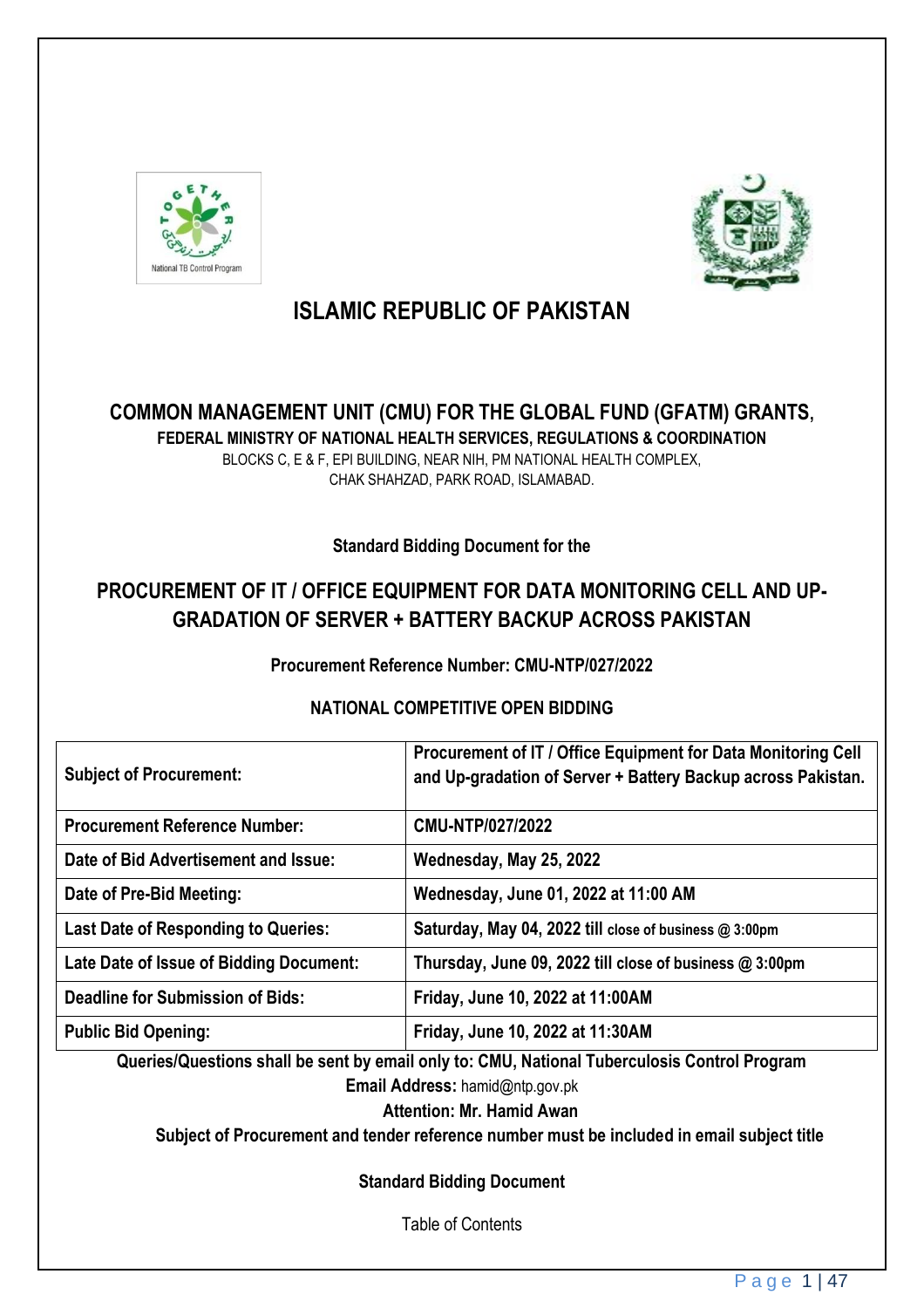| <b>PARTS</b>       | <b>SECTIONS</b>                                         | <b>PAGES</b> |
|--------------------|---------------------------------------------------------|--------------|
| Part One:          | Section I. Instructions to Bidders (ITB)                | 4            |
|                    | Section II. Bid Data Sheet (BDS)                        | 19           |
|                    | Section III. Evaluation methodology and criteria        | 22           |
|                    |                                                         |              |
| Part Two:          | <b>Section I. Schedule of Requirements</b>              | 27           |
|                    | Section II. Technical Specifications and compliance     | 28           |
|                    | <b>Section III. Standard Forms</b>                      | 32           |
|                    | Form 1: Bid Form/ Cover Letter/Signed & Stamped)        | 32           |
|                    | Form 2: Price Schedule                                  | 33           |
|                    | Form 3: Delivery Schedule                               | 36           |
|                    | Form 4. Contract Form                                   | 38           |
|                    | Form 5: Form of Integrity Pact                          | 39           |
|                    | Form 6: Form of Tender or bid Security                  | 40           |
|                    | Form 7: Form of Performance Security or Guarantee       | 42           |
|                    | Form 8: Undertaking                                     | 44           |
|                    |                                                         |              |
| <b>Part Three:</b> | Section I. General Conditions of Contract (GCC)         | 45           |
|                    | <b>Section II. Special Conditions of Contract (SCC)</b> | 50           |



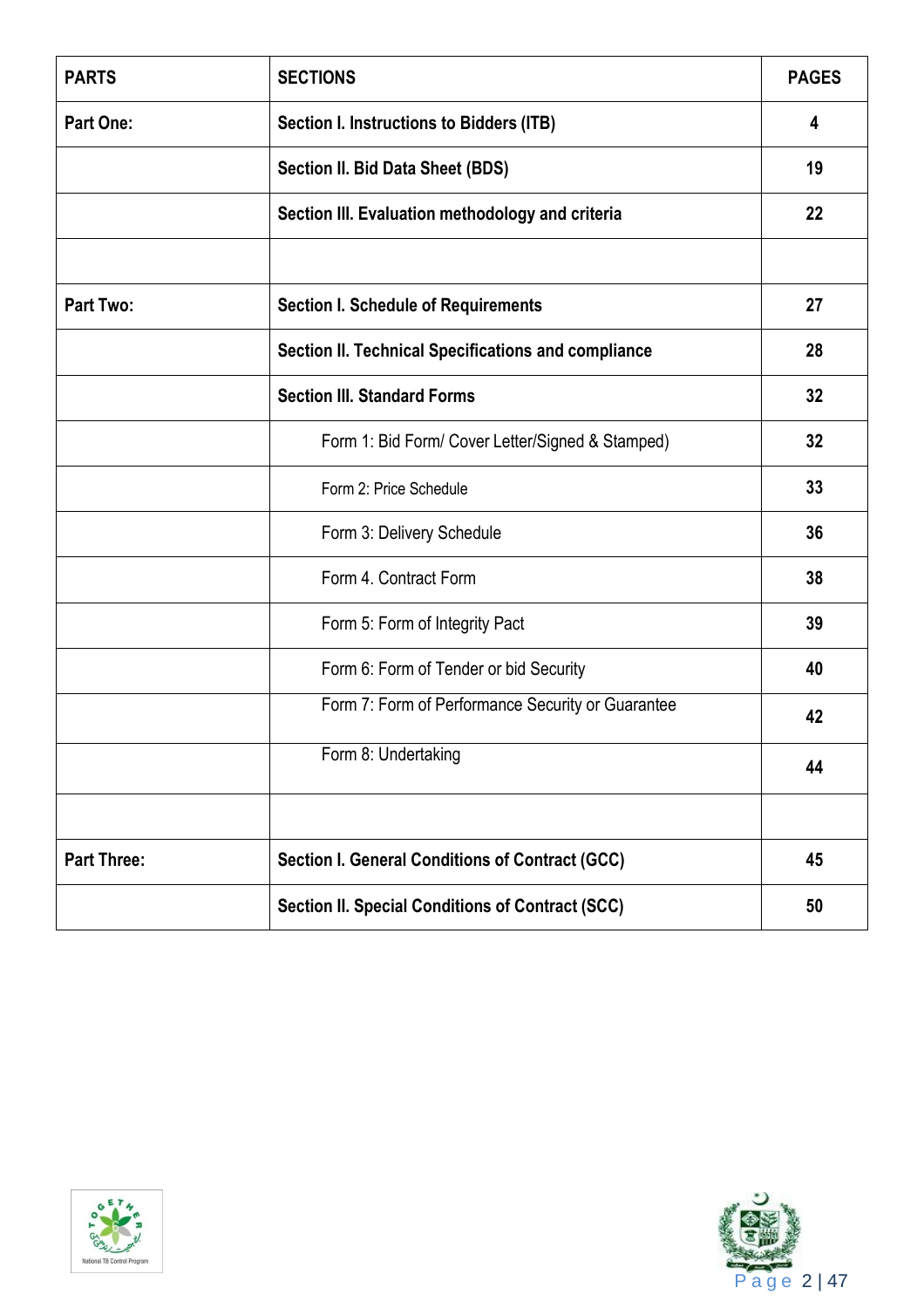#### **COMMON MANAGEMENT UNIT (CMU) FOR THE GLOBAL FUND (GFATM) GRANTS, FEDERAL MINISTRY OF NATIONAL HEALTH SERVICES, REGULATIONS & COORDINATION BLOCKS C, E & F, EPI BUILDING, NEAR NIH, PM NATIONAL HEALTH COMPLEX, CHAK SHAHZAD, PARK ROAD, ISLAMABAD.**

#### **INVITATION TO BID**

- 1. The National Tuberculosis Control Program (NTP) under the Common Management Unit (CMU) for the Global Fund (GFATM) grants invites sealed bids for the **Procurement of IT / Office Equipment for Data Monitoring Cell and Up-gradation of Server + Battery Backup across Pakistan.**, under procurement reference Number: **CMU/027/2022**.
- 2. Bidding shall be conducted under National Competitive Bidding through **Single Stage-Two Envelopes Procedure** Bidding Procedure detailed in the Public Procurement Rules (PPRA Rules) 2004 (as amended) and the GFATMapproved NTP Procurement Manual.
- 3. Eligible original manufacturer / authorized distributors having Manufacturing Authorization Letter (MAL) and dealers, registered with Income Tax and Sales Tax Departments and are on Active Taxpayers List of the Federal Board of Revenue (FBR) may collect bidding documents in English, at free of cost, from the office of the undersigned during office working hours up to **Thursday, June 09, 2022**. The Bidding Documents can also be secured through sending email at [hamid@ntp.gov.pk](mailto:hamid@ntp.gov.pk) **starting from Wednesday, May 25, 2022**.
- 4. There shall be **a pre–bid meeting** at the office of the undersigned on **Wednesday, June 01, 2022 at 11:00AM.**  Written questions and inquiries about the bids from potential bidders shall be emailed to **[hamid@ntp.gov.pk](mailto:hamid@ntp.gov.pk) not later than five (05) days** to the deadline for bid submission.
- 5. The bid must be accompanied with a refundable Bid Security or Earnest money of **at least two percent (02%)** of the total bid value in Pakistan Rupees in the shape of Bank Demand Draft, Call Deposit Receipt or Bank Guarantee in the name of **National TB Control Program**. Original Bid Security or Earnest money shall be attached with the original financial bid **whereas a copy with completely concealed and blank un-readable amount shall be attached in the technical bid**.
- 6. The sealed bids shall reach to the office of undersigned through registered Mail Services, Courier Services or by hand submission on or before **Friday, June 10, 2022 at 11:00AM**. Late bids shall be rejected. The bids shall be opened publicly on the same day by the Procurement committee in the presence of representatives of the bidders who choose to attend at **11:30 AM** at the office of the undersigned.

#### **Head - Procurement and Supply Chain Management Unit PHONE NO. 051-8438081. 9255621-3**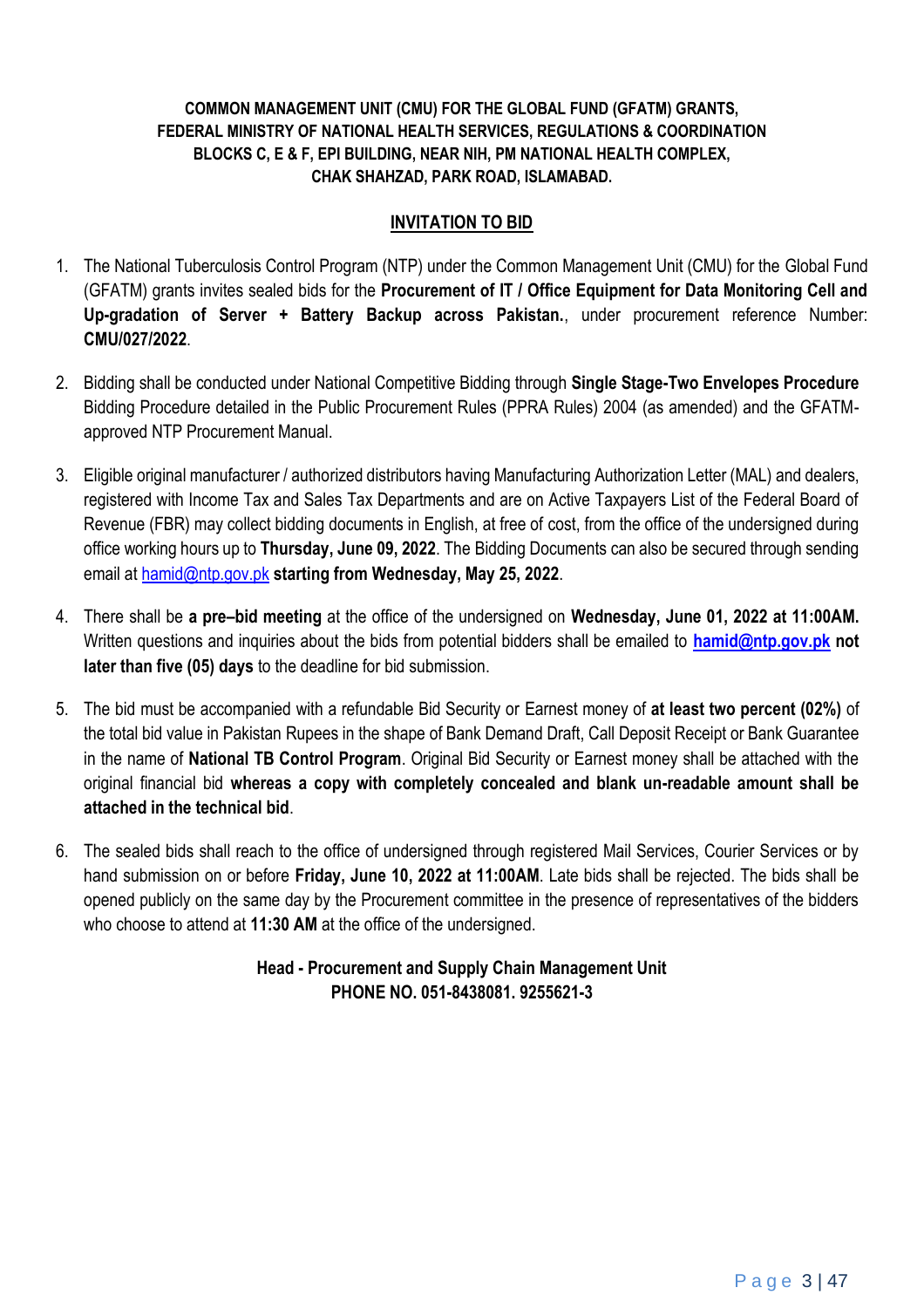#### **Part One: Section I.**

## **Instructions to Bidders (ITB)**

#### **A. Introduction**

- **1. Name of Purchaser and address and source of funding**  1.1 Common Management Unit (CMU) for the Global Fund (GFATM) Grants, National Tuberculosis Control Program. Federal Ministry Of National Health Services, Regulations & Coordination, Blocks C, E & F, EPI Building, Near NIH, PM National Health Complex, Chak Shahzad, Park Road, Islamabad. 1.2 The Global Fund to Fight AIDS, Tuberculosis and Malaria has awarded a grant to National TB Control Program under the Common Management Unit (CMU) for the Global Fund (GFATM) Grants and part of the funds shall be utilized for the **Procurement of IT / Office Equipment for Data Monitoring Cell and Up-gradation of Server + Battery Backup across Pakistan. 2. Eligible Bidders and**  2.1 This Invitation for Bids is open to eligible original manufacturer / authorized
	- **eligible goods**  distributors having Manufacturing Authorization Letter (MAL) and dealers, registered with Income Tax and General Sales Tax Departments and are on Active Taxpayers List of the Federal Board of Revenue (FBR), with a National Tax Number
		- 2.2 Bidders shall not be eligible to bid if they are under a declaration of ineligibility for corrupt and fraudulent practices issued by any Government of Pakistan (Federal, Provincial), a local body or a public sector / international organization in accordance with ITB Clause 32.

For evidence of blacklist by any public organization, the reference source of information shall be the public database of the respective Federal and Provincial Public Procurement Regulatory Authority.

The law mandates public entities to notify the Federal and Provincial Public Procurement Regulatory Authorities of any supplier blacklisted by a public entity; therefore, the Federal and Provincial Public Procurement Regulatory Authorities databases shall serve as the primary and the only reference point for any blacklisted supplier by any public organization.

CMU shall not verify blacklisting information with any individual public entity where such information is not published on the public database of the respective Federal and Provincial Public Procurement Regulatory Authority.

2.3 Bidders shall not be eligible to bid if their Directors, Managing Partners, Chief Executives Officer have any relative working in CMU or worked with **CMU** during the last seven (07) years.

The interested bidders shall sign and submit an integrity pact (annexed to this document) to disclose any relative working with CMU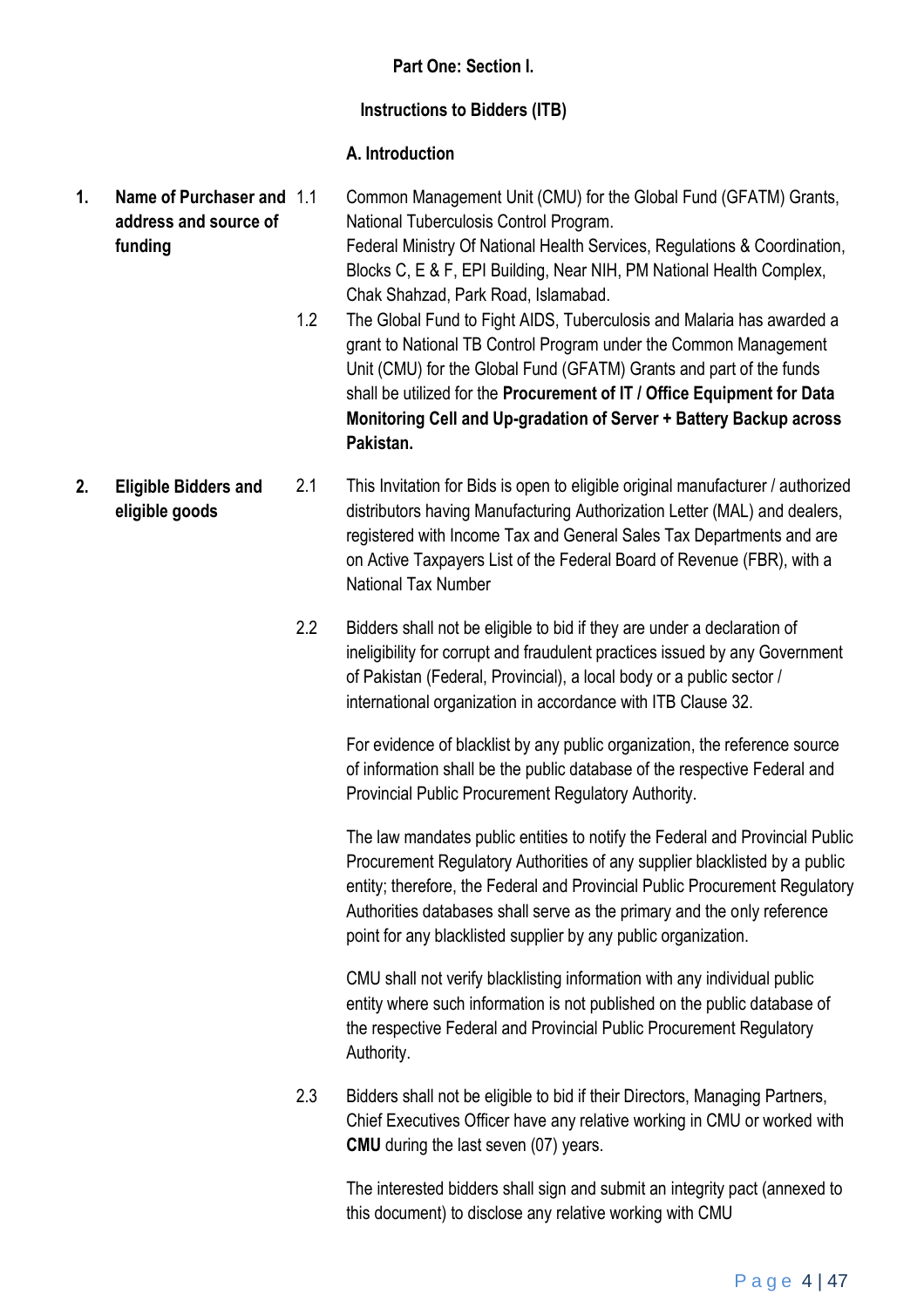| 2.4 | Bidders shall not be eligible to bid if the bidder has poor market reputation |
|-----|-------------------------------------------------------------------------------|
|     | and have previously defaulted on quality while supplying goods to CMU.        |

- 2.5 All goods and related services to be supplied under the contract shall have their origin in eligible source countries of the world with whom the Islamic Republic of Pakistan has commercial relations and its Bidding Documents and all expenditures made under the contract will be limited to such goods and services.
- 2.6 For purposes of this clause, "origin" means the place where the goods are mined, grown, or produced, or the place from which the related services are supplied. Goods are produced when, through manufacturing, processing, or substantial and major assembly of components, a commercially-recognized product results that is substantially different in basic characteristics or in purpose or utility from its components.
- 2.7 The origin of goods and services is distinct from the nationality of the Bidder.
- **3. Cost of Bidding** 3.1 The Bidder shall bear all costs associated with the preparation and submission of its bid, and the purchaser named in the Bid Data Sheet, hereinafter referred to as "the Purchaser." will in no case be responsible or liable for those costs, regardless of the conduct or outcome of the bidding process

#### **B. The Bidding Documents**

- **4. Content of Bidding Documents** 4.1 The Goods required, bidding procedures, and contract terms are prescribed in the bidding documents. In addition to the Invitation To Bid, the bidding documents include:
	- Instructions to Bidders (ITB)
	- Bid Data Sheet (BDS)
	- General Conditions of Contract (GCC)
	- Special Conditions of Contract (SCC)
	- Schedule of Requirements
	- Technical Specifications
	- Bid Form and Price Schedules
	- Contract Form
	- All clarifications and addendums issued during the bidding period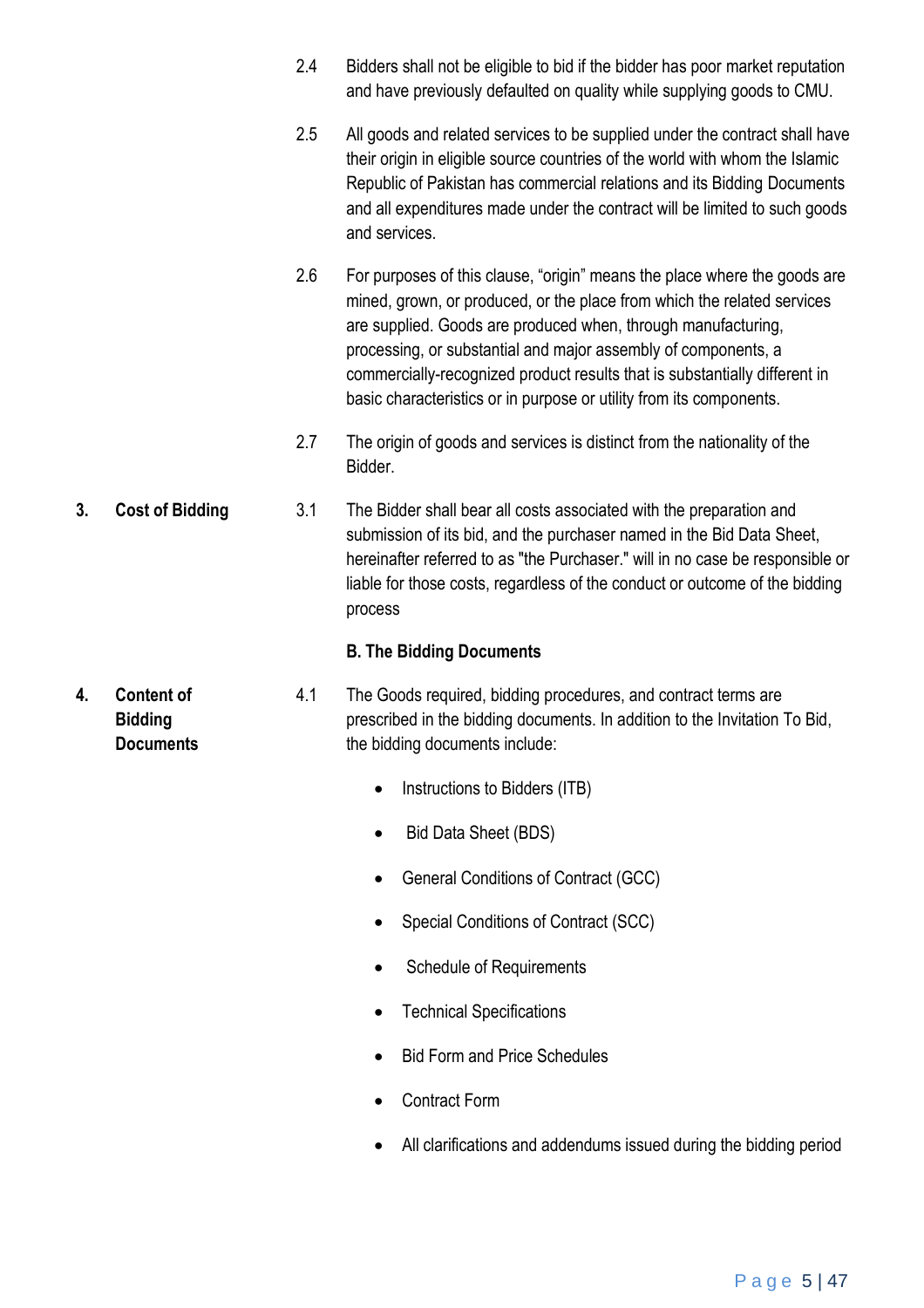|    |                                                     | 4.2 | The Bidder is expected to examine all instructions, forms, terms and<br>specifications in the bidding documents. Failure to furnish all information<br>required by the bidding documents or to submit a bid not substantially<br>responsive to the bidding documents in every respect will be at the<br>Bidder's risk and may result in the rejection of its bid.                                                                   |
|----|-----------------------------------------------------|-----|-------------------------------------------------------------------------------------------------------------------------------------------------------------------------------------------------------------------------------------------------------------------------------------------------------------------------------------------------------------------------------------------------------------------------------------|
| 5. | <b>Clarification of</b><br><b>Bidding Documents</b> | 5.1 | A prospective Bidder requiring any clarification of the bidding documents<br>may notify the purchaser in writing at the purchaser's address indicated in<br>Bid Data Sheet (BDS). The purchaser will respond in writing to any request<br>for clarification of the bidding documents which it receives no later than five<br>(05) days prior to the deadline for the submission of bids prescribed in the<br><b>Bid Data Sheet.</b> |
|    |                                                     |     | Written copies of the Purchaser's response (including an explanation of the<br>query but without identifying the source of inquiry) will be sent to all<br>prospective bidders that have received the bidding documents directly from<br>the purchaser.                                                                                                                                                                             |
| 6. | <b>Amendment of</b><br><b>Bidding Documents</b>     | 6.1 | At any time prior to the deadline for submission of bids, the purchaser, for<br>any reason, whether at its own initiative or in response to a clarification<br>requested by a prospective Bidder, may modify the bidding documents by<br>amendment, without substantially changing nature of procurement.                                                                                                                           |
|    |                                                     | 6.2 | All bidders those have obtained the bidding documents, from the<br>Purchaser, will be notified of the amendment in writing which will be<br>binding on them.                                                                                                                                                                                                                                                                        |
|    |                                                     | 6.3 | In order to allow prospective bidders reasonable time in which to take the<br>amendment into account in preparing their bids, the Purchaser, at its<br>discretion, may extend the deadline for the submission of bids.                                                                                                                                                                                                              |
|    |                                                     |     | <b>C. Preparation of Bids and Bidding Procedure</b>                                                                                                                                                                                                                                                                                                                                                                                 |
| 7  | Single stage – two                                  | 7.1 | Single stage - two envelopes bidding procedure shall be applied:                                                                                                                                                                                                                                                                                                                                                                    |
|    | envelopes bidding<br>procedure                      |     | The bid shall comprise a single package containing two separate<br>(i)<br>envelopes. Each envelope shall contain separately the financial<br>proposal and the technical proposal;                                                                                                                                                                                                                                                   |
|    |                                                     |     | the envelopes shall be marked as "FINANCIAL PROPOSAL" and<br>(ii)<br>"TECHNICAL PROPOSAL" in bold and legible letters to avoid<br>confusion;                                                                                                                                                                                                                                                                                        |
|    |                                                     |     | (iii) initially, only the envelope marked "TECHNICAL PROPOSAL" shall<br>be publically opened in the presence of bidder's representatives who<br>are able to attend the public technical bid opening ceremony;                                                                                                                                                                                                                       |
|    |                                                     |     | (iv) the envelope marked as "FINANCIAL PROPOSAL" shall be retained<br>in the custody of Purchaser without being opened. During Technical                                                                                                                                                                                                                                                                                            |

Bid opening, the purchaser shall also examine the sealed financial proposal to make ensure that it is free of tempering. The purchaser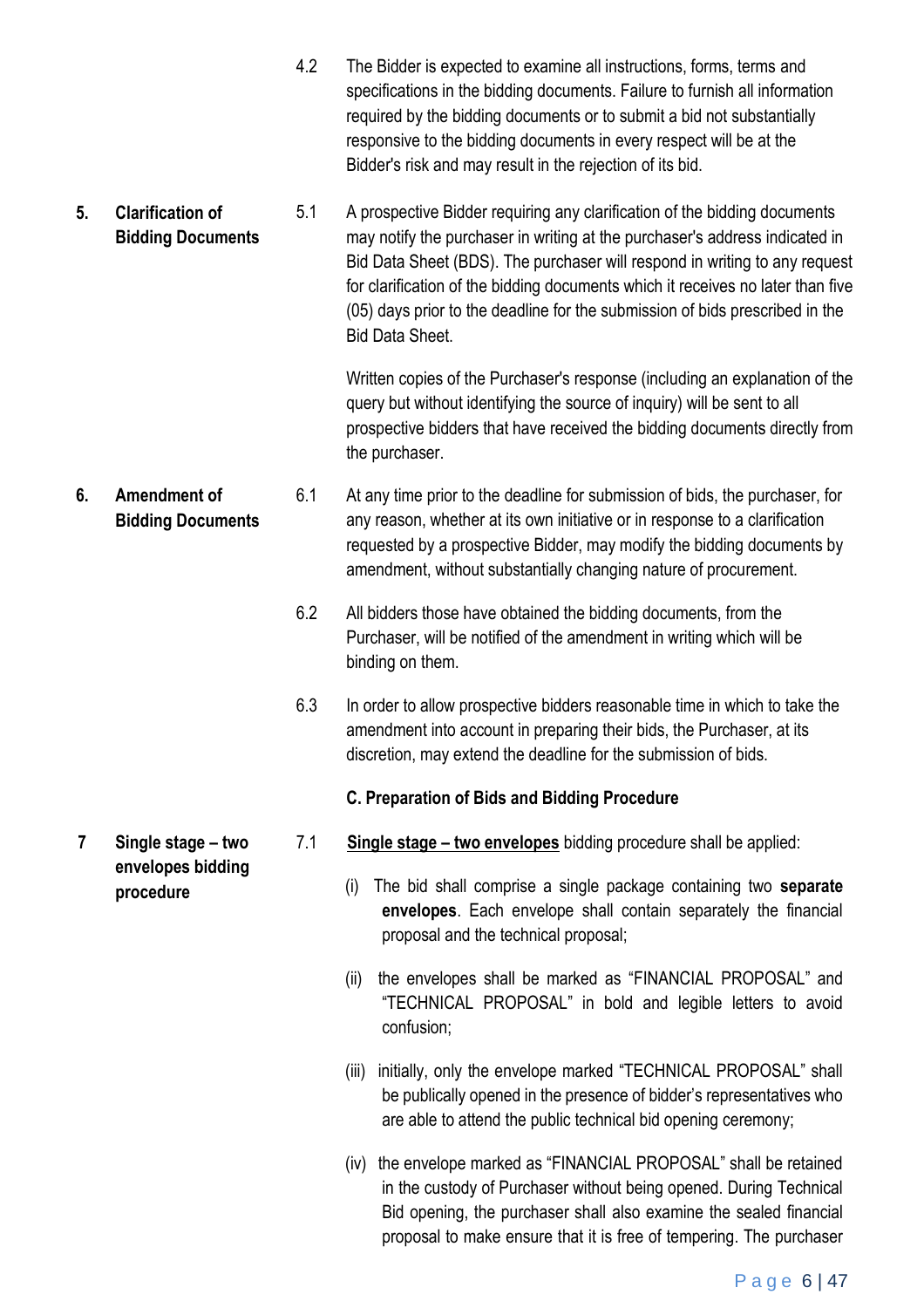shall initial/sign and stamp on the sealed financial proposal to ensuring that it cannot be opened and re-sealed without detection;

- (v) the Purchaser shall evaluate the technical proposal, without reference to the price and reject any proposal which does not conform to the specified preliminary and technical requirements;
- (vi) during the technical evaluation no amendments/modifications in the technical proposal shall be permitted;
- (vii) the financial proposals of bids shall be opened publicly at a time, date and venue as announced and communicated to the Bidders. Bidders who fail preliminary and technical evaluation shall not be invited for the financial bid opening ceremony;
- (viii) After the evaluation and approval of the technical proposal, the Purchaser shall at a time within the bid validity period, publicly open the financial proposals of the technically accepted bids only.
- (ix) As per rules, the Purchaser is not mandated to share with bidders detailed results of preliminary and technical evaluation, prior to opening of financial proposals. The Purchaser shall issue an Evaluation Report to all participating suppliers after concluding the Financial Bid Evaluation, as stipulated by the procurement rules.
- (x) The financial proposal of bidders found technically non-responsive shall be returned un-opened to the respective Bidders; and
- (xi) the bid that passes preliminary and technical evaluation and found to be the lowest priced evaluated bid shall be accepted.
- (xii) Financial comparative analysis of technically qualified bids shall be made by comparing prices on a product by product basis, but not as a Lot or lump sum.
- (xiii) A bidder shall not be permitted to withdraw a technical or financial bid after the deadline for bid submission and before the public announcement of results of financial bid evaluation, unless the bidder is declared technically unqualified. All financial bids of technically qualified bidders shall be opened, irrespective of whether the bidder has withdrawn from the procurement process or not.
- **8 Language of Bid** 8.1 The bid prepared by the Bidder, as well as all correspondence and documents relating to the bid exchanged by the Bidder and the Procuring agency shall be written in the language specified in the Bid Data Sheet.

Supporting documents and printed literature furnished by the Bidder may be in another language provided they are accompanied by an accurate translation of the relevant passages in the language specified in the Bid Data Sheet, in which case, for purposes of interpretation of the Bid, the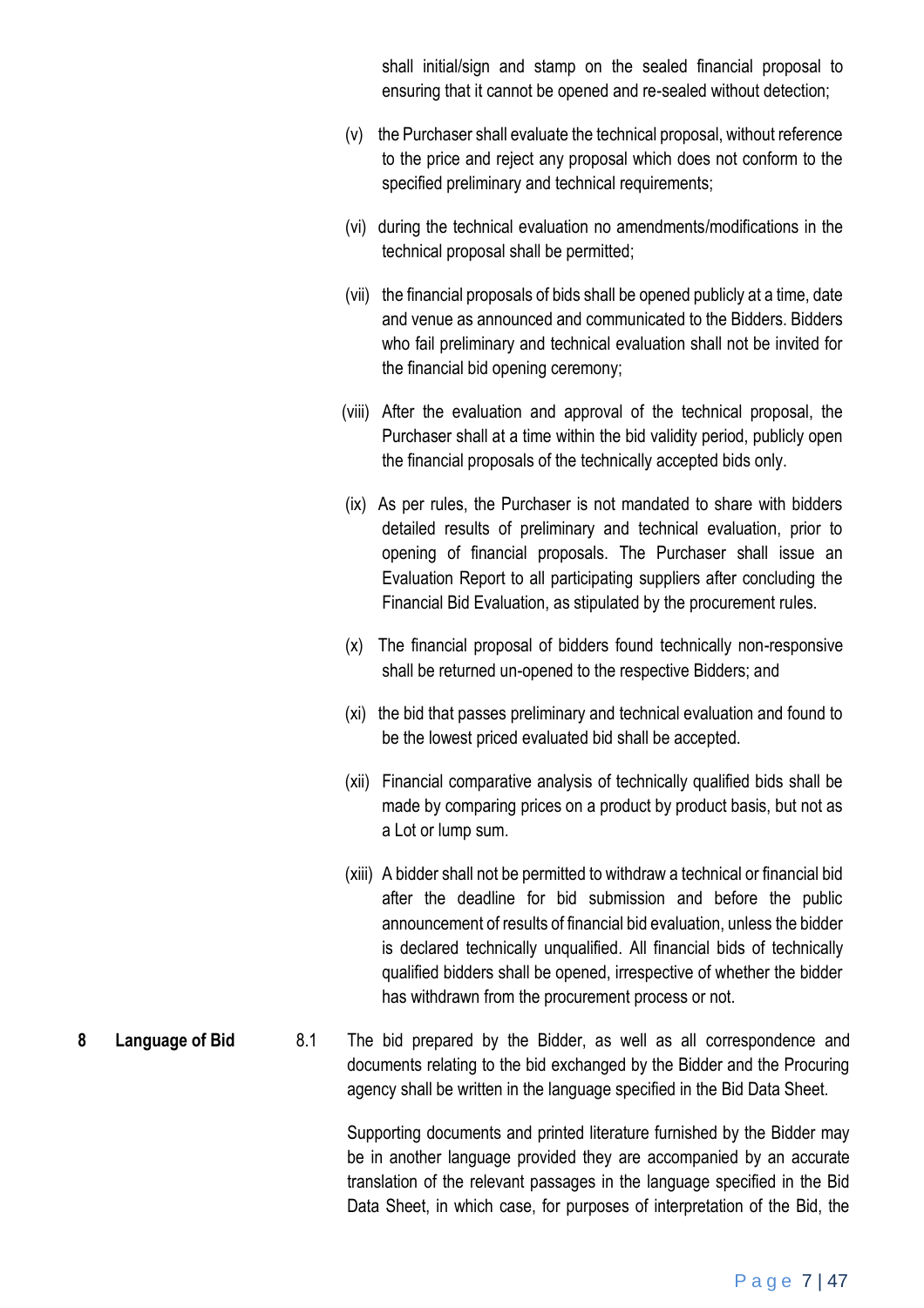| 8.  | <b>Documents</b>          | 8.1  | The bid prepared by the Bidder shall comprise the following components:                                                                                                                                                                                                                                                                                                                         |
|-----|---------------------------|------|-------------------------------------------------------------------------------------------------------------------------------------------------------------------------------------------------------------------------------------------------------------------------------------------------------------------------------------------------------------------------------------------------|
|     | <b>Comprising the Bid</b> |      | a Bid Form and a Price Schedule completed in accordance with ITB<br>a)<br>Clauses 9, 10 and 11.                                                                                                                                                                                                                                                                                                 |
|     |                           |      | b) documentary evidence established in accordance with ITB Clause<br>12 that the Bidder is eligible to bid and is qualified to perform the<br>contract if its bid is accepted;                                                                                                                                                                                                                  |
|     |                           |      | documentary evidence established in accordance with ITB Clause<br>C)<br>13 that the goods and ancillary services to be supplied by the Bidder<br>are eligible goods and services and conform to the bidding<br>documents; and                                                                                                                                                                   |
|     |                           |      | bid security furnished in accordance with ITB Clause 14.<br>d)                                                                                                                                                                                                                                                                                                                                  |
|     |                           |      | See under Part 1: Section III for Summary Evaluation Methodology<br>e)<br>and criteria and list of required documents                                                                                                                                                                                                                                                                           |
| 9.  | <b>Bid Form</b>           | 9.1  | The Bidder shall complete the Bid Form and the appropriate Price<br>Schedule furnished in the bidding documents, indicating the goods to be<br>supplied, a brief description of the goods, country of origin, quantity, and<br>prices.                                                                                                                                                          |
| 10. | <b>Bid Prices</b>         | 10.1 | The Bidder shall indicate on the appropriate Price Schedule the unit prices<br>(where applicable) and total bid price of the goods it proposes to supply<br>under the contract.                                                                                                                                                                                                                 |
|     |                           | 10.2 | Prices indicated on the Price Schedule shall be delivered duty paid (DDP)<br>prices. The price of other (incidental) services, if any, listed in the Bid Data<br>Sheet will be entered separately.                                                                                                                                                                                              |
|     |                           | 10.3 | The Bidders' separation of price components in accordance with ITB<br>Clause 10.2 above will be solely for the purpose of facilitating the<br>comparison of bids by the Purchaser and will not in any way limit<br>Purchaser's right to contract on any of the terms offered.                                                                                                                   |
|     |                           |      | 10.4 Prices quoted by the Bidder shall be fixed during the Bidder's performance<br>of the contract and not subject to variation on any account, unless<br>otherwise specified in the Bid Data Sheet. A bid submitted with an<br>adjustable price quotation will be treated as nonresponsive and will be<br>rejected two or more prices for a single item will be treated as non-<br>responsive. |
| 11. | <b>Bid Currencies</b>     | 11.1 | Prices shall be quoted in Pakistan Rupees unless otherwise specified in                                                                                                                                                                                                                                                                                                                         |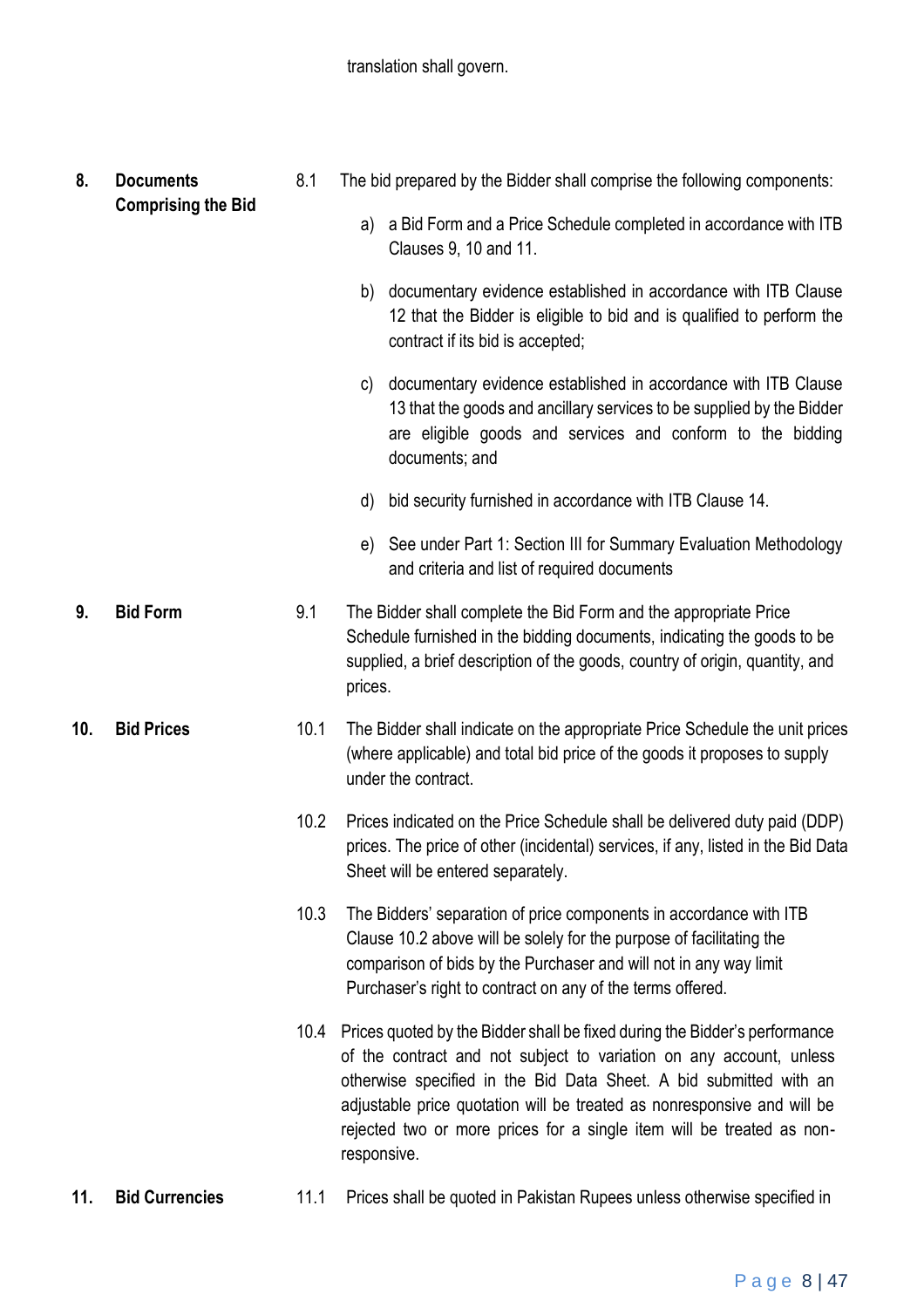the Bid Data Sheet.

- **12. Documents Establishing Bidder's Eligibility and Qualification**
- 12.1 Pursuant to ITB Clause 2 and 8, the Bidder shall furnish, as part of its bid, documents establishing the Bidder's eligibility to bid and its qualifications to perform the contract if its bid is accepted.
- 12.2 The documentary evidence of the Bidder's eligibility to bid shall establish to the Procuring agency's satisfaction that the Bidder, at the time of submission of its bid, is from an eligible country as defined under ITB Clause 2.
- 13.3 The documentary evidence of the Bidder's qualifications to perform the contract if its bid is accepted shall establish to the Procuring agency's satisfaction:
	- a) that the Bidder has the financial, technical, and production capability necessary to perform the contract;
	- b) that the Bidder meets the qualification criteria listed in the Bid Data Sheet.
	- c) See Part 1: Section III: Evaluation Methodology and Criteria for a summary of minimum documents required to establishing bidder's eligibility and qualification
- **13 Documents Establishing Goods' Eligibility and Conformity to Bidding Documents** 13.1 Pursuant to ITB Clause 2 and 8, the Bidder shall furnish, as part of its bid, documents establishing the eligibility and conformity to the bidding documents of all goods and services which the Bidder proposes to supply under the contract.
	- 13.2 The documentary evidence of the eligibility of the goods and services shall consist of a statement in the Price Schedule of the country of origin of the goods and services offered which shall be confirmed by a certificate of origin issued at the time of shipment.
	- 13.3 The documentary evidence of conformity of the goods and services to the bidding documents may be in the form of literature, drawings, and data, and shall consist of:
		- a) a detailed description of the essential technical and performance characteristics of the goods;
		- b) a list giving full particulars, including available sources and current prices of spare parts, special tools, etc., necessary for the proper and continuing functioning of the goods for a period to be specified in the Bid Data Sheet, following commencement of the use of the goods by the Procuring agency, if applicable; and
		- c) an item-by-item commentary on the Procuring agency's Technical Specifications demonstrating substantial responsiveness of the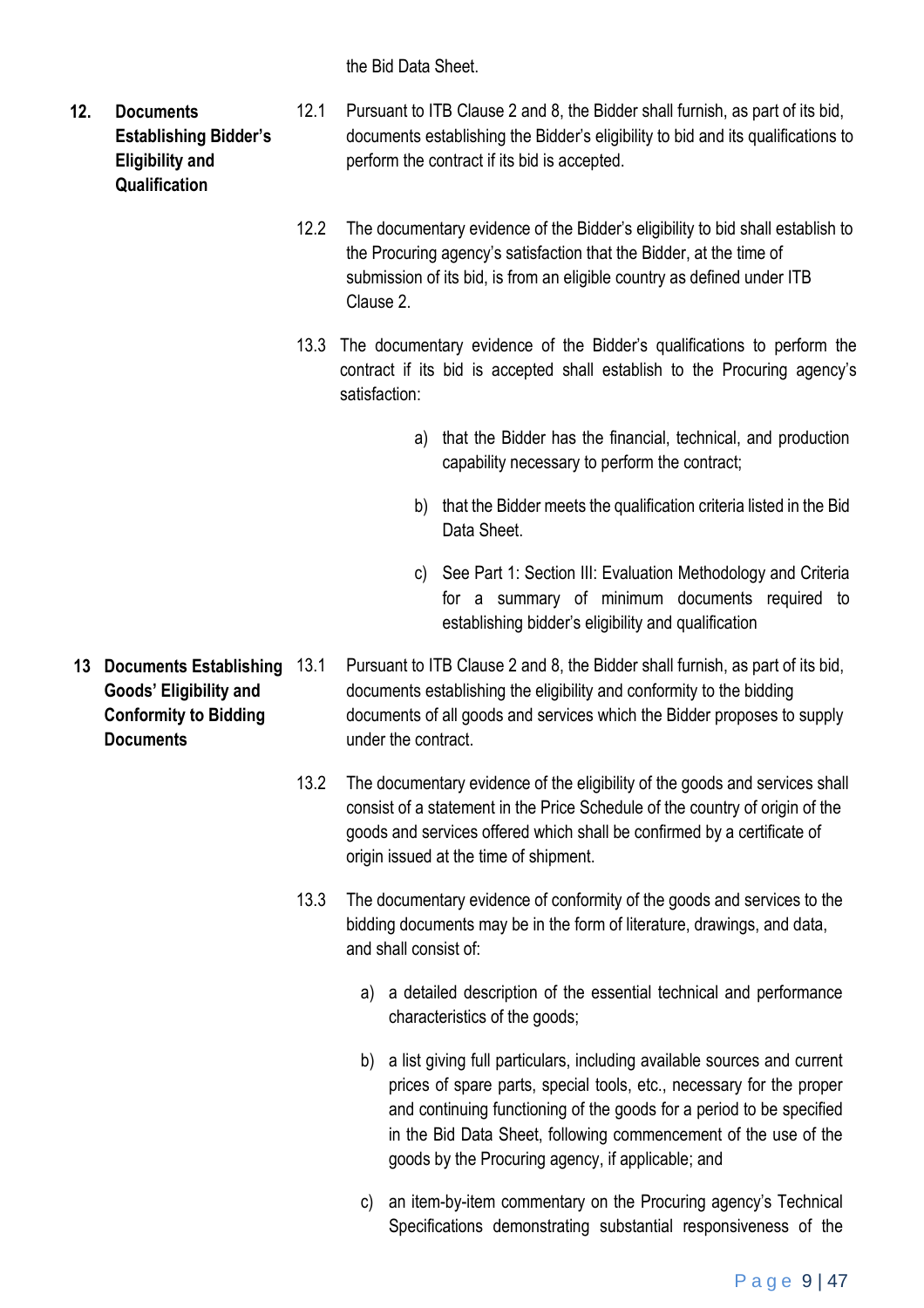goods and services to those specifications, or a statement of deviations and exceptions to the provisions of the Technical Specifications.

- 13.4 For purposes of the commentary to be furnished pursuant to ITB Clause 13.3(c) above, the Bidder shall note that standards for workmanship, material, and equipment, as well as references to brand names or catalogue numbers designated by the Procuring agency in its Technical Specifications, are intended to be descriptive only and not restrictive. The Bidder may substitute alternative standards, brand names, and/or catalogue numbers in its bid, provided that it demonstrates to the Procuring agency's satisfaction that the substitutions ensure substantial equivalence to those designated in the Technical Specifications.
- **14. Bid Security** 14.1 Pursuant to ITB Clause 8, the bid must be accompanied with a refundable Bid Security or Earnest money of **at least two percent (02%) of the total bid value** in Pakistan Rupees in the shape of Bank Demand Draft, Call Deposit Receipt or Bank Guarantee in the name of **National TB Control Program**.

#### **Original Bid Security or Earnest money shall be attached with the original financial bid whereas a copy with completely concealed and blank un-readable amount shall be attached in the technical bid.**

14.2 The bid security shall be valid for the entire bid validity period plus an additional twenty-eight (28) days. The additional twenty-eight (28) days shall be counted after the last day of the bid validity period.

#### **For avoidance of doubt, if the bid validity period is 120 days counted from the date of the deadline for bid submission, the bid security shall be valid for at least 148 days (120 days plus 28 days).**

- 14.3 The bid security is required to protect the Purchaser against the risk of Bidder's conduct which would warrant the security's forfeiture, pursuant to ITB Clause 14.7.
- 14.4 Any bid not secured in accordance with ITB clauses 14.1 and 14.2 will be rejected by the Purchaser as nonresponsive, pursuant to ITB Clause 23.
- 14.5 Unsuccessful bidders' bid security will be discharged or returned as promptly as possible but not later than thirty (30) days after the expiration of the period of bid validity prescribed by the Purchaser pursuant to ITB Clause 15.
- 14.6 The successful Bidder's bid security will be discharged upon the Bidder's submission of the performance bond specified under the bid contract terms and conditions.
- 14.7 The bid security may be forfeited: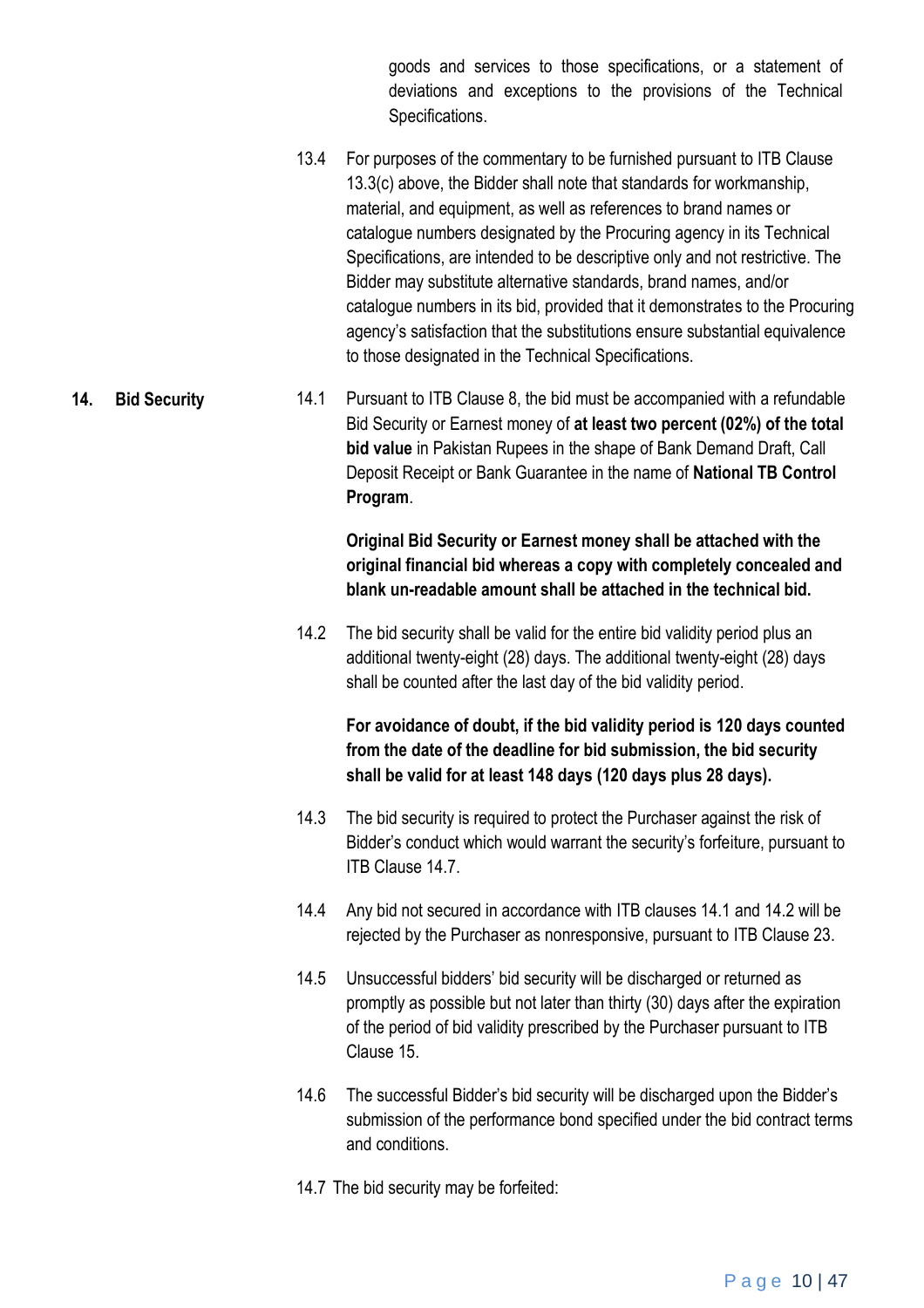- (a) if a Bidder withdraws its bid during the period of bid validity.; or
- (b) in the case of a successful Bidder, if the Bidder fails:
	- (i) to sign the Contract in accordance with ITB Clause 31;

or

(ii) to complete the services in accordance with Clause 14 of the General Condition of Contract.

(c) Notwithstanding ITB clause 14.7 (a) above, a bidder shall not be permitted to withdraw a technical or financial bid after the deadline for bid submission and before the public announcement of results of financial bid evaluation, unless the bidder is declared technically unqualified.

- 14.7 A correction of non-material arithmetic errors in the bidder's bid price that results into an increase in the total bid price shall not invalidate an initially valid and sufficient bid security submitted based on the original total bid price. A bid shall not be rejected on the reason that the correction of nonmaterial arithmetic errors has resulted into an increase in bid price; and therefore, the submitted bid security which was initially sufficient is now insufficient.
- **15. Period of Validity of Bids** 15.1 Bids shall remain valid for the period specified in the Bid Data Sheet after the date of bid opening prescribed by the Purchaser. A bid valid for a shorter period shall be rejected by the Purchaser as non-responsive.
	- 15.2 In Exceptional circumstances, the Purchaser may solicit the Bidder's consent to an extension of the period of validity. The request and the responses thereto shall be made in writing. The bid security provided under ITB Clause 14 shall also be suitably extended. A bidder may refuse the request without forfeiting its bid security. A bidder granting the request will not be required nor permitted to modify its bid.
- **16. Format and Signing of Bid** 16.1 The Bidder shall prepare an original and the number of copies of the bid indicated in the Bid Data Sheet, clearly marking each "ORIGNAL BID" and "COPY OF BID" as appropriate. In the event of any discrepancy between them, the original shall govern.
	- 16.2 The original and the copy or copies of the bid shall be typed or written in indelible ink and shall be signed by the Bidder or a person or persons duly authorized to bind the Bidder or the contract.

All pages of the bid, except for un-amended printed literature, shall be initialed by the person or persons signing the bid.

16.3 Any interlineations, erasures, or overwriting shall not be valid even if they are initialed by the person or persons signing the bid. The bid should be duly binded and each page signed/stamped by authorized person.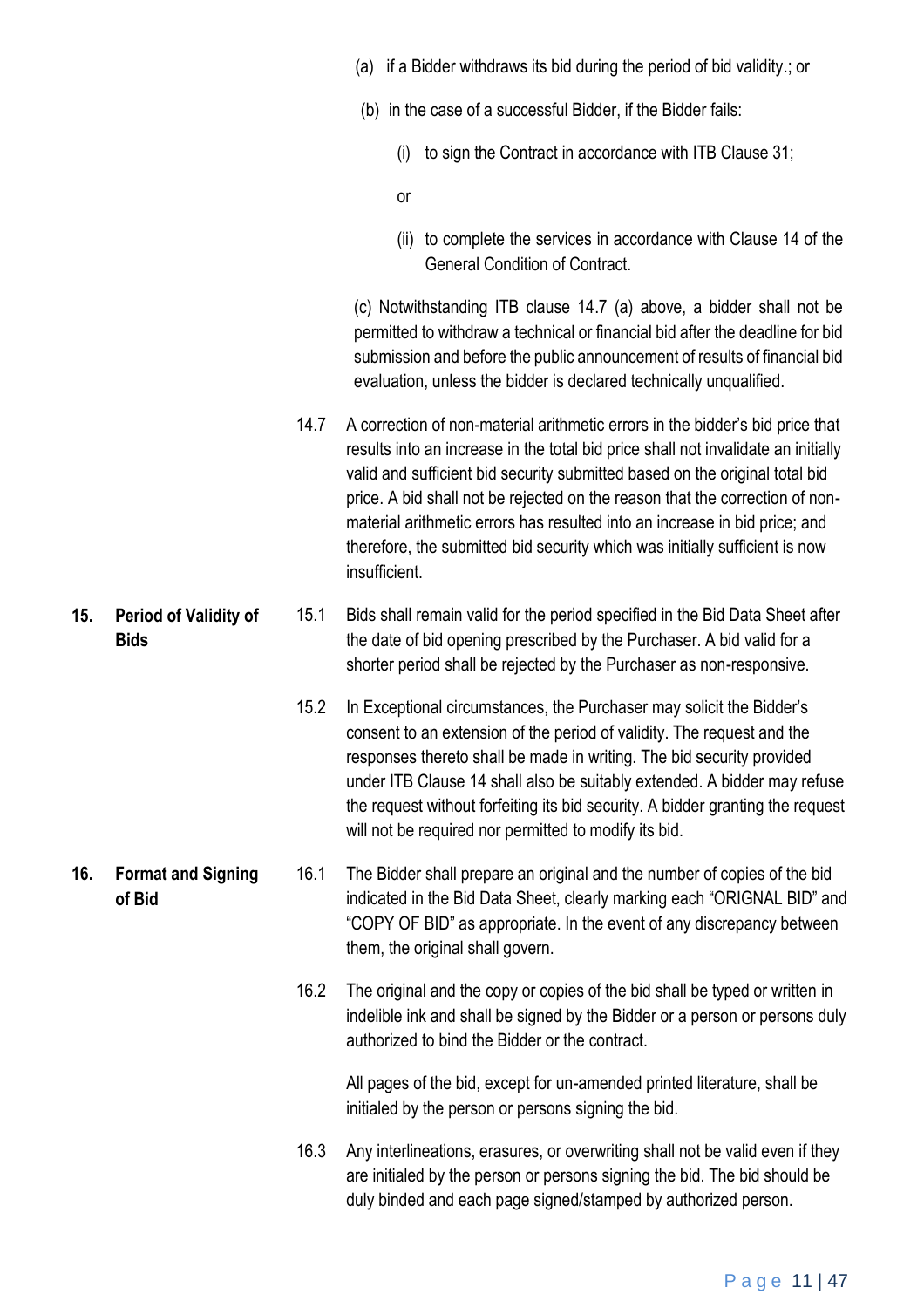#### **D. Submission of Bids**

- **17. Sealing and Marking of Bids** 17.1 The Bidder shall seal the original and each copy of the bid in separate envelopes, duly marking the envelopes as "ORIGNAL" and "COPY." The envelopes shall then be sealed in an outer envelope. The outer envelope should be clearly marked with Tender No and Tender title given on the title of this Document
	- 17.2 The inner and outer envelopes shall: Be addressed to the Purchaser at the address given in the Bid Data Sheet; and

Bear the name indicated in the Bid Data Sheet, the invitation for Bids title (Subject of Procurement) and number (Procurement reference Number) indicated in the Bid Data Sheet, and a statement: "DO NOT OPEN BEFORE **Friday, June 10, 2022 at 11:30am**" to be completed with the time and the date specified in the Bid Data Sheet, pursuant to ITB Clause 18.

- 17.3 The inner envelopes shall also indicate the name and address of the Bidder to enable the bid to be returned unopened in case it is declared "late".
- 17.4 If the outer envelope is not sealed and marked as required by ITB Clause 17.2, the Purchaser will assume no responsibility for the bid's misplacement or premature opening.
- 18.1 Bids must be received by the Purchaser at the address specified in the Bid Data Sheet no later than the time and date specified in the Bid Data Sheet.
	- 18.2 The Purchaser may, at its discretion, extend this deadline for the submission of bids by amending the bidding documents in accordance with ITB Clause 6, in which case all rights and obligations of the Purchaser and bidders previously subject to the deadline will thereafter be subject to the deadline as extended.
- **19. Late Bids** 19.1 Any bid received by the Purchaser after the deadline for submission of bids prescribed by the Purchaser pursuant to ITB Clause 18 will be rejected and returned unopened to the Bidder.
	- 20.1 The Bidder may modify or withdraw its bid after the bid's submission, provided that written notice of the modification, including substitution or withdrawal of the bids, is received by the Purchaser prior to the deadline prescribed for submission of bids in ITB 18.1.

A bidder shall not be permitted to withdraw a technical or financial bid after the deadline for bid submission and before the public announcement of results of financial bid evaluation, unless the bidder is declared technically unqualified. All financial bids of technically qualified bidders shall be opened, irrespective of whether the bidder has withdrawn from the procurement process or not.

**18. Deadline for Submission of Bids**

**20. Modification and Withdrawal of Bids**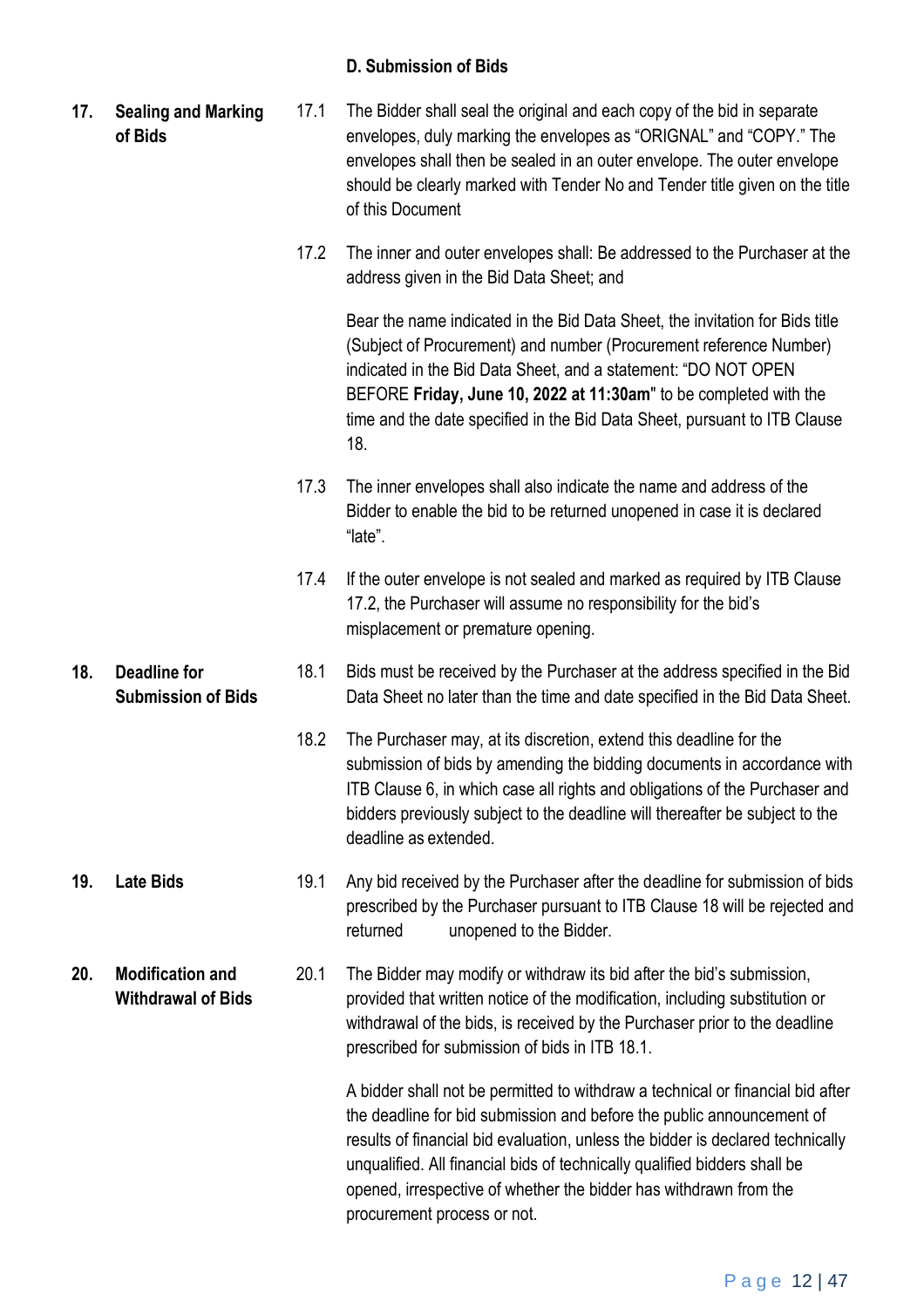- 20.2 The Bidder's modification or withdrawal notice shall be prepared sealed, marked and dispatched in accordance with the provision of ITB Clause 17. A withdrawal notice may also be sent by cable, but followed by a signed confirmation copy, postmarked not later than the deadline for submission of bids.
- 20.3 No bid may be modified after the deadline for submission of bids, except as provided for in ITB 22.
- 20.4 No bid may be withdrawn in the interval between the deadline for submission of bids and the expiration of the period of bid validity specified by the Bidder on the Bid Form. Withdrawal of a bid during this interval shall result in the Bidder's forfeiture of its bid security, pursuant to the ITB Clause 14.7

#### **E. Opening and Evaluation of Bids**

- **21 Opening of Bids by the Purchaser** 21.1 The Purchaser will open all bids in the presence of bidders' representatives who choose to attend, at the time, on the date and at the place specified in the Bid Data Sheet in accordance the **Single stage – two envelopes bidding procedure detailed in ITB 7**. The bidders' representatives who are present shall sign a register/ attendance sheet evidencing their attendance.
	- 21.2 The bidders' names, bid modifications or withdrawals, total bid prices, discounts, and the presence or absence of requisite bid security and such other details as the Purchaser, at its discretion, may consider appropriate, will be announced at the opening. No bid shall be rejected at bid opening, except for late bids, which shall be returned unopened to the Bidder pursuant to ITB Clause 19.
	- 21.3 Bids that are not opened and read out at bid opening shall not be considered further for evaluation, irrespective of the circumstances. Bids withdrawn before the deadline for bid submission of bids shall be returned unopened to the bidders.
	- 21.4 A bidder shall not be permitted to withdraw a technical or financial bid after the deadline for bid submission and before the public announcement of results of financial bid evaluation, unless the bidder is declared technically unqualified. All financial bids of technically qualified bidders shall be opened, irrespective of whether the bidder has withdrawn from the procurement process or not.
	- 21.5 The Purchaser will prepare minutes of the bid opening.
- **22. Clarification of Bids** 22.1 To assist in evaluation and comparison of Bids the Procuring Entity may, at its discretion, ask the bidder for a clarification of its Bid and submission of additional supporting information. The request for clarification and the response shall be in writing and shall not change the unit prices or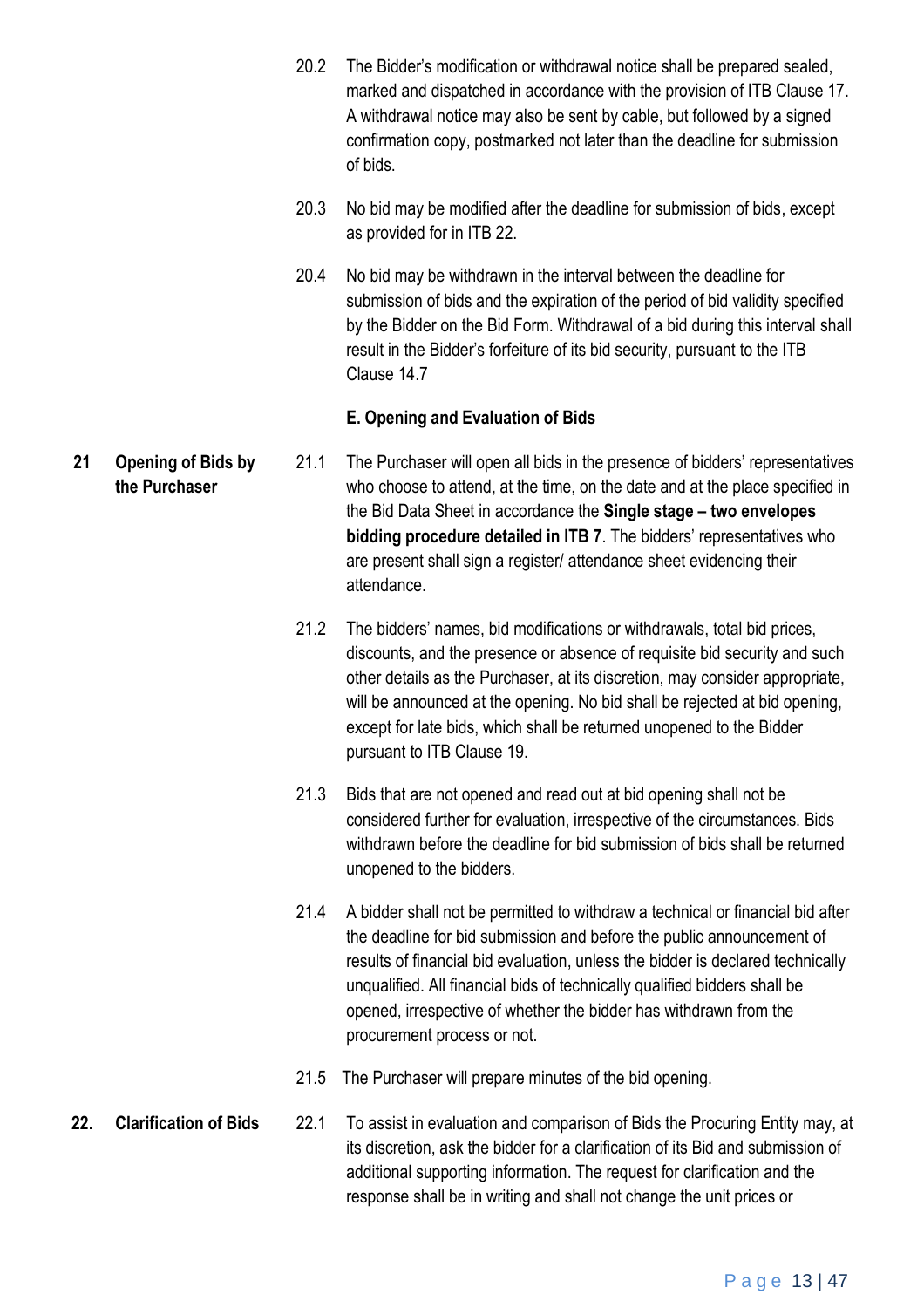technical specifications of the Bid.

- 22.2 For avoidance of doubt, the purchaser shall not ask for clarifications that result into amendment of the **unit prices**, material amendment of the **technical specifications**, as well as the **Bid Form**.
- 22.3 The purchaser shall be at liberty to request for any historical documents from bidders during the bid evaluation process.

Historical documents are non-material and shall not constitute change in the technical nature of the bid.

For avoidance of doubt, historical documents are documents and information that **existed prior to the public announcement of the bid**, and may include and not limited to company registration documents; manufacturers and dealers authorization; firm and product quality certifications; bidder and staff practicing licenses and trading licenses and authorization; previous importation documents; previous contracts, contract performance certificates and purchase orders, work orders; product registration status; bidder's bank information, bank certificates and bank statement; tax registration certificates and status; and company's operating capacity;

- **23. Preliminary examination** 23.1 The Purchaser will examine the bids to determine whether they are complete, whether any computational errors have been made, whether required sureties have been furnished, whether the documents have been properly signed, and whether the bids are generally in order.
	- 23.2 Arithmetical errors will be rectified on the following basis. If there is a discrepancy between the unit price and the total price that is obtained by multiplying the unit price and quantity, the unit price shall prevail, and the total price shall be corrected. If the Supplier does not accept the correction of the errors, its bid will be rejected, and its bid security may be forfeited. If there is a discrepancy between words and figures, the amount in words will prevail.
	- 23.3 The Purchaser may waive any minor informality, nonconformity, or irregularity in a bid which does not constitute a material deviation, provided such waiver does not prejudice or affect the relative ranking of any Bidder.
	- 23.4 Prior to the detailed evaluation, pursuant to ITB Clause 23 the Purchaser will determine the substantial responsiveness of each bid to the bidding documents. For purposes of these Clauses, a substantially responsive bid is one which conforms to all the terms and conditions of the bidding documents without material deviations. Deviations from, or objections or reservation to critical provisions, such as those concerning Bid Security and Taxes and Duties will be deemed to be a material deviation. The Purchaser's determination of a bid's responsiveness is to be based on the contents of the bid itself without recourse to extrinsic evidence, unless as

#### Page 14 | 47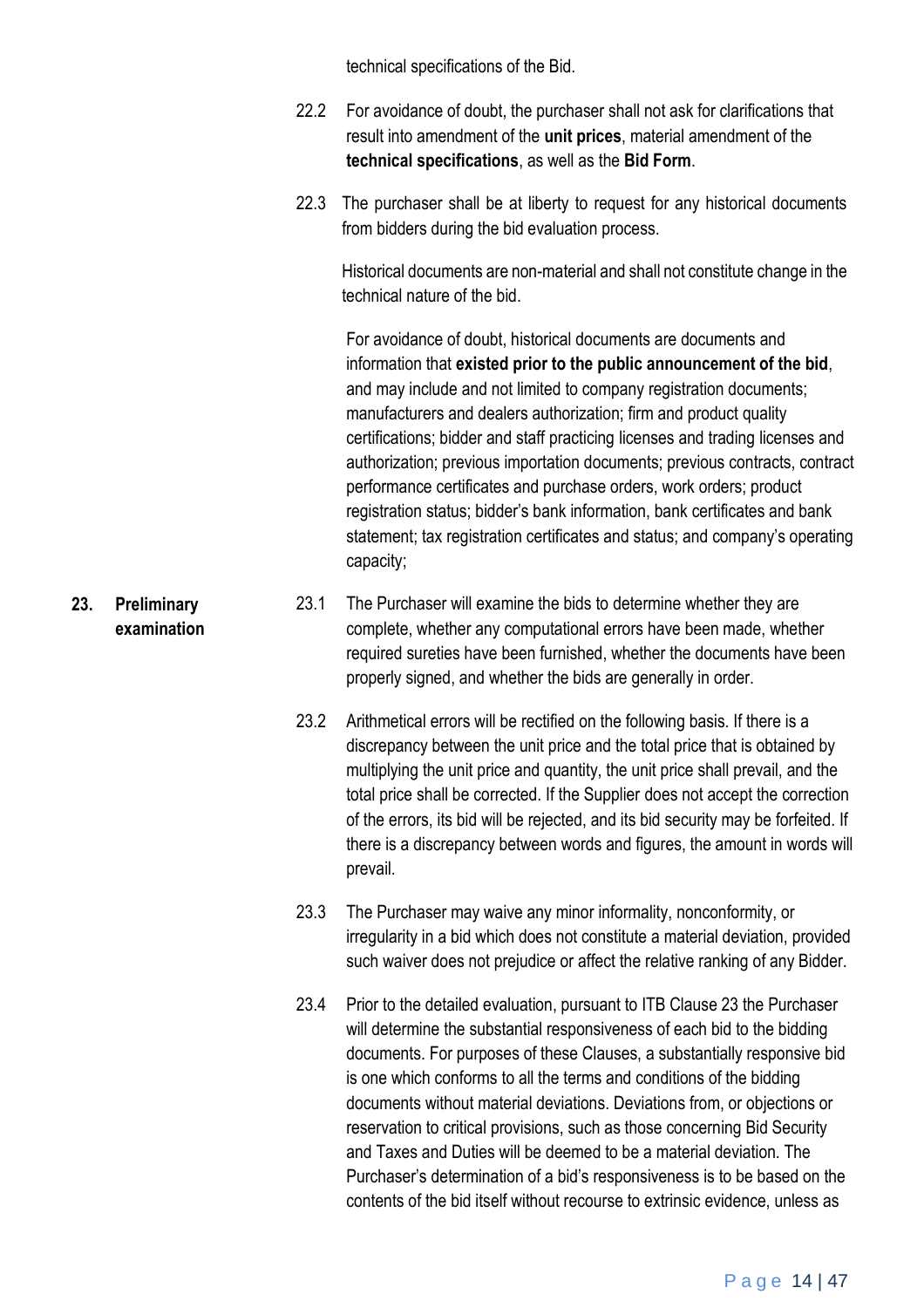provided for under ITB 22.

23.5 If a bid is not substantially responsive, it will be rejected by the Purchaser and may not subsequently be made responsive by the Bidder by correction of the nonconformity.

#### **24. Evaluation and comparison of Bids** 24.1 The Purchaser will evaluate and compare the bids which have been determined to be substantially responsive, pursuant to ITB Clause 23.

- 24.2 The Purchaser's evaluation of a bid, further elaborated under Bid Data Sheet, will be on Delivered Duty Paid (DDP) price inclusive of prevailing duties, taxes and transportation charges, and it will exclude any allowance for price adjustment during the period of execution of the contract, if provided in the bid.
- 24.3 See Part 1: Section III for the detailed Evaluation Methodology and Criteria

#### **25. Contacting the Purchaser** 25.1 Subject to ITB Clause 22, no Bidder shall contact the Purchaser on any matter relating to its bid, from the time of the bid opening to the time the contract is awarded. If the Bidder wishes to bring additional information to the notice of the Purchaser, it should do so in writing.

25.2 Any effort by a Bidder to influence the Purchaser in its decisions on bid evaluation, bid comparison, or contract award may result in the rejection of the Bidder's bid.

#### **F. Award of Contract:**

- **26. Post- qualification** 26.1 In the absence of prequalification, the Procuring agency will determine to its satisfaction whether the Bidder that is selected as having submitted the lowest evaluated responsive bid is qualified to perform the contract satisfactorily, in accordance with the criteria listed in ITB Clause 12.
	- 26.2 The determination will take into account the Bidder's financial, technical, and production capabilities. It will be based upon an examination of the documentary evidence of the Bidder's qualifications submitted by the Bidder, pursuant to ITB Clause 12, as well as such other information as the Procuring agency deems necessary and appropriate.
	- 26.3 An affirmative determination will be a prerequisite for award of the contract to the Bidder. A negative determination will result in rejection of the Bidder's bid, in which event the Procuring agency will proceed to the next lowest evaluated bid to make a similar determination of that Bidder's capabilities to perform satisfactorily.
- **27. Award Criteria** 27.1 Subject to ITB Clause 28, the Purchaser will award the contract to the successful Bidder whose bid has been determined to be substantially responsive and has been determined to be the lowest evaluated bid, provided further that the Bidder is determined to be qualified to perform the contract satisfactorily.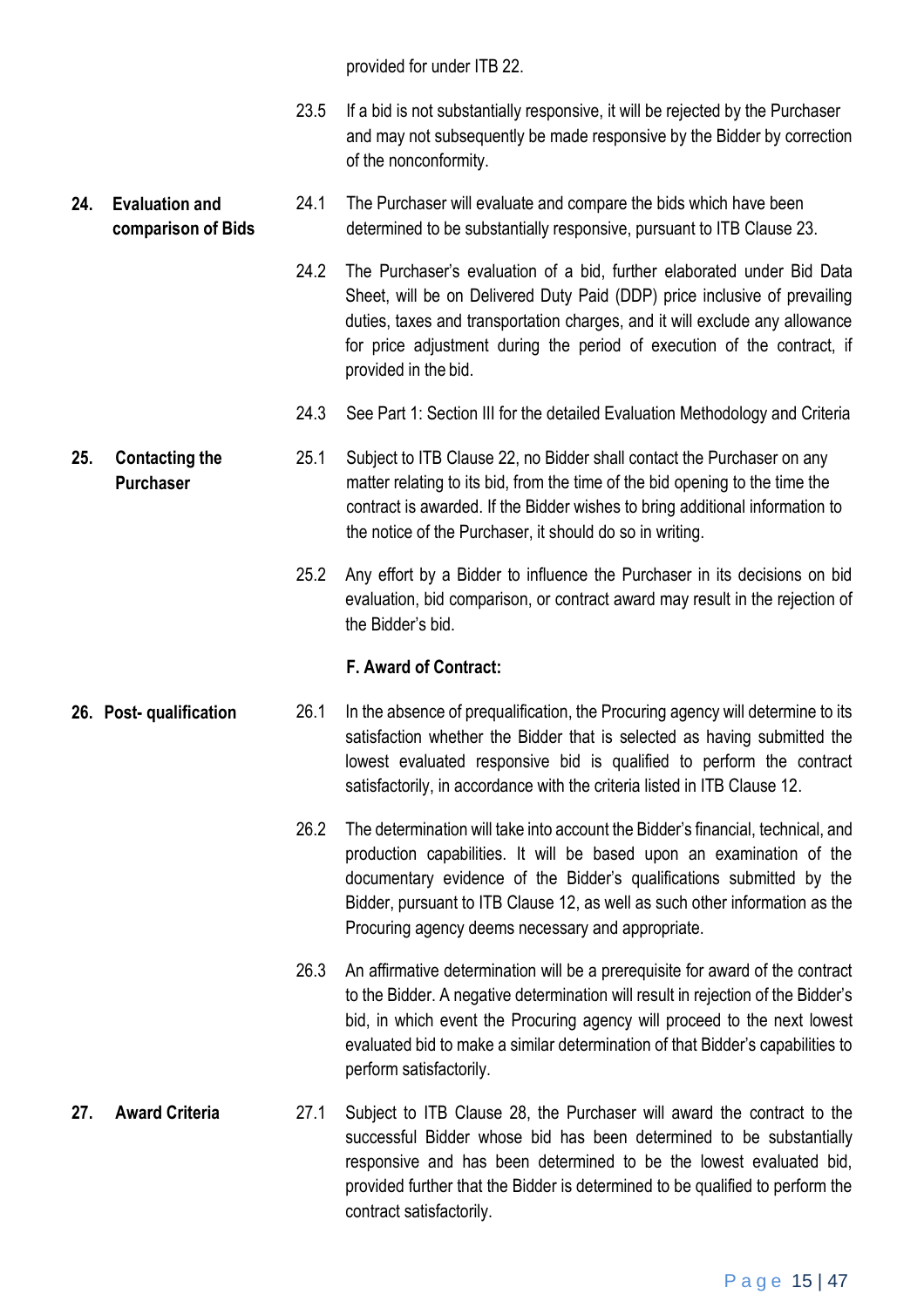- **28. Purchaser's Right to Vary Quantities at Time of Award** 28.1 The Purchaser reserves the right at the time of contract award to increase or decrease, by the percentage indicated in the Bid Data Sheet, the quantity of goods and services originally specified in the Schedule of Requirements without any change in unit price or other terms and conditions.
- **29. Purchaser's Right to Accept any Bid and to Reject any or All Bids** 29.1 The Purchaser reserves the right to accept or reject any bid, and to annul the bidding process and reject all bids at any time prior to contract award, without thereby incurring any liability to the affected Bidder or bidders. The Purchaser will inform the affected Bidder or bidders of the grounds for the Purchaser's action, if so requested, by the Purchaser shall not be required to justify the grounds.
- **30. Notification of Award** 30.1 Prior to the expiration of the period of bid validity, the Purchaser will notify the successful Bidder in writing by registered letter or by cable, to be confirmed in writing by registered letter, that its bid has been accepted.
	- 30.2 The notification of award under ITB 30.1 will constitute the formation of the Contract.
	- 30.3 The Purchaser shall announce to all participating bidders the results of bid evaluation in the form of a report giving justification for acceptance or rejection of bids **at least fifteen (15) days prior** to the award of contract in shape of Final Evaluation Report (FER). Provided that in case where technical proposal is to be evaluated separately, prior to opening of financial proposal, the Technical Evaluation Report (TER) shall be announced for **seven (07) days before opening of the financial proposal**.
	- 30.4 Within the period specified in ITB 30.3 above, a bidder may seek clarification or challenge the award decision. Prior to signing of a formal contract, the Purchaser shall endeavor to resolve all complaints, disputes, and issue clarifications thereof.

In case the Purchaser establishes that the complaint or request for clarification submitted by the bidders to be truthful and/or of material nature, the Purchaser shall recall the notification of award, at no liability and costs to the Purchaser from the notified successful bidder(s). The Purchaser shall review the award decision and issue a new notification of award.

Lodging of a compliant or seeking clarification on an award decision by a bidder may not stop the Purchaser from proceeding with the contracting process and issue a purchase order or sign a contract to some or all successful bidders, provided that the bidder's query is considered to be non-material or of no consequence to the resulting contract or affects only limited bidders.

**31. Signing of Contract** 31.1 At the same time as the Purchaser notifies the successful Bidder that its bid has been accepted, the Purchaser will send the Bidder the Contract form provided in the bidding documents, incorporation all agreements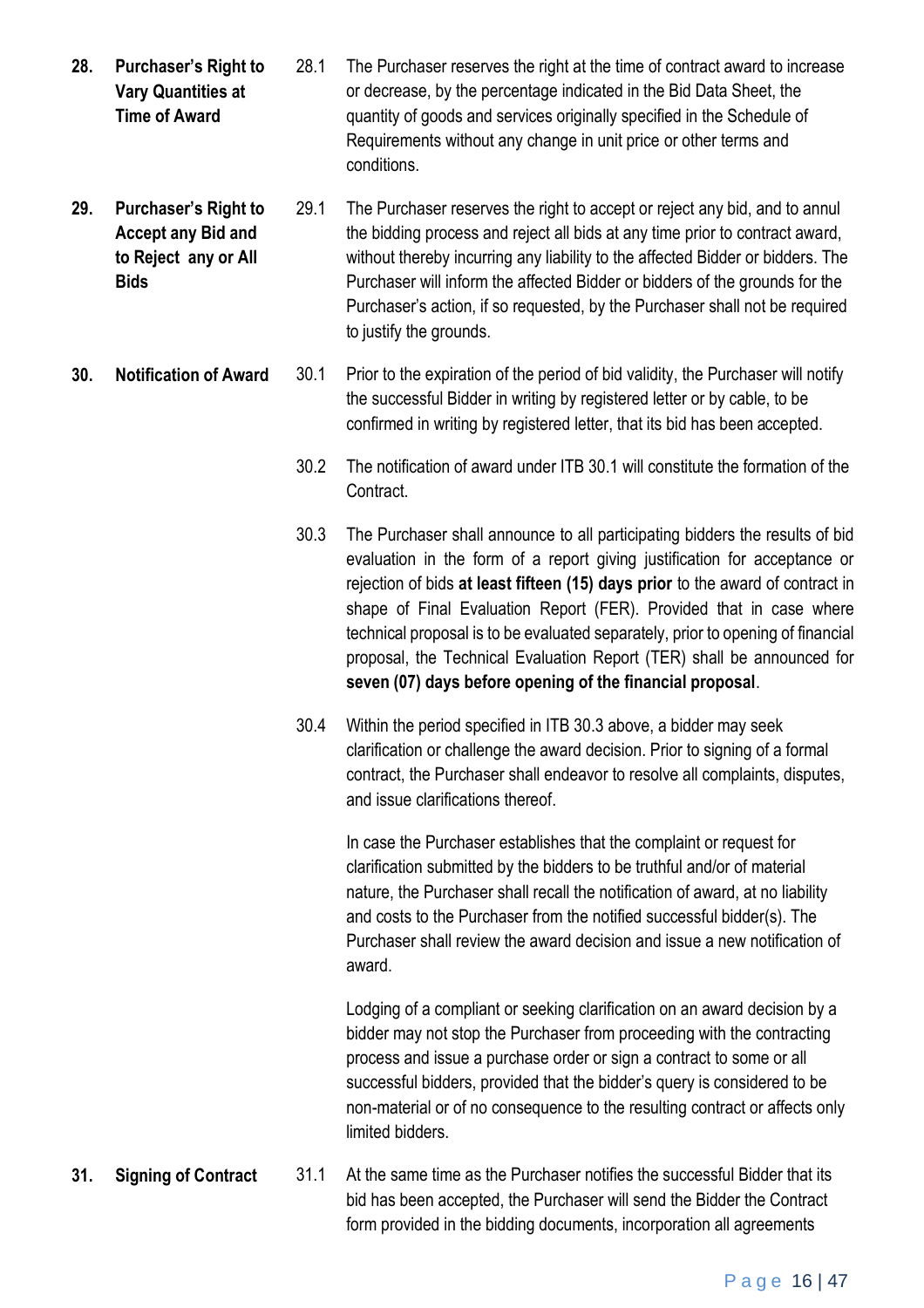between the parties.

- 31.2 Within seven (07) days of receipt of the Contract Form, the successful Bidder shall sign and date the contract and return it to the Purchaser.
- 31.3 The resulting contract shall be as specified in the Bid Data Sheet, for the specified period or renewable as specified in the Bid Data Sheet. The quantities ordered under the contract and price shall be as specified in the Bid Data Sheet.
- **32. Performance Security** 32.1 The successful bidder shall furnish to the purchaser a Performance Security in the form, validity period, and the amount stipulated in the Bid Data Sheet within a period of twenty-eight (28) days after submission of the bidder's Letter of Acceptance.
	- 32.2 Failures of the successful bidder to comply with the requirements of Sub-Clause 31.2 or Clause 32.1 shall constitute sufficient grounds for the annulment of the award and forfeiture of the Bid Security.
- **33. Corrupt Practices or Fraudulent** 33.1 The Purchaser observes the highest standard of ethics during the procurement and execution of such contracts. In pursuance of its policy, the purchaser:
	- 33.2 defines, for the purposes of this provision, the terms set forth below as follows:
		- "corrupt and fraudulent practices" includes the offering, giving, receiving, or soliciting of anything of value to influence the action of a public official or the supplier or contractor in the procurement process or in contract execution to the detriment of the procuring agencies; or misrepresentation of facts in order to influence a procurement process or the execution of a contract, collusive practices among bidders (prior to or after bid submission) designed to establish bid prices at artificial, non- competitive levels and to deprive the procuring agencies of the benefits of free and open competition and any request for, or solicitation of anything of value by any public official in the course of the exercise of his duty
		- Will reject a proposal for award if it determines that the Bidder recommended for award has engaged in corrupt or fraudulent practices in competing for the contract in question;
		- Will declare a firm ineligible, either indefinitely or for a stated period of time, if it at any time determines that the firm has engaged in corrupt and fraudulent practices in competing for, or in executing, a contract.
		- Will declare a firm ineligible if the firm is Blacklisted by any government and non-government organization. And a certificate to this effect by bidder must be attached with the bid.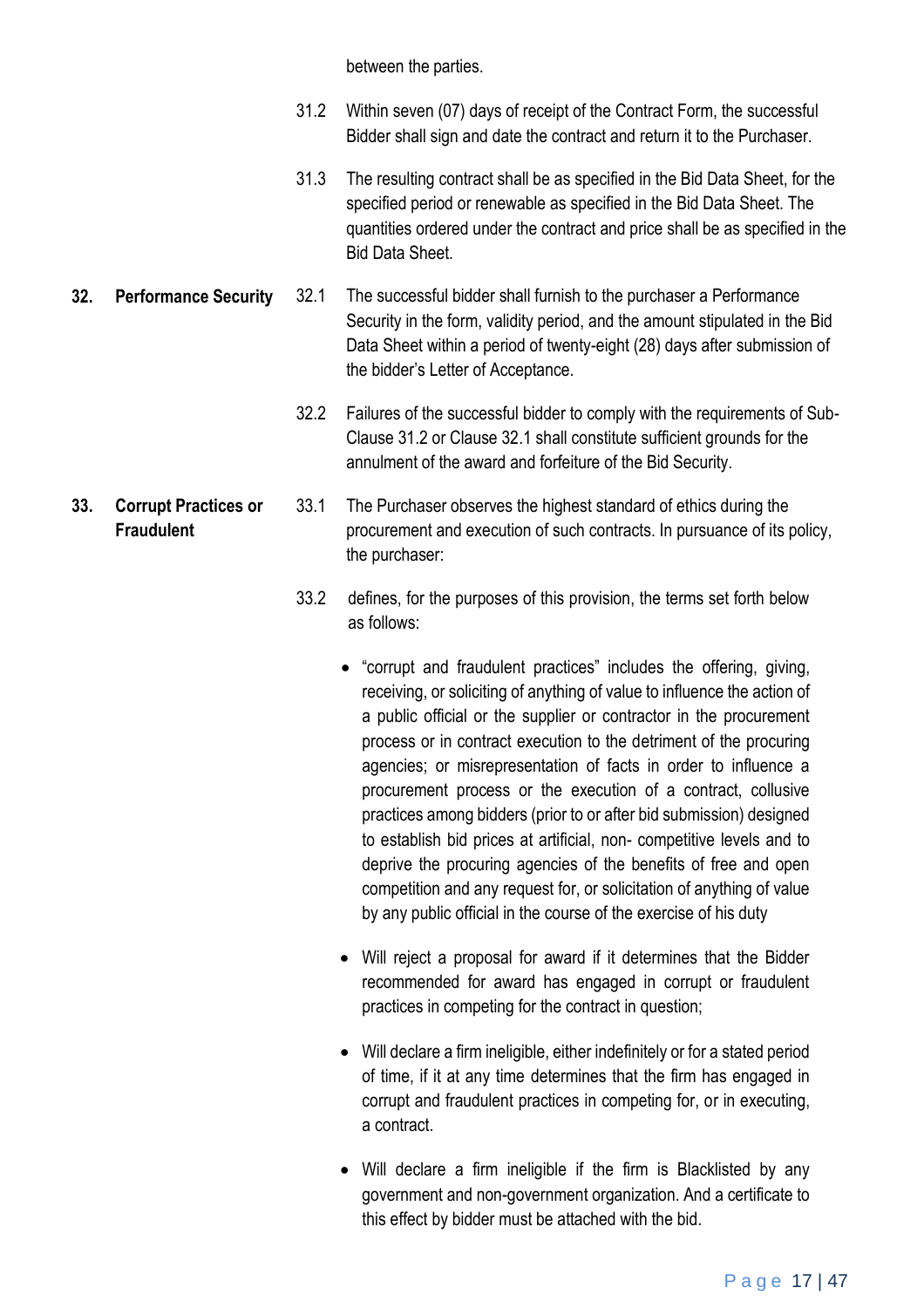P a g e 18 | 47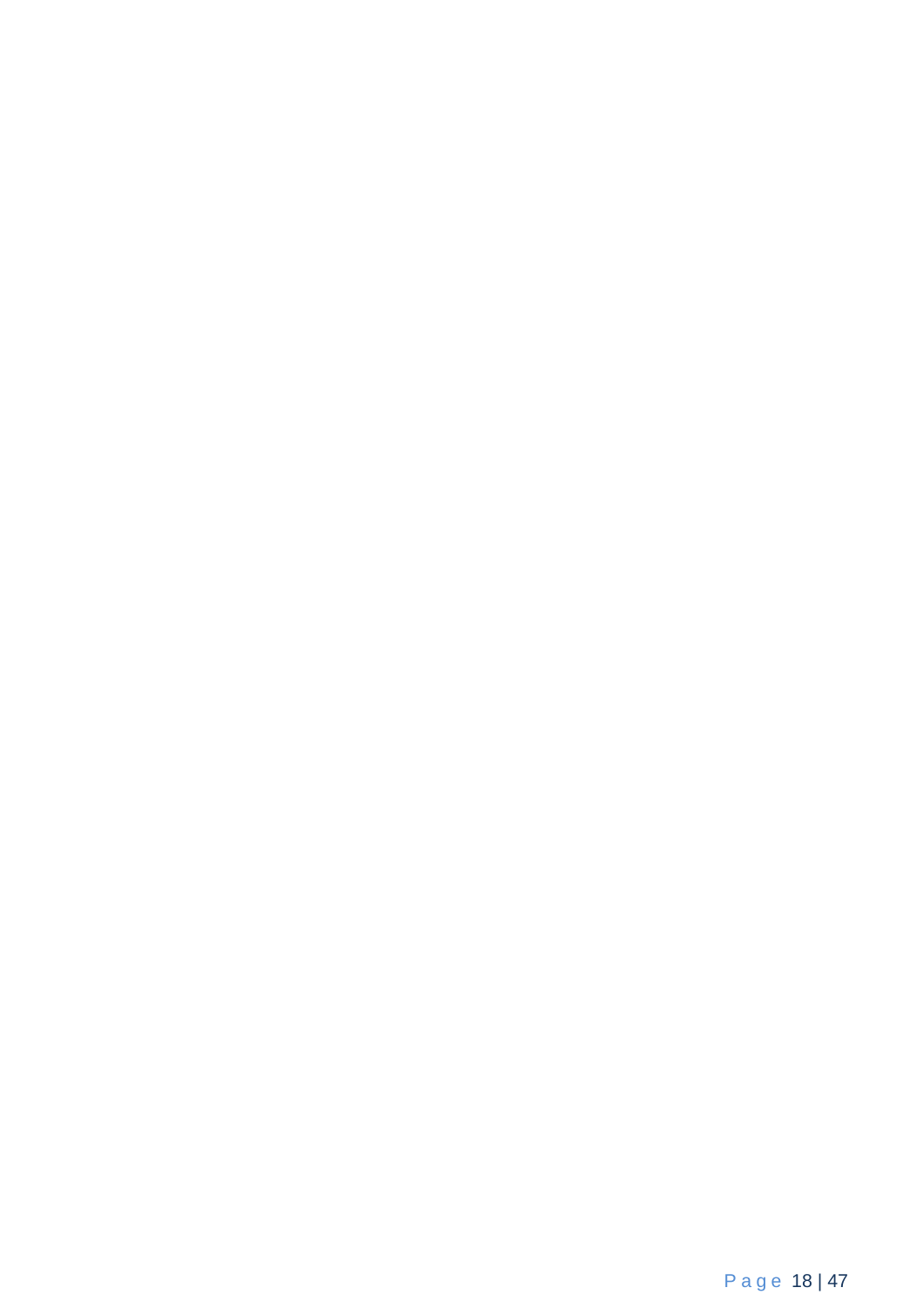### **Part One: Section II**

#### **Bid Data Sheet (BDS)**

The following specific data for the goods to be procured shall complement, supplement, or amend the provisions in the instructions to Bidders (ITB): Section I. Whenever there is a conflict; the provisions herein shall prevail over those in ITB.

|                 |                                    | A. Introduction                                                                                                                                                                                                                                                                                                                                                                                                                                                                                                                                                           |  |  |
|-----------------|------------------------------------|---------------------------------------------------------------------------------------------------------------------------------------------------------------------------------------------------------------------------------------------------------------------------------------------------------------------------------------------------------------------------------------------------------------------------------------------------------------------------------------------------------------------------------------------------------------------------|--|--|
| <b>ITB 3.1</b>  | The purchasers name<br>and address | Common Management Unit (CMU) for the Global Fund (GFATM)<br>Grants, National Tuberculosis Control Program<br>Blocks C, E & F, EPI Building, Near NIH, PM National Health Complex,<br>Chak Shahzad, Park Road, Islamabad.                                                                                                                                                                                                                                                                                                                                                  |  |  |
|                 |                                    | <b>B. The Bidding Documents</b>                                                                                                                                                                                                                                                                                                                                                                                                                                                                                                                                           |  |  |
| <b>ITB 5.1</b>  | <b>Purchaser's address</b>         | Blocks C, E & F, EPI Building, Near NIH, PM National Health Complex,<br>Chak Shahzad, Park Road, Islamabad.<br>Queries/Questions can also be sent by email only to: CMU, National<br>Tuberculosis Control Program at email Address: hamid@ntp.gov.pk<br><b>Attention: Mr. Hamid Awan</b><br>Subject of Procurement and tender reference number must be included in<br>email subject title                                                                                                                                                                                 |  |  |
|                 |                                    | <b>C. Preparation of Bids and Bidding Procedure</b>                                                                                                                                                                                                                                                                                                                                                                                                                                                                                                                       |  |  |
| <b>ITB 8.1</b>  | Language of the Bid                | Language of the Bid and communications shall be English                                                                                                                                                                                                                                                                                                                                                                                                                                                                                                                   |  |  |
| <b>ITB 10.2</b> | The price quoted<br>shall be:      | DDP Incoterm in Pakistan Rupees i.e. inclusive of all applicable taxes &<br>transportation charges                                                                                                                                                                                                                                                                                                                                                                                                                                                                        |  |  |
| <b>ITB 10.4</b> | The price shall be:                | Fixed and must include the Income Tax, other taxes and duties, where<br>applicable as per law and exclusive of General Sales Tax (GST). If there is<br>no mention of taxes, the offered / quoted price(s) will be considered as<br>inclusive of all prevailing taxes / duties. The procuring agency being<br>exempt from the GST, will deduct the amount involved and process the<br>payment excluding GST. However, the successful bidder may secure GST<br>exemption certificate from the procuring agency to claim for the same while<br>submitting its tax return(s). |  |  |
| <b>ITB 11.1</b> | <b>Bid Currencies</b>              | Pakistan Rupees                                                                                                                                                                                                                                                                                                                                                                                                                                                                                                                                                           |  |  |
| <b>ITB 13.3</b> | Qualification<br>requirements      | (i) A Bidder may bid for all or some of the listed products provided in the<br>Schedule of Requirements. However, for each selected product,<br>the bidder shall be bid for the entire quantity.                                                                                                                                                                                                                                                                                                                                                                          |  |  |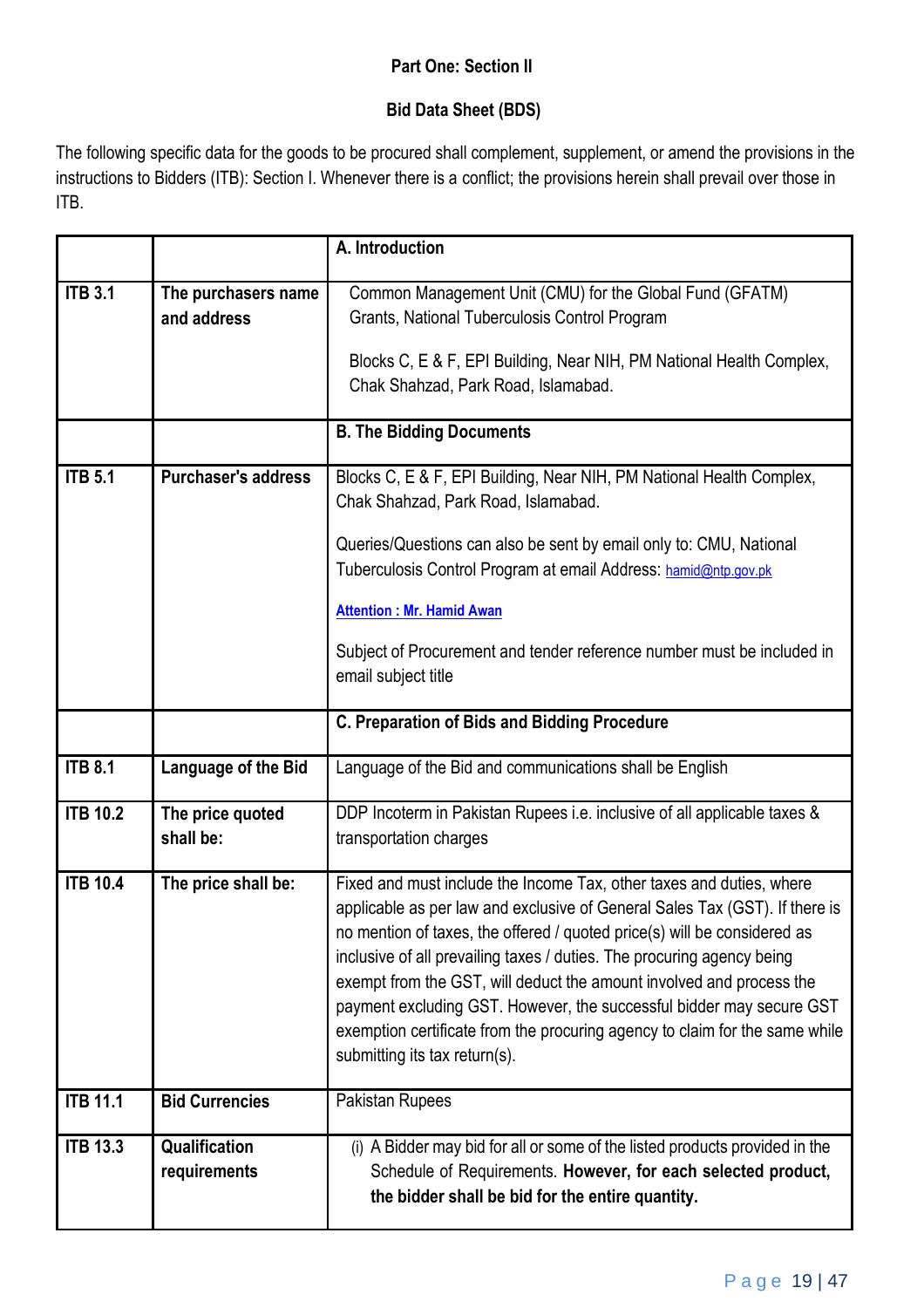|                 |                                             | (ii) Alternative quotations for a single product shall not be accepted.                                                                                                                                                                                                                                                                                                   |  |  |
|-----------------|---------------------------------------------|---------------------------------------------------------------------------------------------------------------------------------------------------------------------------------------------------------------------------------------------------------------------------------------------------------------------------------------------------------------------------|--|--|
|                 |                                             | (iii) A bidder is free to modify the unit pack, provided the total quantity<br>equals to the total quantity indicated in the Schedule of<br>Requirements. Bidders should ensure that the unit price quoted<br>is for the pack size offered by the bidder. Changes in unit prices<br>or pack sizes shall not be accepted after the deadline for bid<br>submission.         |  |  |
|                 |                                             | (iv) For a Summary of the Evaluation methodology and criteria, and<br>documents, see Part 1: Section III of this biding document.                                                                                                                                                                                                                                         |  |  |
| <b>ITB 14.1</b> | <b>Amount of bid</b><br>security            | 2% of the total quoted bid price.                                                                                                                                                                                                                                                                                                                                         |  |  |
| <b>ITB 14.1</b> | Form of Bid Security                        | The tenders found deficient of the amount as bid security compared to total<br>bid price will not be considered.                                                                                                                                                                                                                                                          |  |  |
|                 |                                             | 1-A correction of an arithmetic error that changes the total bid price shall<br>not invalidate a valid bid security that was correctly calculated and<br>submitted based on the original bid price. An originally valid bid security<br>shall remain valid even when after the correction of an arithmetic error that<br>results into an increase in the total bid price. |  |  |
|                 |                                             | 2- The Bid security should be in the form of Pay Order/Demand Draft in<br>favor of National TB Control Program, Islamabad. No personal<br>cheques will be acceptable at any cost.                                                                                                                                                                                         |  |  |
|                 |                                             | 3-The previous bid security will not be considered or carried forward.                                                                                                                                                                                                                                                                                                    |  |  |
| <b>ITB 15.1</b> | <b>Period of Validity of</b><br><b>Bids</b> | The bid validity shall be One Hundred and Twenty (120) days counted<br>from the date of the deadline for bid submission                                                                                                                                                                                                                                                   |  |  |
| <b>ITB 16.1</b> | Number of copies of                         | One original and One Additional Copy;                                                                                                                                                                                                                                                                                                                                     |  |  |
|                 | the bid                                     | The Original and the additional copy;                                                                                                                                                                                                                                                                                                                                     |  |  |
|                 |                                             | The original and the additional copy shall be prepared in accordance with<br>the one stage-two envelope bid submission.                                                                                                                                                                                                                                                   |  |  |
|                 |                                             | Original Bid Security or Earnest money shall be attached with the original<br>financial bid whereas a copy with completely concealed and blank un-<br>readable amount shall be attached in the technical bid.                                                                                                                                                             |  |  |
|                 |                                             | D. Submission of Bids                                                                                                                                                                                                                                                                                                                                                     |  |  |
| <b>ITB 17.2</b> | <b>Purchaser at the</b><br>address          | Same as ITB 3.1                                                                                                                                                                                                                                                                                                                                                           |  |  |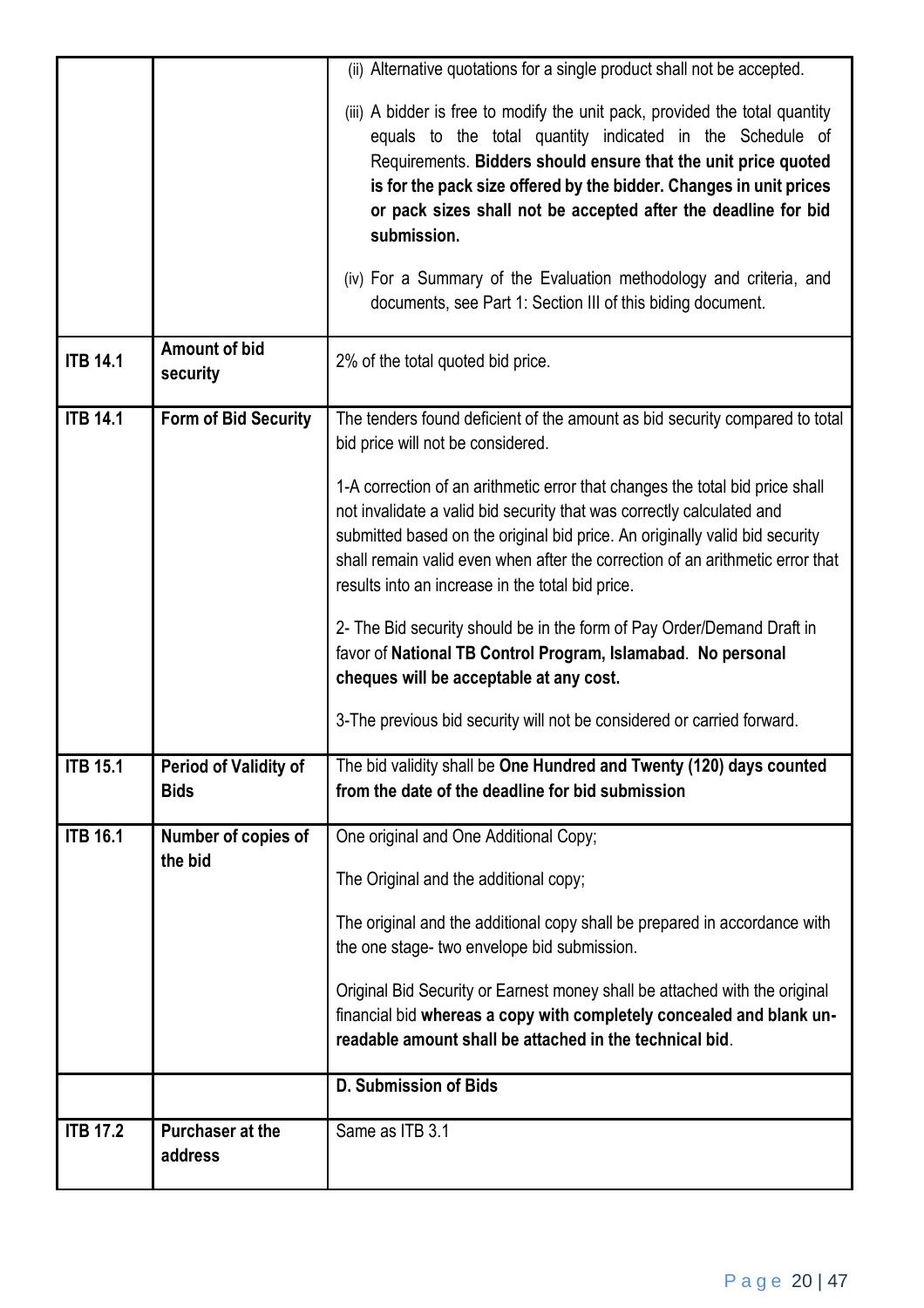| <b>ITB 17.2</b> | <b>Bids title (Subject of</b>    | Bid title: Procurement of IT / Office Equipment for Data Monitoring Cell             |  |  |
|-----------------|----------------------------------|--------------------------------------------------------------------------------------|--|--|
|                 | Procurement) and                 | and Up-gradation of Server + Battery Backup across Pakistan.                         |  |  |
|                 | number                           | Number: CMU-NTP/027/2022                                                             |  |  |
|                 | (Procurement                     |                                                                                      |  |  |
|                 | reference Number)                | Do not open before: Friday, June 10, 2022 at 11:30AM                                 |  |  |
| <b>ITB 18.1</b> | <b>Address for Bid</b>           | Deputy National Coordinator (DNC),                                                   |  |  |
|                 | submission                       | National TB Control Programme, Common Management Unit for the<br>Global Fund Grants. |  |  |
|                 |                                  | Blocks C, E & F, EPI Building, Near NIH, PM National Health Complex,                 |  |  |
|                 |                                  | Chak Shahzad, Park Road, Islamabad.                                                  |  |  |
|                 | <b>Deadline for</b>              | Before and at Friday, June 10, 2022 at 11:00AM                                       |  |  |
|                 | submission of bids               |                                                                                      |  |  |
|                 |                                  | <b>E. Opening and Evaluation of Bids</b>                                             |  |  |
|                 |                                  |                                                                                      |  |  |
| <b>ITB 21.1</b> | Time and date of bid<br>opening  | Friday, June 10, 2022 at 11:30AM                                                     |  |  |
|                 |                                  |                                                                                      |  |  |
|                 | <b>Address for bid</b>           | CMU Conference Room, Common Management Unit for the Global Fund                      |  |  |
|                 | opening                          | Grants.                                                                              |  |  |
|                 |                                  | Blocks C, E & F, EPI Building, Near NIH, PM National Health Complex,                 |  |  |
|                 |                                  | Chak Shahzad, Park Road, Islamabad.                                                  |  |  |
| <b>ITB 24.1</b> | <b>Evaluation and</b>            | Additional Evaluation methodology and criteria is provide under Part 1:              |  |  |
|                 | comparison of Bids               | Section III                                                                          |  |  |
|                 |                                  | <b>F. Award of Contract:</b>                                                         |  |  |
|                 |                                  |                                                                                      |  |  |
| <b>ITB 28.1</b> | Percentage increase              | Increase by up to 30% at the award stage                                             |  |  |
|                 | or decrease in                   | Decreased by up to 30% at the award stage                                            |  |  |
|                 | quantities at the<br>award stage |                                                                                      |  |  |
|                 |                                  |                                                                                      |  |  |
| <b>ITB 31.3</b> | Type, duration of the            | The resulting contract shall be a framework contract valid till the                  |  |  |
|                 | resulting contract               | completion of the deliveries of required goods and related services                  |  |  |
| <b>ITB 32.1</b> | Form of performance              | The performance bond shall be in form of a Bank Guarantee using the                  |  |  |
|                 | bond                             | Form in this bid, in Pakistan Rupees, valid for a period of not less than            |  |  |
|                 |                                  | twelve (12) months.                                                                  |  |  |
|                 | Amount of                        | 10% of the total awarded contract price, released after completion of                |  |  |
|                 | performance bond                 | delivery and acceptance of goods by the purchaser.                                   |  |  |
|                 |                                  |                                                                                      |  |  |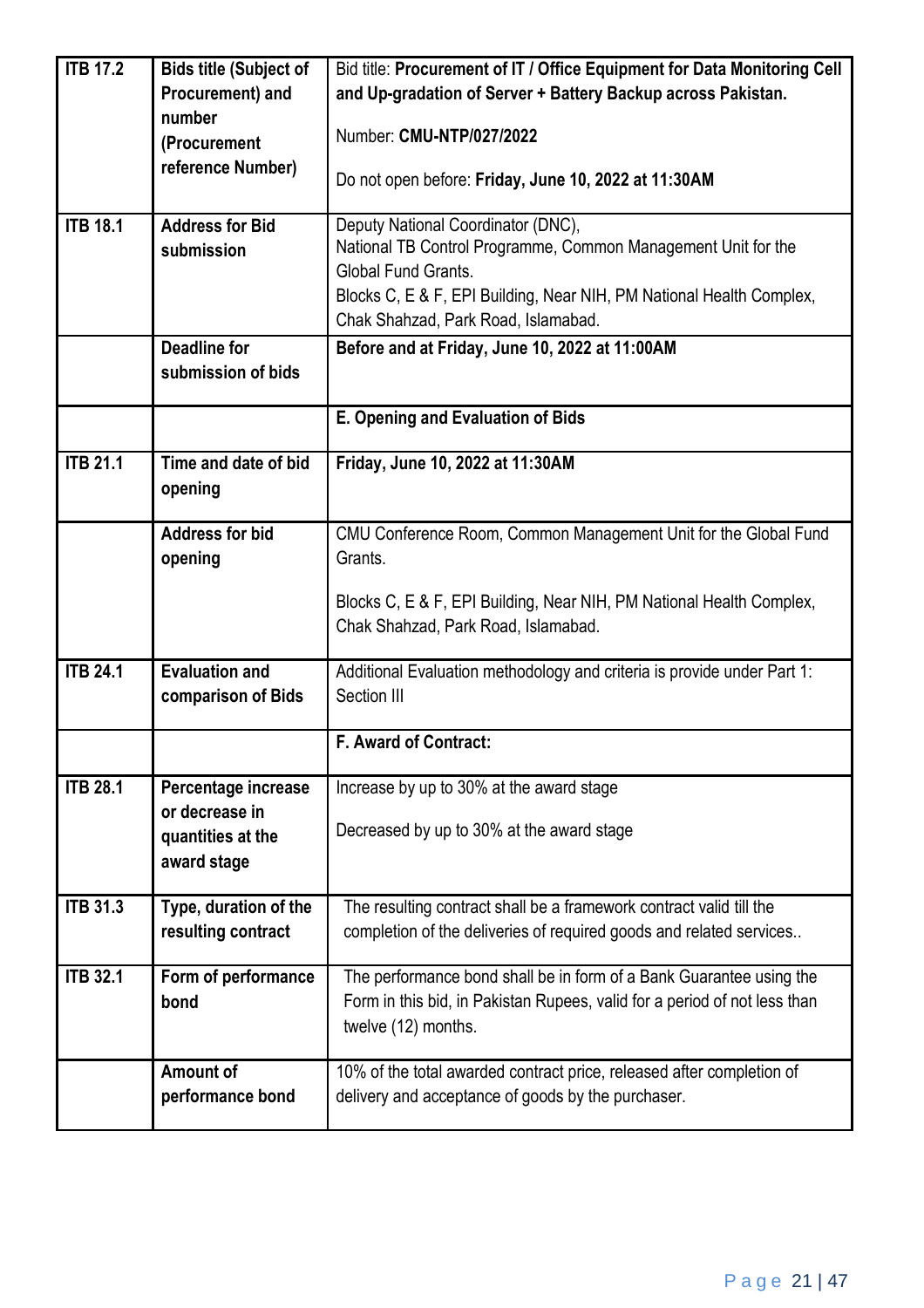#### **Part 1. Section III**

#### **Summary Evaluation Methodology and Criteria**

|     |     | Preliminary (bidder) and Technical (Product) Evaluation Methodology                                                                                                                                                                                                                                                             |  |  |  |  |  |
|-----|-----|---------------------------------------------------------------------------------------------------------------------------------------------------------------------------------------------------------------------------------------------------------------------------------------------------------------------------------|--|--|--|--|--|
| 1.  |     | <b>Methodology Used</b>                                                                                                                                                                                                                                                                                                         |  |  |  |  |  |
|     |     | The evaluation methodology to be used for the technical proposals evaluation of bids received shall be the<br><b>Quality Based Selection.</b>                                                                                                                                                                                   |  |  |  |  |  |
| 2.  |     | <b>Summary of Methodology</b>                                                                                                                                                                                                                                                                                                   |  |  |  |  |  |
| 2.1 |     | The Quality Based Selection methodology recommends the lowest priced bid, which is eligible, compliant<br>and substantially responsive to the technical and commercial requirements of the Bidding<br>Document, provided that the Bidder is determined to be qualified to perform the contract satisfactorily.                  |  |  |  |  |  |
| 2.2 |     | The evaluation shall be conducted in three sequential stages -                                                                                                                                                                                                                                                                  |  |  |  |  |  |
|     | (a) | a preliminary evaluation shall determine the eligibility of bidders and the administrative compliance<br>of bids received;                                                                                                                                                                                                      |  |  |  |  |  |
|     | (b) | Technical evaluation to determine the technical responsiveness of the eligible and compliant bids;<br>and                                                                                                                                                                                                                       |  |  |  |  |  |
|     | (c) | a financial and commercial evaluation compare costs of the eligible, compliant, technically qualified<br>bids received and determine the best evaluated bid.                                                                                                                                                                    |  |  |  |  |  |
| 2.3 |     | Failure of a bid at any stage of the evaluation shall prevent further consideration at the next stage of<br>evaluation. Substantial responsiveness shall be considered a pass.                                                                                                                                                  |  |  |  |  |  |
|     |     |                                                                                                                                                                                                                                                                                                                                 |  |  |  |  |  |
|     |     | <b>Evaluation criteria</b>                                                                                                                                                                                                                                                                                                      |  |  |  |  |  |
| 3.  |     | Preliminary Examination Criteria to be evaluated based on the technical proposal                                                                                                                                                                                                                                                |  |  |  |  |  |
| 3.1 |     | Preliminary evaluation shall determine the eligibility of bidders and the administrative compliance of bids<br>received to the requirements of the bid as listed below, and shall be evaluated on a pass or fail basis. The<br>purchaser may request for clarifications and additional historical documents pursuant to ITB 22. |  |  |  |  |  |
|     |     | (a) The bid is sealed and submitted the bid in line with the single stage-two envelope bidding procedure; that<br>is, a bid comprises a single package containing two separate envelopes. Each envelope shall contain<br>separately the financial proposal and the technical proposal.                                          |  |  |  |  |  |
|     | (b) | The bidder has submitted a copy of the company registration or incorporation certificate or current trading<br>license; any other legal registration document whenever applicable;                                                                                                                                              |  |  |  |  |  |
|     | (c) | Bidder is registered with Income Tax and General Sales Tax (GST) Departments and are on Active                                                                                                                                                                                                                                  |  |  |  |  |  |

Taxpayers List of the Federal Board of Revenue (FBR), with a National Tax Number (NTN). Bidder to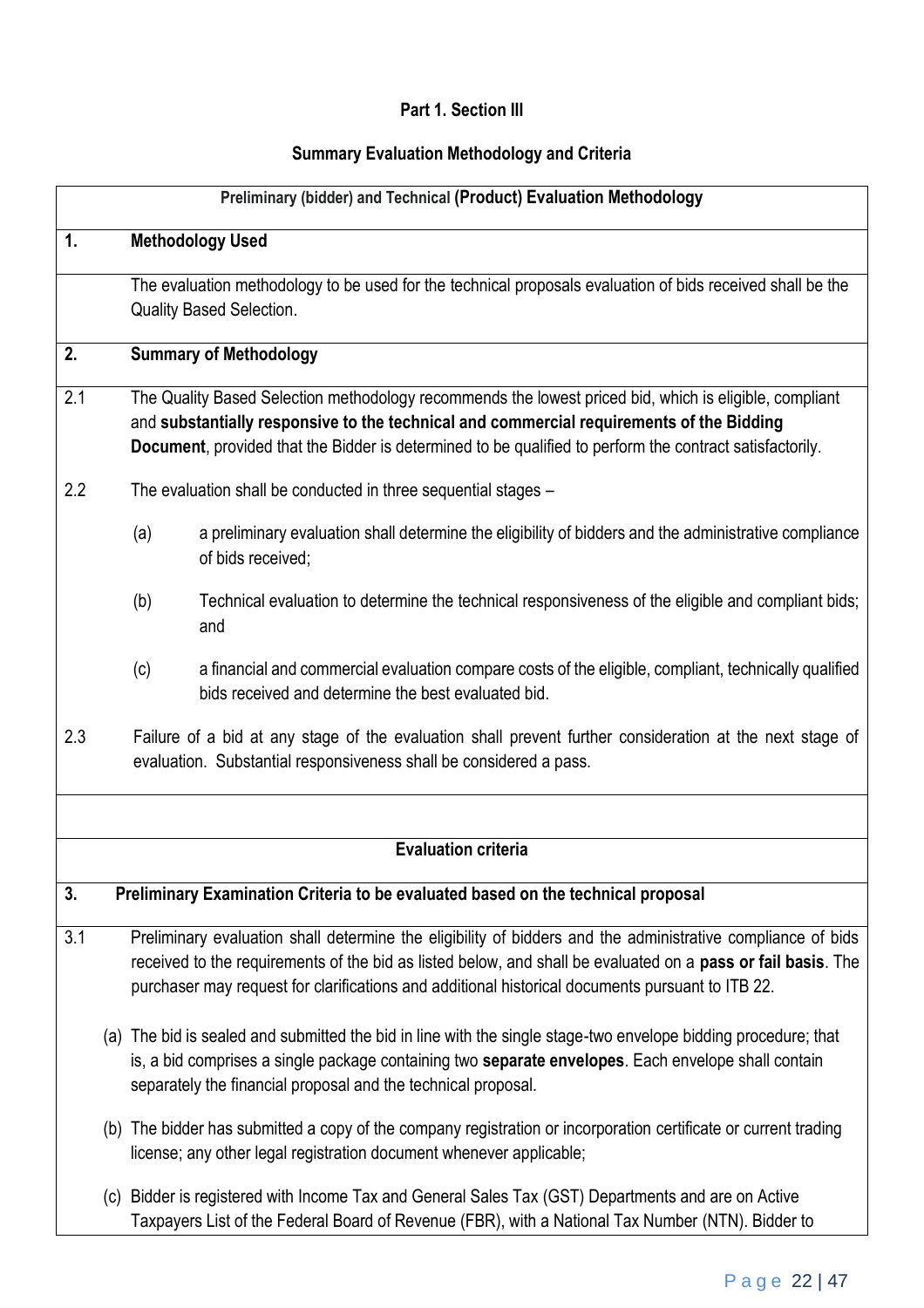submit copies of certificates and a printed copy of proof of Active Taxpayer List (ATL);

- (d) Bidder prepared and submitted the Bid Submission Sheet (Bid Form), duly filled, signed and sealed/stamped, in accordance with ITB. No alteration is to be made in the Bid Submission Sheet (Bid Form) except in filling up the blank space as directed.
- (e) Bidder prepared and submitted a detailed Specification and Compliance Sheet duly filled, signed and sealed/stamped, in accordance with ITB, showing the extent of compliance to the Purchasers specifications. Bidder shall submit product catalogues and printed literature. Bidder shall clearly indicate the extent to which the products offered differ or deviate from requirements and specifications of the purchaser. **Submission of samples is mandatory as bid will not be accepted.**
- (f) Bid is valid for a period of 120 calendar days counted from the date of the deadline for submission of bids.
- (g) The bidder has submitted valid copy of the Bid Security or Earnest money in the shape of Bank Demand Draft, Call Deposit Receipt or Bank Guarantee in the name of National TB Control Program, valid for at least 148 days (120 days of bid validity plus 28 days). Only a copy of the Earnest money should be attached the technical bid completely concealed and blank un-readable amount. **In case, a copy of the bid security attached to the technical bid has readable earnest money amounts, the entire bid shall be rejected.**
- (h) The bidder shall not be under a declaration of ineligibility for corrupt and fraudulent practices in ITB 33 and should not be black listed by any Government or non-government organization. **An affidavit duly attested by notary public shall be attached with the bidding document as evidence. The text in the body should state, "***Bidder by the names of….…………. declares not to have been barred, blacklisted, suspended by any procuring entity with regard to their professional conduct, making of false statement, misrepresentation, corruption during any procurement process or contract performance. The company is not in a procurement or contract dispute or legal proceeding with any procurement entity over the poor performance of its contract, delivery of poor quality products, failure to meet delivery schedules, failure to meet warranty claims, failure to provide timely defect replacements, failure to declare the origin and source of products. The company declares that the company no conflict of interest in participating in this procurement process and has not colluded with another vendor participating in this bid*". **The content of the text in the affidavit shall be examined for completeness**. For the conformation of blacklisting of any firm, the procuring agency will solely rely on the list available on PPRA website or Provincial PPRA websites and shall not approach any public or private organization for clarifications.
- (i) Bidders' Directors, Managing Partners, Chief Executives Officer have no relationship with any staff working in CMU or worked with **CMU** during the last seven (07) years.
- (j) Bidder has signed and attached the Integrity Pact statement as provided under the section for sample forms,
- (k) There are no claims against the bidder of poor market reputation or previous default on quality while supplying goods to CMU.
- (l) Copies of contracts, purchase orders, work orders or certificates of performance for similar goods bidded for, performed for a reputable organization in Pakistan within the last three (03) years. **The information shall be used to determine if the bidder has at least three (03) years of specific experience in the supplying similar products.**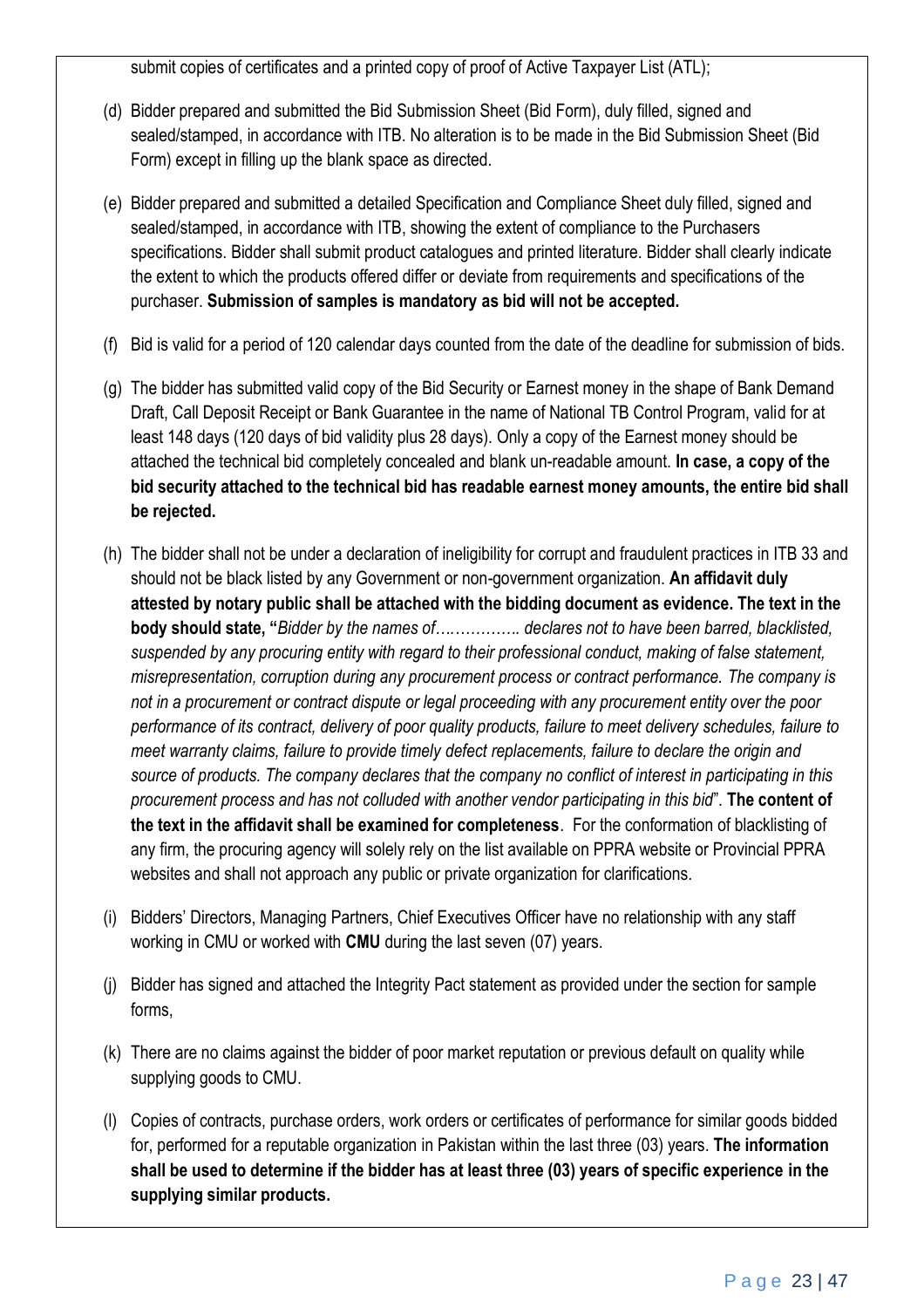- (m) The bidder shall submit complete product catalog of the required product and shall must present the sample. Where applicable, **in case all samples presented for a particular product fail, all qualified bidders who quoted for that particular product may be given a second chance to submit new samples, but bidder shall not be allowed to amend the quoted prices**
- (n) Bidder is an original manufacturer, authorized distributing firm (s), with attached evidence below;
	- i. Original manufacturers or producers (if applicable) should attach licenses or authorization of manufacturer (if any) each or a range of products they are bidding for in the technical bid;
	- ii. Authorized distributors, having Manufacturing Authorization Letter (MAL) (if applicable) should attach together with their technical bid a copy of the Letter of Manufacturers' Authorizations;
	- iii. Secondary authorized dealers (sub-dealers) should attach both a letter of authorization from the Primary authorized dealers, plus a copy of the Letter of Manufacturers' Authorizations that was issued to the Primary authorized dealer (if applicable).
- (o) The bidder shall submit proper documentary evidence for financial soundness of the firm since as Bank statement for the last twelve (12) months and bank certificates or Alternatively, Audited Books of Accounts for at least the last two financial years from 2019-2020; 2020-2021
- (p) Bidders can secure the bidding document on sending request on firms letter head along with copy of NTN, GST certificate, proof of active tax payer (ATL) and copy of authorized distributor/dealer through email to [hamid@ntp.gov.pk](mailto:hamid@ntp.gov.pk) till Thursday, June 09, 2022 @ CoB i.e. 03:00pm.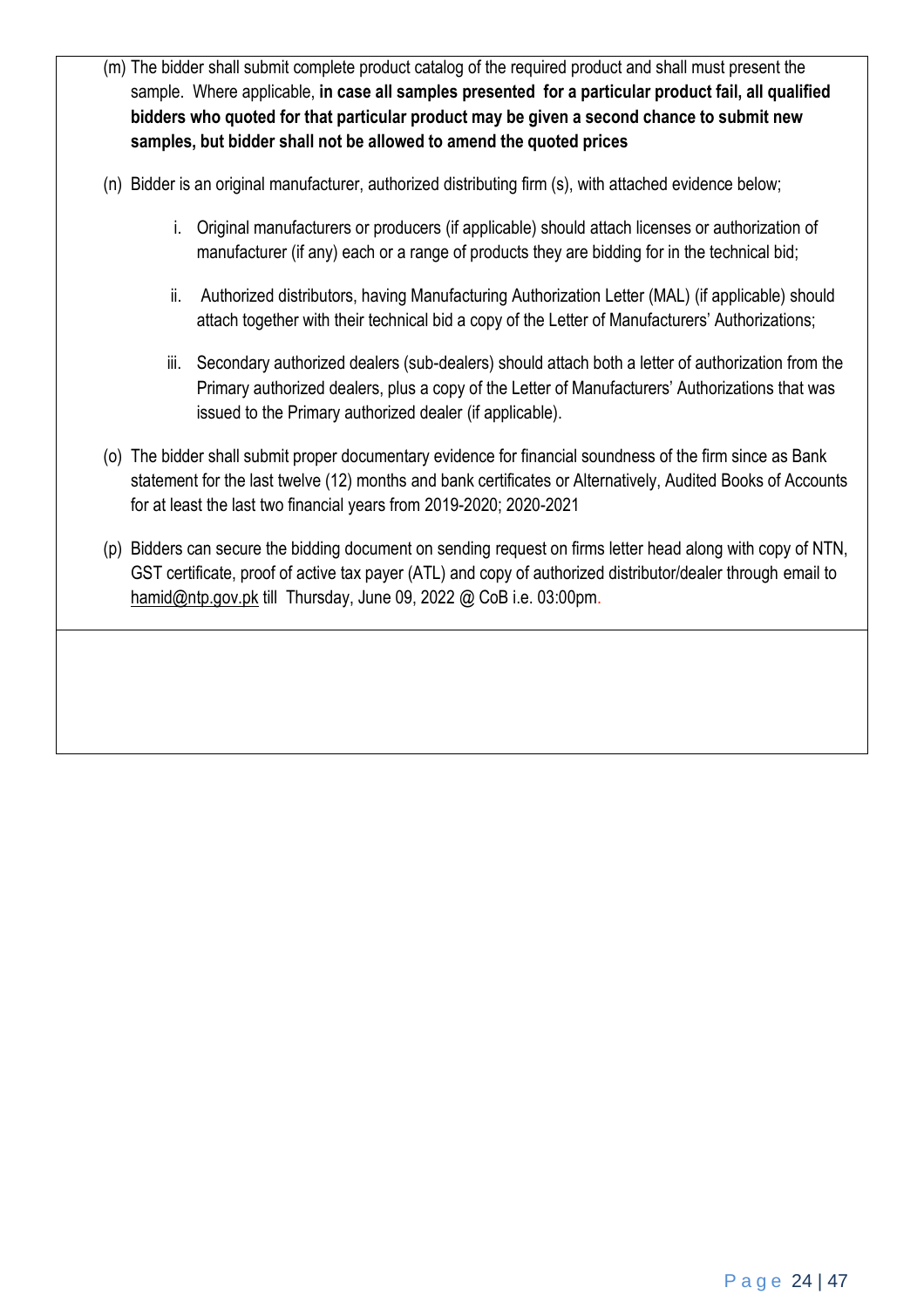#### **4. Technical Evaluation Criteria based on documents and samples in the technical bid**

**Technical responsiveness** shall be evaluated through merit point systems by award of marks based on the bidder's demonstrated experience, knowledge, skills as shown in contents of documents and sample, **with a pass mark of 70%**. The criteria below shall be applied to each product bidded for and not to the entire bid.

| Srft | <b>Criteria</b>                                                                                               | <b>Maximum Marks</b> |
|------|---------------------------------------------------------------------------------------------------------------|----------------------|
|      | The specifications stated by the vendor in the Specifications and Compliance sheet match the specification    |                      |
|      | in the product quality reports and the specification of the purchaser. Please attach complete product catalog | 50 Marks             |
|      | / manual as an evidence.                                                                                      |                      |
|      | Bidder has experience of supplying the same or related product based on copies of contracts, purchase         |                      |
|      | orders, work orders or certificates of performance.                                                           |                      |
| li.  | three (03) marks for each contract, maximum of five (05 contracts, purchase orders or work orders             | 15 Marks             |
|      | of similar or related products, each contract with one or group products should be valued at PKR              |                      |
|      | 1,000,000.00 (1.0 million PKR) and above.                                                                     |                      |
|      | Financial worth of firm. Attach last six-month bank statement. Bank statement =7.5                            |                      |
| iii. | Bank Certificate =7.5                                                                                         | 15 Marks             |
|      | Annual Sale/turnover: below PKR 1 million zero marks                                                          |                      |
|      | PKR 01 -10 million= 7.5 marks                                                                                 |                      |
| iv.  | PKR 10 -20 million = 15 marks                                                                                 | 20 marks             |
|      | Above PKR 20 million =20 marks                                                                                |                      |
|      | Total Marks (Pass mark 70% and above)                                                                         | 100 Marks            |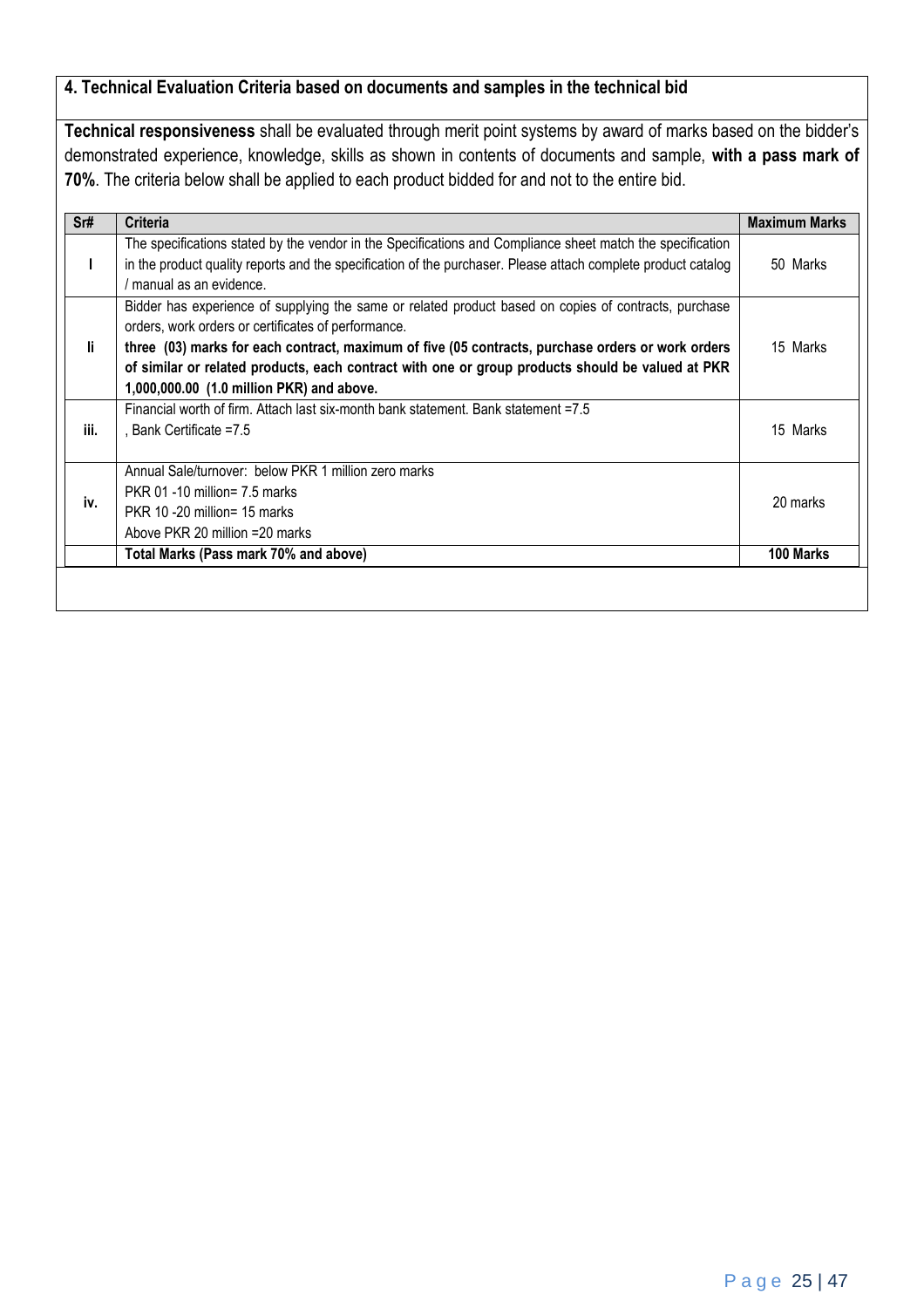#### **5. Financial and Commercial Comparison Criteria based on contents of the financial bid**

Bids that pass technical evaluation shall be opened in the presence of bidders at a time and date to be communicated to bidders, and bids shall be assessed for financial and commercial responsiveness as below:

- 5.1. The supplier's bid shall be reviewed to confirm that the bidder has accepted to meet all the general and special conditions of the contracts without any material deviation or reservations.
- 5.2. Bidder prepared and submitted a **Price Schedule** and **Delivery Schedule** duly filled, signed and sealed/stamped, in accordance with ITB, with prices quoted as Delivered Duty Paid (DDP) price inclusive of prevailing duties, taxes and transportation charges, and it will exclude any allowance for price adjustment during the period of execution of the contract, if provided in the bid.
- 5.3. The bidder has submitted in the financial bid **an original valid Bid Security or Earnest money** of **at least two percent (02%)** of the total bid value in Pakistan Rupees in the shape of Bank Demand Draft, Call Deposit Receipt or Bank Guarantee in the name of **National TB Control Program, valid for at least 148 days (120 days of bid validity plus 28 days)**. A correction of non-material arithmetic errors in the suppliers bid that may increase the total bid price shall not invalidate a valid bid security submitted based on an original bid price.
- 5.4. Bidders passing financial criteria 6.1 to 6.3, and have the lowest evaluated price, from among those which are eligible, compliant and technically qualified shall be the best evaluated bid for each product under the tender.
- 5.5. Preference in awarding shall be given to original manufacturers or producers; followed with Primary authorized dealers, Stationary suppliers; and lastly General Order Suppliers.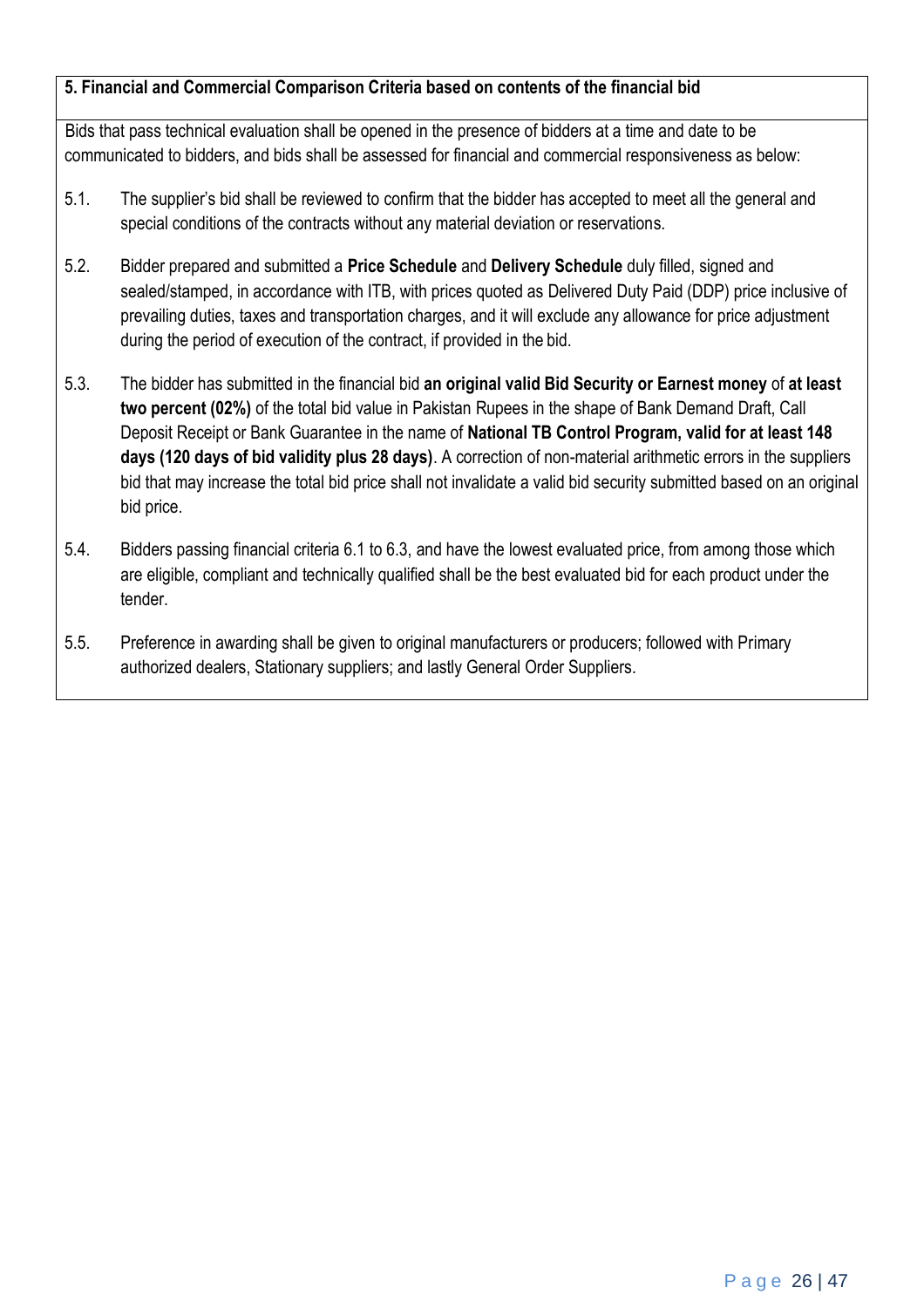#### **PART 2: Section I.**

#### **Schedule of Requirements**

The Schedule of requirements provides a summary list of requirements under the tender as shown below, for specifications, see under the Specifications and Compliance sheet.

| S# | <b>Item Name</b>             | <b>Measuring</b> | No. of Units per | Packing      |
|----|------------------------------|------------------|------------------|--------------|
|    |                              | <b>Unit</b>      | Pack             | Unit         |
| 1. | Laptops with Bag             | No               | 16               | Unit/Piece   |
| 2. | Battery Backup- UPS, 12 KVA  | No.              | 01               | Unit / Piece |
| 3. | Data Storage Server          | No.              | 01               | Unit / Piece |
| 4. | <b>LED Screens</b>           | No.              | 10               | Unit/Piece   |
| 5. | Desktop Machines / Computers | No.              | 05               | Unit / Piece |
| 6. | <b>Cabling Connectors</b>    | No.              | 05               |              |
|    | Photocopier                  | No.              | 05               | Unit / Piece |

**Schedule of requirements Authorised by:**

| Signature:                                   | Name:          |            |
|----------------------------------------------|----------------|------------|
| Position:                                    | Date:          | (DD/MM/YY) |
| Authorized for and on behalf of:<br>Company: |                |            |
|                                              | Stamp or seal: |            |

#### **PART 2: Section II.**

#### **Technical Specifications and Compliance sheet**

(a) The bidder must fill and submit the schedule of specification and compliance sheet by providing detailed specifications of the product(s) offered in comparison to the specifications required by the purchaser.

(b) The provider shall not make any alternations, deletion or insertions in the specifications provided in the purchaser's column. However, the provider is free to provide additional or detailed specifications under the column "*Product specifications offered by the vendor*"

(b) Use of the words "yes" by the vendor shall be deemed to mean that the product offered by the vendor complies with all the specifications stated by the vendor.

(e) The use of a brand name in the specification schedule is to provide guidance to the vendors of the minimum specifications required by the purchaser and not an endorsement or preference for the stated brands.

**(g) The provider shall and must indicate clearly parameters where the offered product does not meet the specifications of the purchaser. The vendor's failure to highlight the differences between specifications required by the purchaser and specifications offered by the vendor shall be construed to mean that the product offered by the vendor meets all the specifications of the purchaser.** 

**(h) The Purchaser shall not accept vendor's request(s) for change of specifications during evaluation or after contract award; All such vendor's requests shall lead to cancellation of the bid and/or award and forfeiture of the bid security and/or performance bond.** 

(i) The purchaser shall reject bids of vendors who fail to complete and submit the schedule of specifications together with the bidding document.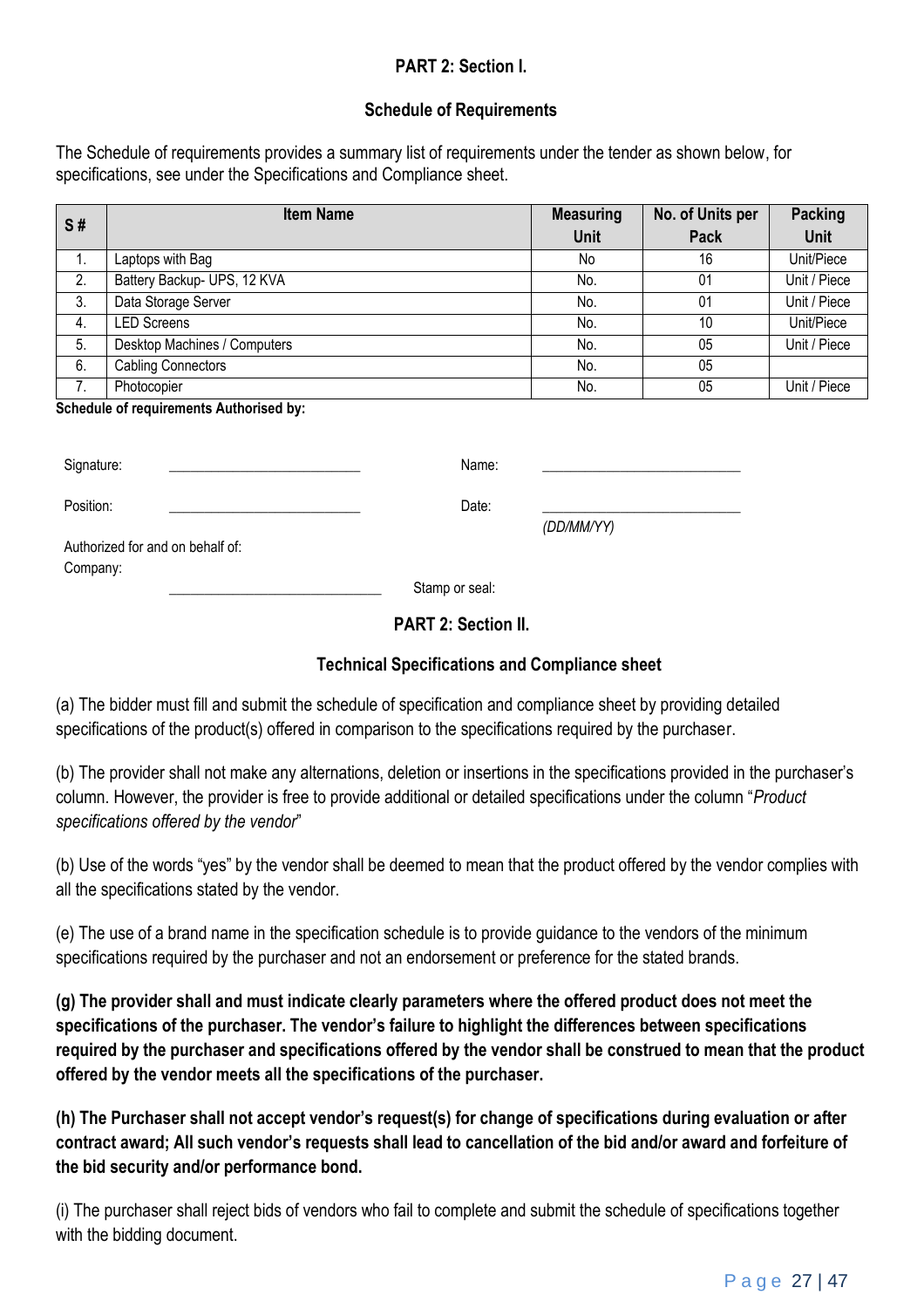| Name of Item:<br><b>Laptops with Bag</b> |                                                     | <b>CODE NUMBER (filled by the bidder) if any</b> |  |  |  |
|------------------------------------------|-----------------------------------------------------|--------------------------------------------------|--|--|--|
| <b>Tender Specifications</b>             |                                                     | <b>Bidder's Specification</b>                    |  |  |  |
| Quantity:                                | Manufacturer:                                       |                                                  |  |  |  |
| 16                                       | Type / Model                                        |                                                  |  |  |  |
|                                          | Country of Origin                                   |                                                  |  |  |  |
| <b>Technical Specifications</b>          |                                                     |                                                  |  |  |  |
| Hp Spectre x360                          |                                                     |                                                  |  |  |  |
| Intel Core i7-11657G                     |                                                     |                                                  |  |  |  |
| 16GB DDR4 RAM                            |                                                     |                                                  |  |  |  |
|                                          | 1TB SSD M.2 + 32GB Optane m.2 memory                |                                                  |  |  |  |
| 15.6" UHD Touch Display                  |                                                     |                                                  |  |  |  |
|                                          | Fingerprint Reader/ Pen & Sleeve                    |                                                  |  |  |  |
| <b>Backlite Keyboard</b>                 |                                                     |                                                  |  |  |  |
|                                          | Operating System: Windows 11 International Warranty |                                                  |  |  |  |
| Laptop Bag                               |                                                     |                                                  |  |  |  |
| <b>Wireless Optical Mouse</b>            |                                                     |                                                  |  |  |  |
| Warranty                                 |                                                     |                                                  |  |  |  |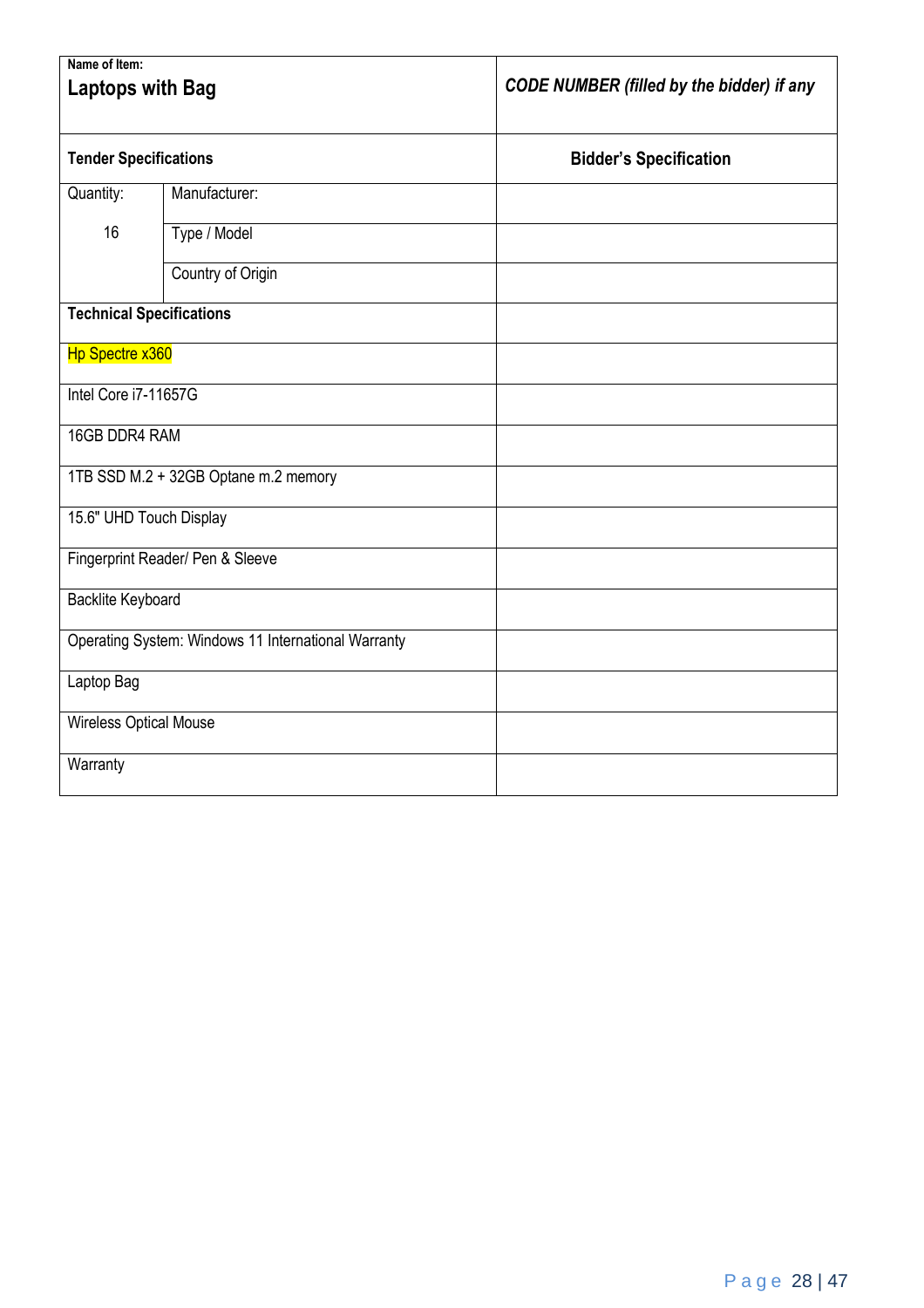| Name of Item:                   | Battery Back-up (UPS), 12 KVA                             | <b>CODE NUMBER (filled by the bidder) if any</b> |  |  |  |
|---------------------------------|-----------------------------------------------------------|--------------------------------------------------|--|--|--|
| <b>Tender Specifications</b>    |                                                           | <b>Bidder's Specification</b>                    |  |  |  |
| Quantity:                       | Manufacturer:                                             |                                                  |  |  |  |
| 01                              | Type / Model                                              |                                                  |  |  |  |
|                                 | Country of Origin                                         |                                                  |  |  |  |
| <b>Technical Specifications</b> |                                                           |                                                  |  |  |  |
|                                 | APC Smart-UPS RT 20kVA, 230/400V, LCD, rackmount, 12U, 2x |                                                  |  |  |  |
|                                 | IEC Jumpers & 8x IEC 60320 C19 outlets                    |                                                  |  |  |  |
| Warranty atleast 3 years        |                                                           |                                                  |  |  |  |

| Name of Item:                   |                                                              |                                                  |
|---------------------------------|--------------------------------------------------------------|--------------------------------------------------|
| Data Storage Server             |                                                              | <b>CODE NUMBER (filled by the bidder) if any</b> |
|                                 |                                                              |                                                  |
| <b>Tender Specifications</b>    |                                                              | <b>Bidder's Specification</b>                    |
| Quantity:                       | Manufacturer:                                                |                                                  |
| 01                              | Type / Model                                                 |                                                  |
|                                 | Country of Origin                                            |                                                  |
| <b>Technical Specifications</b> |                                                              |                                                  |
|                                 | Gigabyte R282-Z91 - 2U - AMD EPYC - 24x SATA/SAS - Dual-Port |                                                  |
| Ethernet - 1600W Redundant      |                                                              |                                                  |
| (155Watt)                       | 2x AMD EPYC 7313 - 16 Cores 3GHz/3.7GHz, 128MB Cache         |                                                  |
|                                 | 2x 128GB 3200MHz DDR4 ECC LR DIMM Module                     |                                                  |
| SATA3                           | 8x 1.9TB Samsung SSD PM893 Data Center SERIES 2.5IN          |                                                  |
|                                 | 1000GB Samsung 970 EVO PLUS NVME M.2 SSD                     |                                                  |
|                                 | LSI MegaRAID 9341-4i 12Gb/s SAS/SATA RAID Controller, No     |                                                  |
| Cache                           |                                                              |                                                  |
|                                 | Rackmount Display, Mouse & Keyboard   KVM Switch             |                                                  |
| Warranty                        |                                                              |                                                  |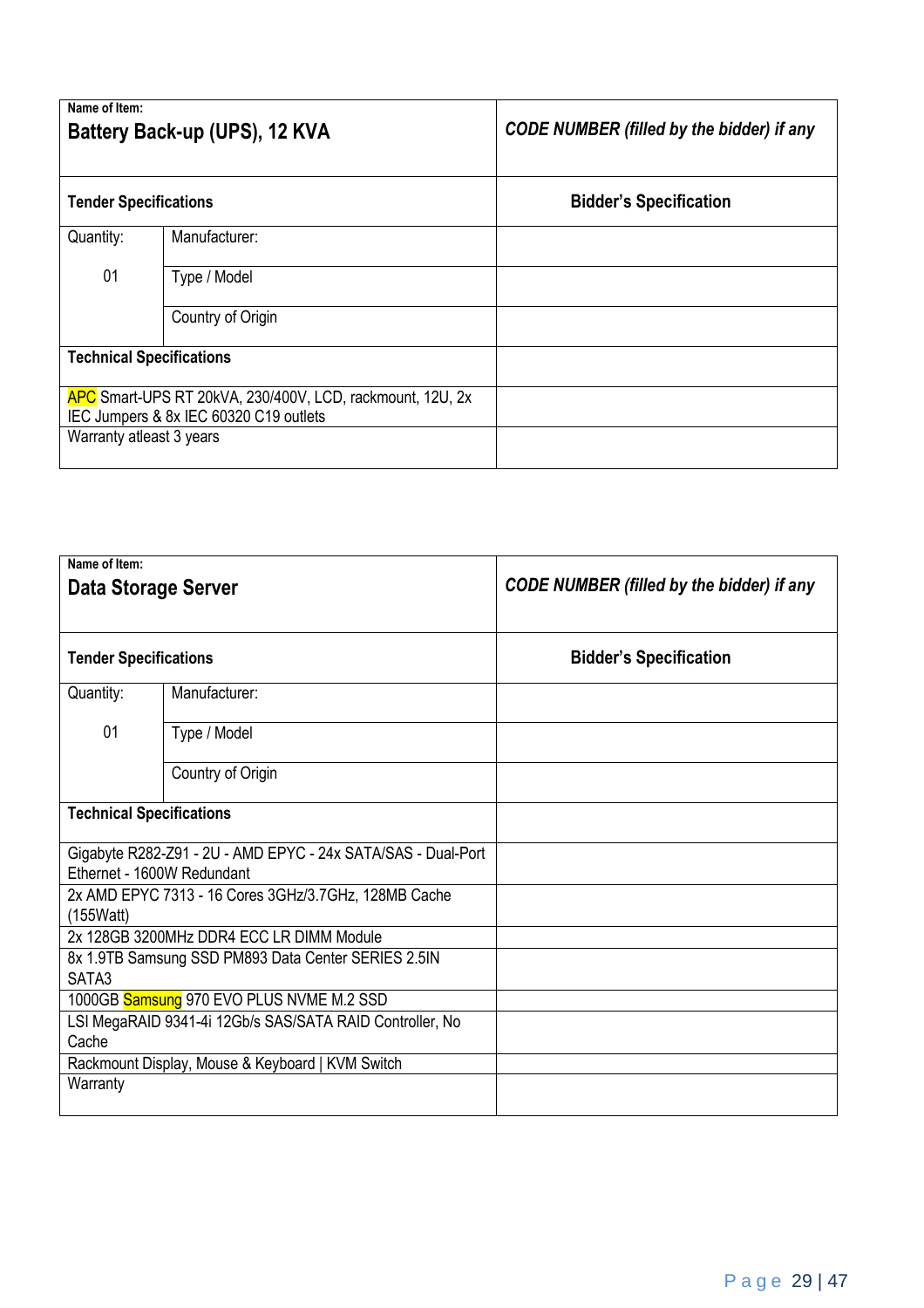| Name of Item:<br><b>LED Screen</b> |                             | <b>CODE NUMBER (filled by the bidder) if any</b> |
|------------------------------------|-----------------------------|--------------------------------------------------|
| <b>Tender Specifications</b>       |                             | <b>Bidder's Specification</b>                    |
| Quantity:                          | Manufacturer:               |                                                  |
| 10                                 | Type / Model                |                                                  |
|                                    | Country of Origin           |                                                  |
| <b>Technical Specifications</b>    |                             |                                                  |
|                                    | TCL 65" P615 UHD Android TV |                                                  |
| Warranty                           |                             |                                                  |

| Name of Item:                   |                                                                 |                                                  |  |  |
|---------------------------------|-----------------------------------------------------------------|--------------------------------------------------|--|--|
|                                 | <b>Desktop Machines / Computers</b>                             | <b>CODE NUMBER (filled by the bidder) if any</b> |  |  |
|                                 |                                                                 |                                                  |  |  |
| <b>Tender Specifications</b>    |                                                                 | <b>Bidder's Specification</b>                    |  |  |
| Quantity:                       | Manufacturer:                                                   |                                                  |  |  |
| 05                              | Type / Model                                                    |                                                  |  |  |
|                                 | Country of Origin                                               |                                                  |  |  |
| <b>Technical Specifications</b> |                                                                 |                                                  |  |  |
|                                 | Processor: Intel Core i5, AMD Ryzen 5                           |                                                  |  |  |
|                                 | Processor Generation: Intel Generation 11, AMD Ryzen 5          |                                                  |  |  |
| <b>SSD: 512 GB</b>              |                                                                 |                                                  |  |  |
| RAM: 8GB DDR4                   |                                                                 |                                                  |  |  |
| support (HDMI)                  | Graphics Card: High performance Graphics card with Dual Monitor |                                                  |  |  |
|                                 | Operating System: Windows 10 Home / Pro                         |                                                  |  |  |
| Microsoft Office 2019 License   |                                                                 |                                                  |  |  |
| Warranty                        |                                                                 |                                                  |  |  |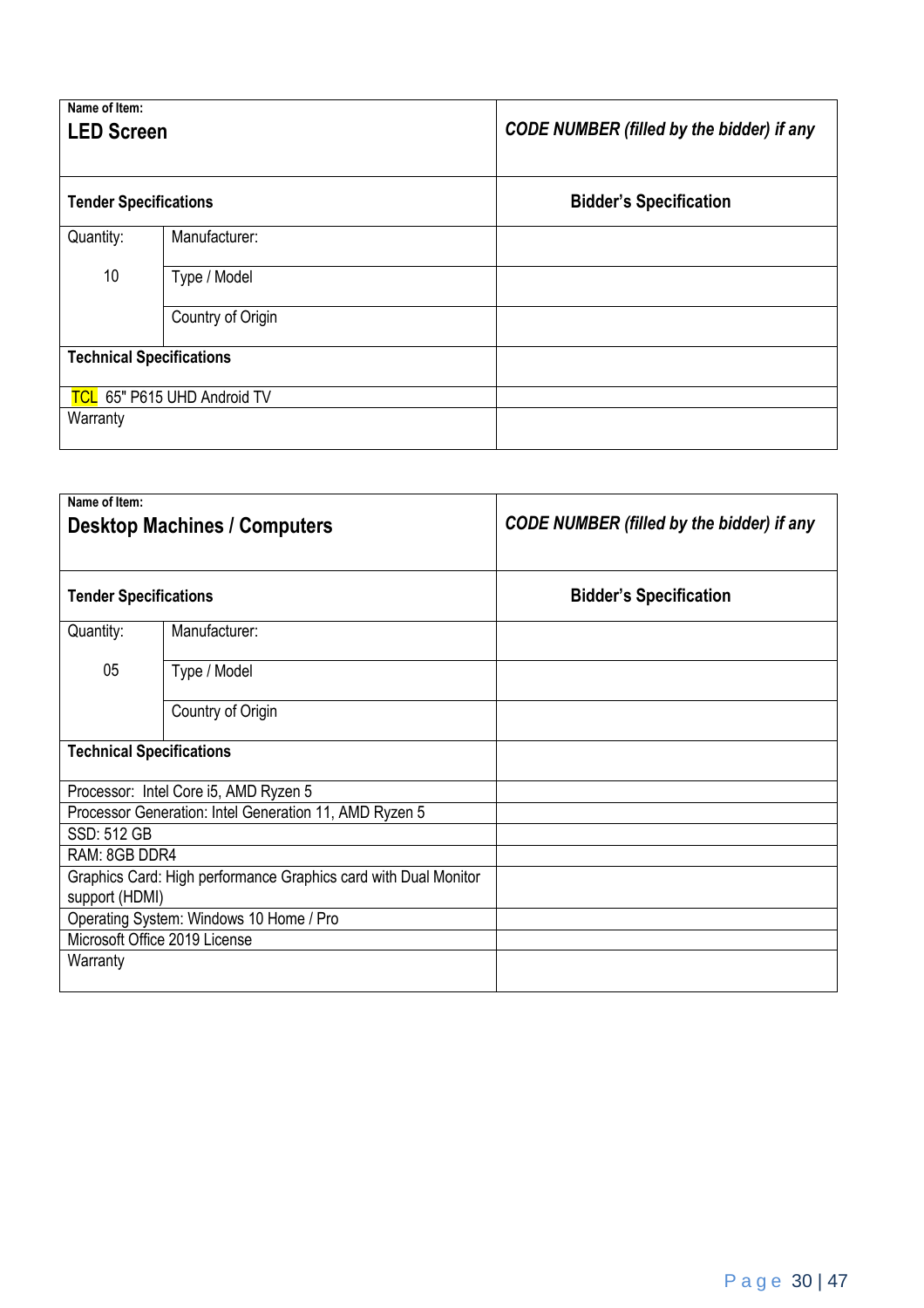| Name of Item:<br><b>Cabling Connectors</b> |                                                          | <b>CODE NUMBER (filled by the bidder) if any</b> |  |  |  |
|--------------------------------------------|----------------------------------------------------------|--------------------------------------------------|--|--|--|
| <b>Tender Specifications</b>               |                                                          | <b>Bidder's Specification</b>                    |  |  |  |
| Quantity:                                  | Manufacturer:                                            |                                                  |  |  |  |
| 05                                         | Type / Model                                             |                                                  |  |  |  |
|                                            | Country of Origin                                        |                                                  |  |  |  |
| <b>Technical Specifications</b>            |                                                          |                                                  |  |  |  |
|                                            | High performance 10 HDMI 2.0 cables with 5 USB-C to HDMI |                                                  |  |  |  |
| Connectors                                 |                                                          |                                                  |  |  |  |
| 5 Extension / PDU                          |                                                          |                                                  |  |  |  |
| Warranty                                   |                                                          |                                                  |  |  |  |

| Name of Item:                             |                                  |                                                  |
|-------------------------------------------|----------------------------------|--------------------------------------------------|
| <b>Photocopier</b>                        |                                  | <b>CODE NUMBER (filled by the bidder) if any</b> |
|                                           |                                  |                                                  |
| <b>Tender Specifications</b>              |                                  | <b>Bidder's Specification</b>                    |
| Quantity:                                 | Manufacturer:                    |                                                  |
| 05                                        | Type / Model                     |                                                  |
|                                           | Country of Origin                |                                                  |
| <b>Technical Specifications</b>           |                                  |                                                  |
| Konica Minolta bizhub 450i                |                                  |                                                  |
|                                           | System speed A4 Up to 45 ppm     |                                                  |
|                                           | System speed A3 Up to 22 ppm     |                                                  |
|                                           | Autoduplex speed A4 Up to 45 ppm |                                                  |
|                                           | 1st page out time A4 3.8 sec.    |                                                  |
| Warm-up time Approx. 15 sec. <sup>1</sup> |                                  |                                                  |
| Imaging technology Laser                  |                                  |                                                  |
| Warranty                                  |                                  |                                                  |
|                                           |                                  |                                                  |

**The Specification and Compliance sheet is Authorised By:**

| Signature:                       | Name:          |
|----------------------------------|----------------|
| Position:                        | Date:          |
| Authorized for and on behalf of: | (DD/MM/YY)     |
| Company:                         | Stamp or seal: |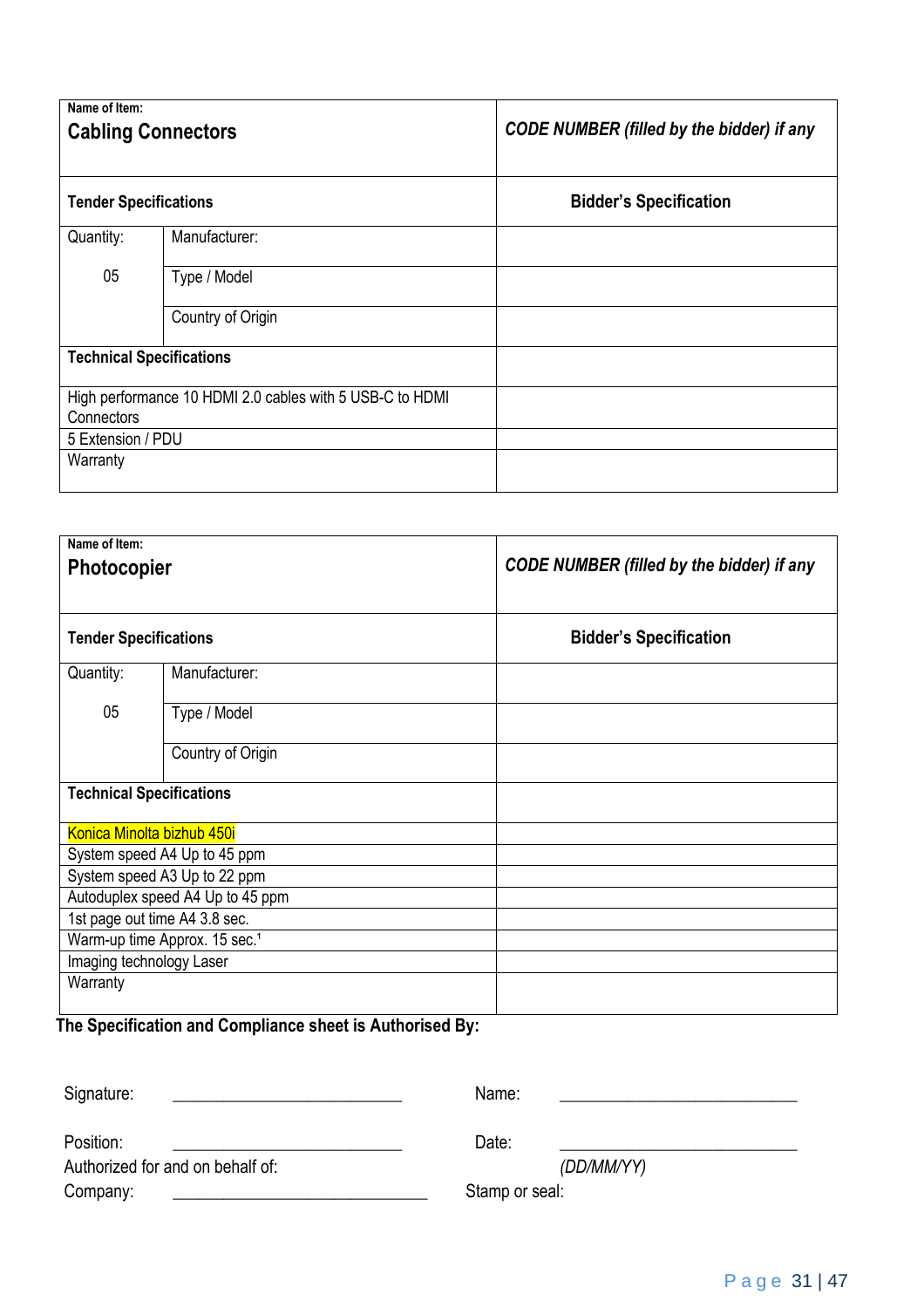#### **Part 2: Section III**

#### **Standard Forms**

#### **Form 1: Bid Form/ Cover Letter/Signed & Stamped)**

| Date: |  |
|-------|--|
| No:   |  |

To,

The National Coordinator, National TB Control Programme, CMU PR-GFATM, Islamabad.

Dear Sir,

Having examined the bidding documents for ……. (Subject of Procurement) ………under procurement reference……………….and all addendums where applicable, the receipt of which is hereby duly acknowledged, we, the undersigned, offer to supply and deliver the goods in conformity with the said bidding documents for the sum of Rs……………………………………………..

We undertake, if our Bid is accepted, to deliver the goods in accordance with the delivery schedule specified in the Schedule of Requirements.

If our Bid is accepted, we hereby agree that our Bid Security as being provided herewith this "Bid Form", will remain with the Purchaser according to Clause 14 of Instructions to Bidders.

We also agree to abide by this Bid for a bid validity period of One Hundred and Twenty (120) days from the date fixed for Bid opening under Clause 18 of the Instructions to Bidders, and it shall remain binding upon us and may be accepted at any time before the expiration of that period.

Until formal Contract is prepared and executed, this Bid, together with your written acceptance thereof and your notification of award, shall constitute a binding Contract between us.

Dated this day of 20 .

[in the capacity of/ Designation] [signature]

Duly authorized to sign Bid for and on behalf of

**Firm's stamp:**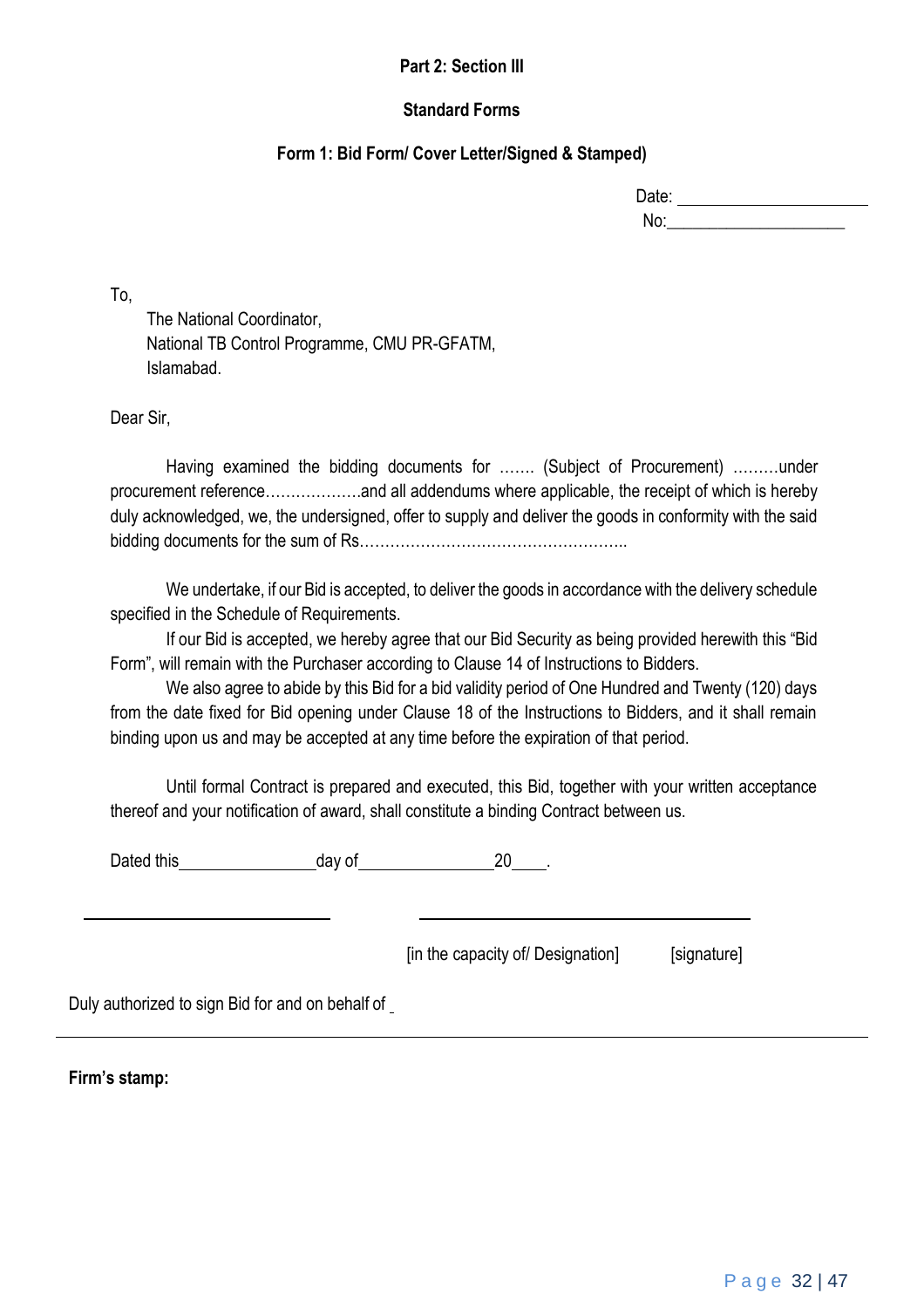| S#               | <b>Item Name</b>                           | Name of the<br>Manufacturer/<br><b>Brand</b> | <b>UoM</b> | Preferred<br>No. of<br>Units per<br>Pack | <b>Offered</b><br>No. of<br>Unit per<br>Pack | Packing<br>Unit | Qty<br>Req. | Unit<br><b>Price</b><br>(exclusiv<br>e of<br>GST)<br><b>PKR</b> | <b>Total DDP</b><br>Cost<br>exclusive<br>of GST<br>(PKR) | <b>Unit Price</b><br>including<br><b>GST (PKR)</b> | <b>Total DDP Cost</b><br>inclusive of<br><b>GST (PKR)</b> |
|------------------|--------------------------------------------|----------------------------------------------|------------|------------------------------------------|----------------------------------------------|-----------------|-------------|-----------------------------------------------------------------|----------------------------------------------------------|----------------------------------------------------|-----------------------------------------------------------|
| ------           | Example for filling this price<br>schedule |                                              | <b>Nos</b> | 01                                       | 01                                           | Unit            | 1464        | 10.00                                                           | 14,640/                                                  | 11.60<br>(if GST 16%)                              | 16,982.40/=                                               |
| 1.               | Laptops with Bag                           |                                              | <b>Nos</b> | 01                                       | 01                                           | Unit            | 16          |                                                                 |                                                          |                                                    |                                                           |
| 2.               | Battery Backup- UPS, 12 KVA                |                                              | <b>Nos</b> | 01                                       | 01                                           | Unit            | 01          |                                                                 |                                                          |                                                    |                                                           |
| 3.               | Data Storage Server                        |                                              | <b>Nos</b> | 01                                       | 01                                           | Unit            | 01          |                                                                 |                                                          |                                                    |                                                           |
| $\overline{4}$ . | <b>LED Screens</b>                         |                                              | Nos        | 01                                       | 01                                           | Unit            | 10          |                                                                 |                                                          |                                                    |                                                           |
| 5.               | Desktop Machines / Computers               |                                              | Nos        | 01                                       | 01                                           | Unit            | 05          |                                                                 |                                                          |                                                    |                                                           |
| 6.               | <b>Cabling Connectors</b>                  |                                              | Nos        | 01                                       | 01                                           | Unit            | 05          |                                                                 |                                                          |                                                    |                                                           |
| 7.               | Photocopier                                |                                              | <b>Nos</b> | 01                                       | 01                                           | Unit            | 05          |                                                                 |                                                          |                                                    |                                                           |
|                  |                                            | <b>Total Bid Value (PKR)</b>                 |            |                                          |                                              |                 |             |                                                                 |                                                          |                                                    |                                                           |
|                  |                                            | Bid Security @ 2 % (PKR)                     |            |                                          |                                              |                 |             |                                                                 |                                                          |                                                    |                                                           |
|                  | The Price Schedule is authorised by:       |                                              |            |                                          |                                              |                 |             |                                                                 |                                                          |                                                    |                                                           |

**Form 2: Price Schedule** Subject of Procurement: <br>
Subject of Procurement: <br>  $\blacksquare$ 

Signature: \_\_\_\_\_\_\_\_\_\_\_\_\_\_\_\_\_\_\_\_\_\_\_\_\_\_\_ Name: \_\_\_\_\_\_\_\_\_\_\_\_\_\_\_\_\_\_\_\_\_\_\_\_\_\_\_\_

Position: \_\_\_\_\_\_\_\_\_\_\_\_\_\_\_\_\_\_\_\_\_\_\_\_\_\_\_ Date: \_\_\_\_\_\_\_\_\_\_\_\_\_\_\_\_\_\_\_\_\_\_\_\_\_\_\_\_

*(DD/MM/YY)*

Authorized for and on behalf of:

Company: and the company: and the company:  $\overline{\phantom{a}}$  Stamp or seal: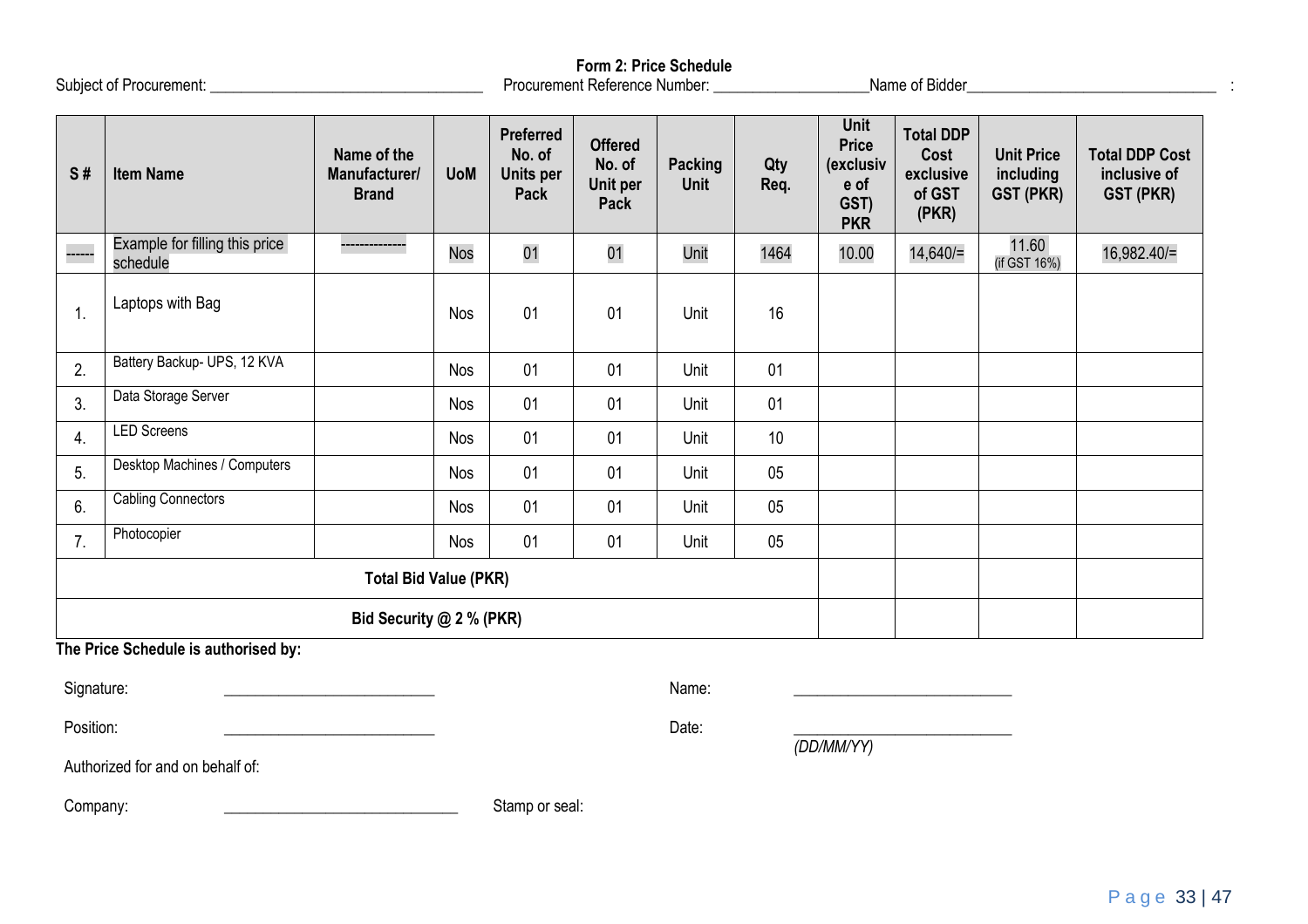#### **Form 3: Delivery Schedule**

Subject of Procurement: \_\_\_\_\_\_\_\_\_\_\_\_\_\_\_\_\_\_\_\_\_\_\_\_\_\_\_\_\_\_\_\_\_\_\_

Procurement Reference Number: \_\_\_\_\_\_\_\_\_\_\_\_\_\_\_\_\_\_\_\_\_\_\_\_\_\_

Name of Bidder\_\_\_\_\_\_\_\_\_\_\_\_\_\_\_\_\_\_\_\_\_\_\_\_\_\_\_\_\_\_\_\_ :

| S# | <b>Item Name</b>             | <b>UoM</b> | <b>Preferre</b><br>d No. of<br><b>Units</b><br>per Pack | Packing<br><b>Unit</b> | Qty<br>Req.     | Ex-<br>stock<br>quantiti<br>es for<br>immedi<br>ate<br>delivery | <b>Earliest</b><br>delivery<br>period<br>(Weeks) | Last<br>delivery<br>period<br>(weeks) |
|----|------------------------------|------------|---------------------------------------------------------|------------------------|-----------------|-----------------------------------------------------------------|--------------------------------------------------|---------------------------------------|
| 1. | Laptops with Bag             | <b>Nos</b> | 01                                                      | Unit                   | 16              |                                                                 |                                                  |                                       |
| 2. | Battery Backup- UPS, 12 KVA  | <b>Nos</b> | 01                                                      | Unit                   | 01              |                                                                 |                                                  |                                       |
| 3. | Data Storage Server          | <b>Nos</b> | 01                                                      | Unit                   | 01              |                                                                 |                                                  |                                       |
| 4. | <b>LED Screens</b>           | <b>Nos</b> | 01                                                      | Unit                   | 10 <sup>1</sup> |                                                                 |                                                  |                                       |
| 5. | Desktop Machines / Computers | <b>Nos</b> | 01                                                      | Unit                   | 05              |                                                                 |                                                  |                                       |
| 6. | <b>Cabling Connectors</b>    | <b>Nos</b> | 01                                                      | Unit                   | 05              |                                                                 |                                                  |                                       |
| 7. | Photocopier                  | <b>Nos</b> | 01                                                      | Unit                   | 05              |                                                                 |                                                  |                                       |

#### **The Delivery Schedule is authorised by:**

| Signature: | Name: |  |
|------------|-------|--|
|            |       |  |

Position: \_\_\_\_\_\_\_\_\_\_\_\_\_\_\_\_\_\_\_\_\_\_\_\_\_\_\_ Date: \_\_\_\_\_\_\_\_\_\_\_\_\_\_\_\_\_\_\_\_\_\_\_\_\_\_\_\_

*(DD/MM/YY)*

Authorized for and on behalf of:

Company: \_\_\_\_\_\_\_\_\_\_\_\_\_\_\_\_\_\_\_\_\_\_\_\_\_\_\_\_\_\_ Stamp or seal: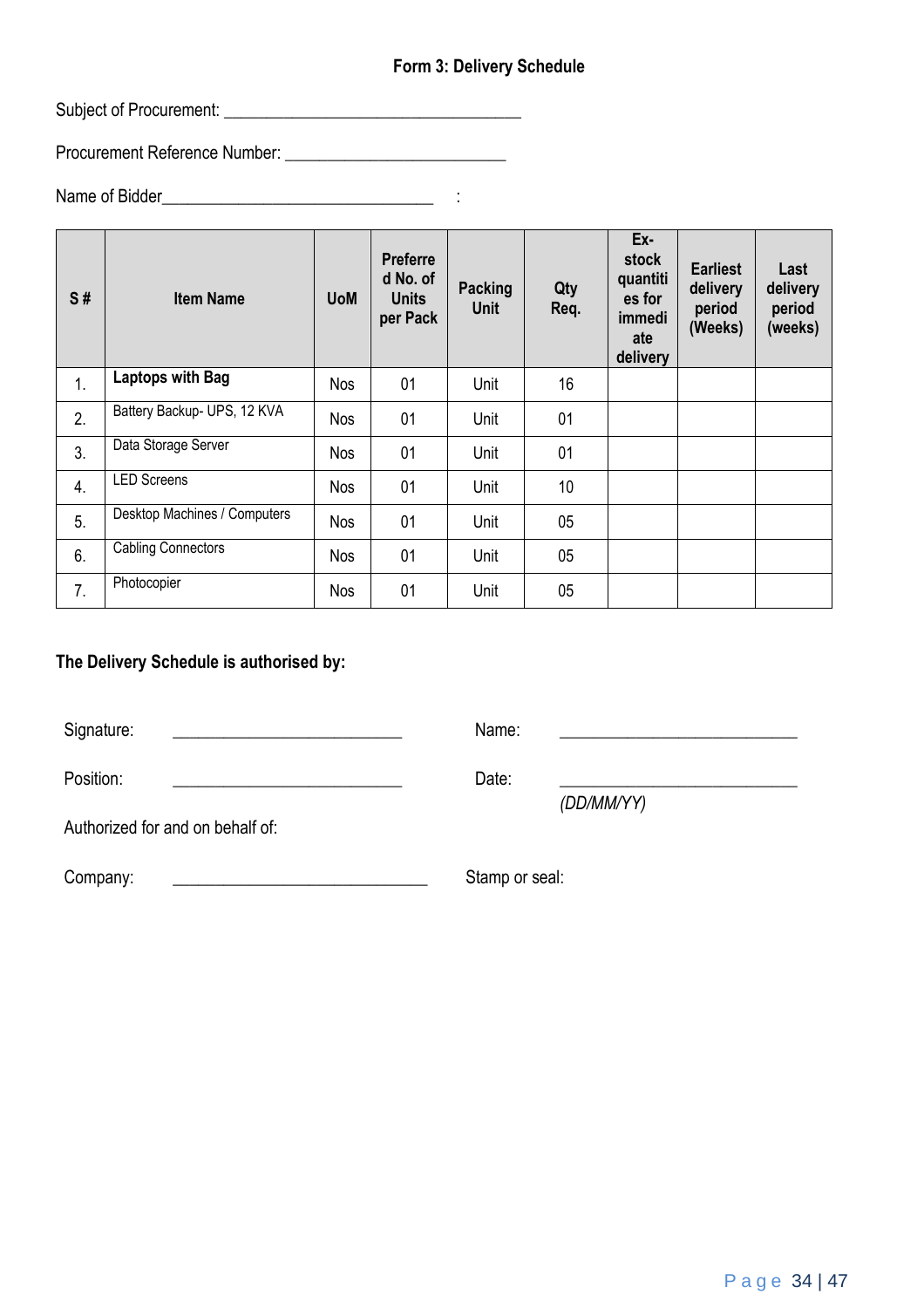#### **Form 4. Contract Form**

THIS AGREEMENT made the day of 2022 between Office of the Principal Recipient, National Tuberculosis Control Program, Common Management Unit, Blocks C,E & F, EPI Building, NIH Chak Shahzad, Islamabad (hereinafter called "the Purchaser") of the one part and [**name of Supplier**] (hereinafter called "the Supplier") of the other part:

WHEREAS the Purchaser invited bids for certain Goods and has accepted a bid by the Manufacturer/ Supplier/ Authorized Dealer/ general order supplier firm for the supply of those Goods in the sum of [contract price in words and figures] (hereinafter called "the Contract Price".)

NOW THIS AGREEMENT WITNESSETH AS FOLLOWS:

1. In this Agreement words and expressions shall have the same meanings as are respectively assigned to them in the conditions of Contract referred to.

2. The following documents shall be deemed to form and be read and constructed as part of this agreement, viz.:

(a) The Bid Form and the Price Schedule submitted by the Bidder;

(b) The Schedule of Requirements;

(c) The Technical Specifications;

(d) The General Conditions of Contract;

(e) The Special Conditions of Contract;

(f) The Purchaser's Notification of Award.

3. In consideration of the payments to be made by the Purchaser to the Supplier as hereinafter mentioned, the Supplier hereby covenants with the Purchaser to provide the Goods and to remedy defects therein in conformity in all respects with the provisions of the Contract.

4. The supplier shall deliver all goods at mentioned place of delivery in original packing, valid warranty /service cards, product catalog/manual along with delivery challan and invoice(s).

5. The Purchaser hereby covenants to pay the Supplier in consideration of the provision of the goods the remedying of defects therein, the Contract Price or such other sum as may become payable under the provisions of the contract at the times and in the manner prescribed by the Contract.

IN WITNESS. whereof the parties hereto have caused this Agreement to be executed in accordance with their respective laws the day and year first above written.

Signed, sealed, delivered by example and the form the Purchaser) Signed, sealed, delivered by the for the Manufacturer/Supplier/ Authorized

Dealer/ General Order Supplier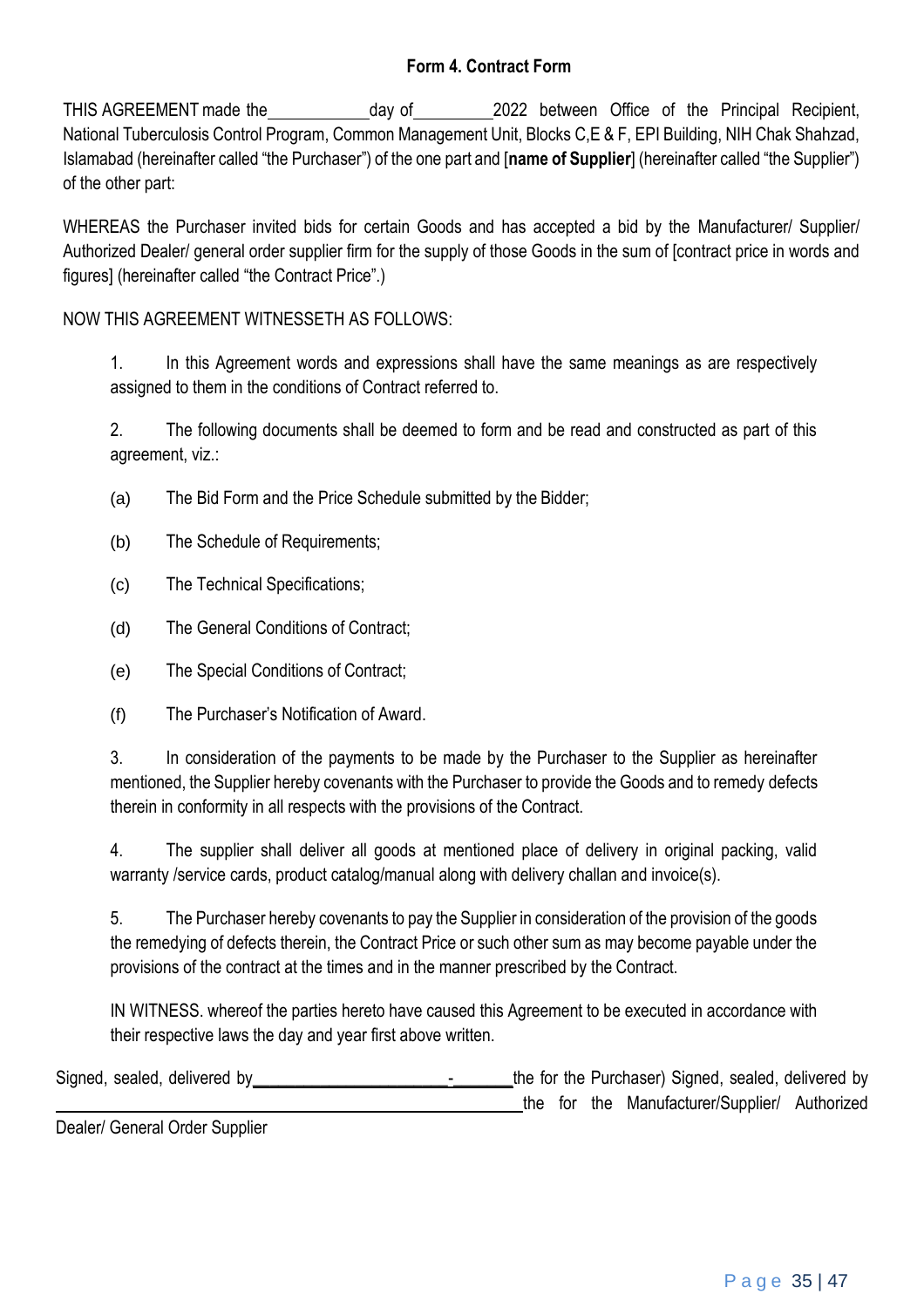#### **Form 5: Form of Integrity Pact**

| CONTRACT NO.           | Dated           |
|------------------------|-----------------|
|                        | Contract Value: |
| <b>Contract Title:</b> |                 |

Contract No.

………………………………… [**name of Supplier**] hereby declares that it has not obtained or induced the procurement of any contract, right, interest, privilege or other obligation or benefit from Government of Pakistan (GoP) or any administrative subdivision or agency thereof or any other entity owned or controlled by GoP through any corrupt business practice.

Without limiting the generality of the foregoing, [**name of Supplier**] represents and warrants that it has fully declared the brokerage, commission, fees etc. paid or payable to anyone and not given or agreed to give and shall not give or agree to give to anyone within or outside Pakistan either directly or indirectly through any natural or juridical person, including its affiliate, agent, associate, broker, consultant, director, promoter, shareholder, sponsor or subsidiary, any commission, gratification, bribe, finder's fee or kickback, whether described as consultation fee or otherwise, with the object of obtaining or inducing the procurement of a contract, right, interest, privilege or other obligation or benefit in whatsoever form from GoP, except that which has been expressly declared pursuant hereto.

[**name of Supplier**] certifies that it has made and will make full disclosure of all agreements and arrangements with all persons in respect of or related to the transaction with GoP and has not taken any action or will not take any action to circumvent the above declaration, representation or warranty.

[**name of Supplier**] accepts full responsibility and strict liability for making any false declaration, not making full disclosure, misrepresenting facts or taking any action likely to defeat the purpose of this declaration, representation and warranty. It agrees that any contract, right, interest, privilege or other obligation or benefit obtained or procured as aforesaid shall, without prejudice to any other rights and remedies available to GoP under any law, contract or other instrument, be voidable at the option of GoP.

Notwithstanding any rights and remedies exercised by GoP in this regard, [**name of Supplier**] agrees to indemnify GoP for any loss or damage incurred by it on account of its corrupt business practices and further pay compensation to GoP in an amount equivalent to ten time the sum of any commission, gratification, bribe, finder's fee or kickback given by [**name of Supplier**] as aforesaid for the purpose of obtaining or inducing the procurement of any contract, right, interest, privilege or other obligation or benefit in whatsoever form from GoP.

| Name of Buyer: | Name of Seller/Supplier: |
|----------------|--------------------------|
| Signature:     |                          |
| [Seal]         | [Seal]                   |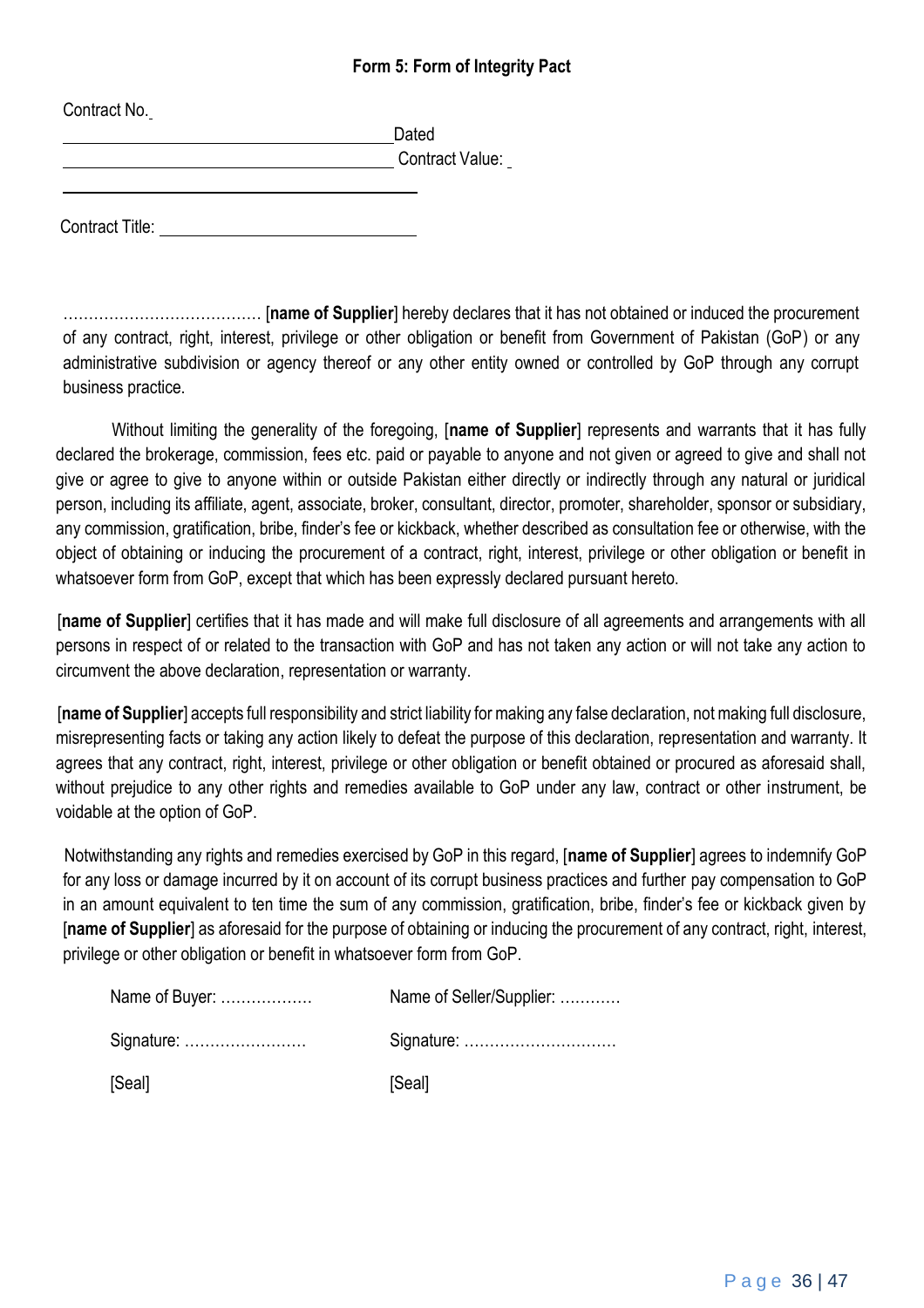# **Form 6: Form of Tender or bid Security**

(Bank Guarantee)

(Bank Guarantee)

| Guarantee No.                                                                                                                                                                                                                                       |
|-----------------------------------------------------------------------------------------------------------------------------------------------------------------------------------------------------------------------------------------------------|
| Letter by the Guarantor to the Employer                                                                                                                                                                                                             |
|                                                                                                                                                                                                                                                     |
| <u> 1980 - Johann Barbara, martxa amerikan personal (h. 1980).</u>                                                                                                                                                                                  |
| <u> 1980 - Andrea Station Andrea Station (m. 1980)</u><br>Penal Sum of Security (express in words and figures): North American American Community Penal Sum of Security                                                                             |
|                                                                                                                                                                                                                                                     |
| KNOW ALL MEN BY THESE PRESENTS, that in pursuance of the terms of the Tender and at the request of the<br>said Principal, we the Guarantor above-named are held and firmly bound unto the                                                           |
| (hereinafter called The "Employer") in the sum stated above, for the payment<br>of which sum well and truly to be made, we bind ourselves, our heirs, executors, administrators and successors,<br>jointly and severally, firmly by these presents. |
| THE CONDITION OF THIS OBLIGATION IS SUCH, that whereas the Principal has submitted the<br>accompanying Tender numbered dated as above for<br><u>Carticulars of Tender</u><br>to the said Employer; and                                              |
| WHEREAS, the Employer has required as a condition for considering said Tender that the Principal furnish a<br>Tender Security in the above said sum to the Employer, conditioned as under:                                                          |
| That the Tender Security shall remain valid for a period of 30 days beyond the period of validity of<br>(1)<br>the tender;                                                                                                                          |
| That in the event of;<br>(2)                                                                                                                                                                                                                        |
| (a) The Principal withdraws his Tender during the period of validity of Tender, or                                                                                                                                                                  |
| (b) The Principal does not accept the correction of his Tender Price, pursuant to Instructions to<br>Tenderers, or                                                                                                                                  |
| (c) Failure of the successful tenderer to                                                                                                                                                                                                           |
| Furnish the required Performance Security, in accordance with the Instructions to Tenderers, or<br>(i)                                                                                                                                              |

- 
- (ii) Sign the proposed Contract Agreement, in accordance with Instructions to Tenderers, then the entire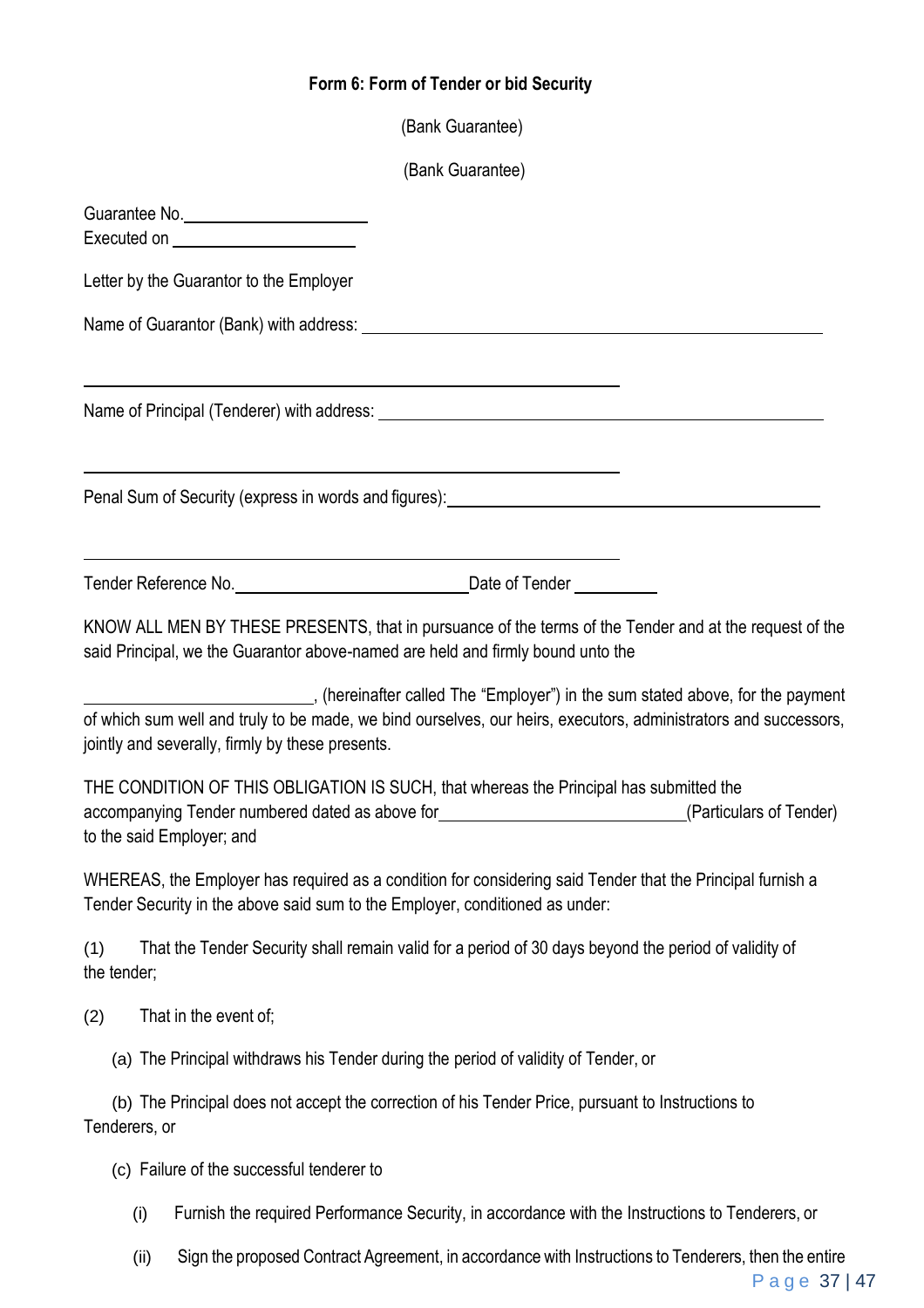sum be paid immediately to the said Employer for delayed Completion and not as penalty for the successful tenderer's failure to perform.

NOW THEREFORE, if the successful tenderer shall, within the period specified there for, on the prescribed form presented to him for signature enter into a formal Contract with the said Employer in accordance with his Tender as accepted and furnish within thirty (30) days of his being requested to do so, a Performance Security with good and sufficient surety, as may be required, upon the form prescribed by the said Employer for the faithful performance and proper fulfillment of the said Contract or in the event of withdrawal of the said Tender within the time specified then this obligation shall be void and of no effect, but otherwise to remain in full force and effect.

PROVIDED THAT the Guarantor shall forthwith pay to the Employer the said sum stated above upon first written demand of the Employer without cavil or argument and without requiring the Employer to prove or to show grounds or reasons for such demand notice of which shall be sent by the Employer by registered post duly addressed to the Guarantor at its address given above.

PROVIDED ALSO THAT the Employer shall be the sole and final judge for deciding whether the Principal has duly performed his obligations to sign the Contract Agreement and to furnish the requisite Performance Security within the time stated above, or has defaulted in fulfilling said requirements and the Guarantor shall pay without objection the sum stated above upon first written demand from the Employer forthwith and without any reference to the Principal or any other person.

IN WITNESS WHEREOF, the above bounded Guarantor has executed the instrument under its seal on the date indicated above, the name and seal of the Guarantor being hereto affixed and these presents duly signed by its undersigned representative pursuant to authority of its governing body.

|                |                                   |    | <b>Guarantor (Bank)</b>           |  |
|----------------|-----------------------------------|----|-----------------------------------|--|
|                | Witness: 1                        |    | Signature________________________ |  |
| 1              |                                   | 2. | Name                              |  |
|                | Corporate Secretary (Seal)        | 3. |                                   |  |
| $\mathfrak{D}$ |                                   |    |                                   |  |
|                | (Name, Title & Address)<br>(Seal) |    | Corporate Guarantor (Seal)        |  |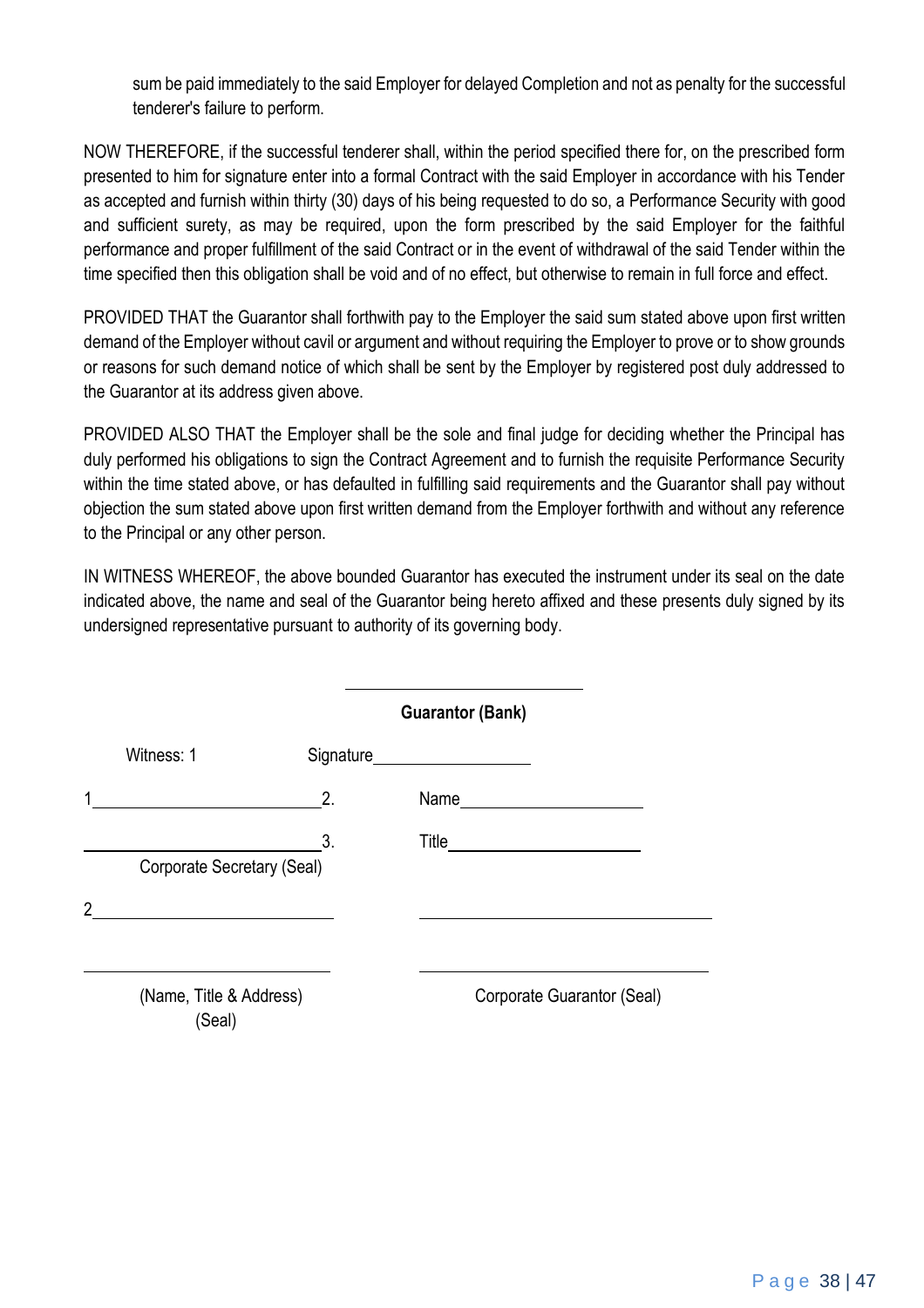#### **Form 7: Form of Performance Security or Guarantee**

(On Non Judicial Stamp Paper of the Government of Pakistan of appropriate value)

| Guarantee No.         |  |
|-----------------------|--|
| Date of Issue         |  |
| Date of Expiry        |  |
| <b>Amount Secured</b> |  |

To:

National Coordinator, Office of the Principal Recipient, National Tuberculosis Control Program, Common Management Unit to Manage The Global Fund Grants on AIDS, TB & Malaria, Islamabad.

WHEREAS

"the Contractor") has undertaken in pursuance of Contract to execute

(hereinafter

called "the Contract").

AND WHEREAS it has been stipulated in the said Contract that the Contractor shall furnish a Bank Guarantee by a recognized bank or Insurance Bond from an approved and duly recognized as AA rating insurance company for the sum specified therein as security for compliance with his obligations in accordance with the Contract.

#### NOW THEREFORE, we (the bank)

affirm that we are the Guarantor and responsible, on behalf of the Contractor, up to a total of Rs. (Rupees only) such sum being payable in the types and proportions of such currencies in which the Contract Price is payable, and we undertake to pay, upon first written demand and without cavil or argument, any sum or sums within the limits of Rs (Rupees only) as aforesaid without needing to prove or to show grounds or reasons for demand of the sum specified therein.

We hereby waive the necessity of demanding the said debt from the Contractor before presenting us with the demand.

We further agree that no change or addition to or other modification of items of the Contract or of the work to be performed there under or any of the Contract Documents which may be made between The Principal Recipient for The Global Fund Grant, National Tuberculosis Control Program, Islamabad and the Contractor shall in any way release us from any liability under this guarantee, and we hereby waive notice of any such change, addition or modification.

This guarantee shall remain valid and in full effect up to the date of issuance of Taking Over Certificate or Works i. e. up to .

We further agree to replace this guarantee with a fresh guarantee 60 days prior to the date of expiry of the guarantee being replaced, for an amount equivalent to 50% of the amount of Performance Security valid from the date of issuance of Taking Over Certificate up to eight four (84) calendar days after issuance of Defects Liability Certificate. If the guarantee is not replaced 30 days prior to the expiry of this guarantee, The Principal Recipient for The Global Fund Grant, National Tuberculosis Control Program Islamabad shall have the right to call for encashment without any rhyme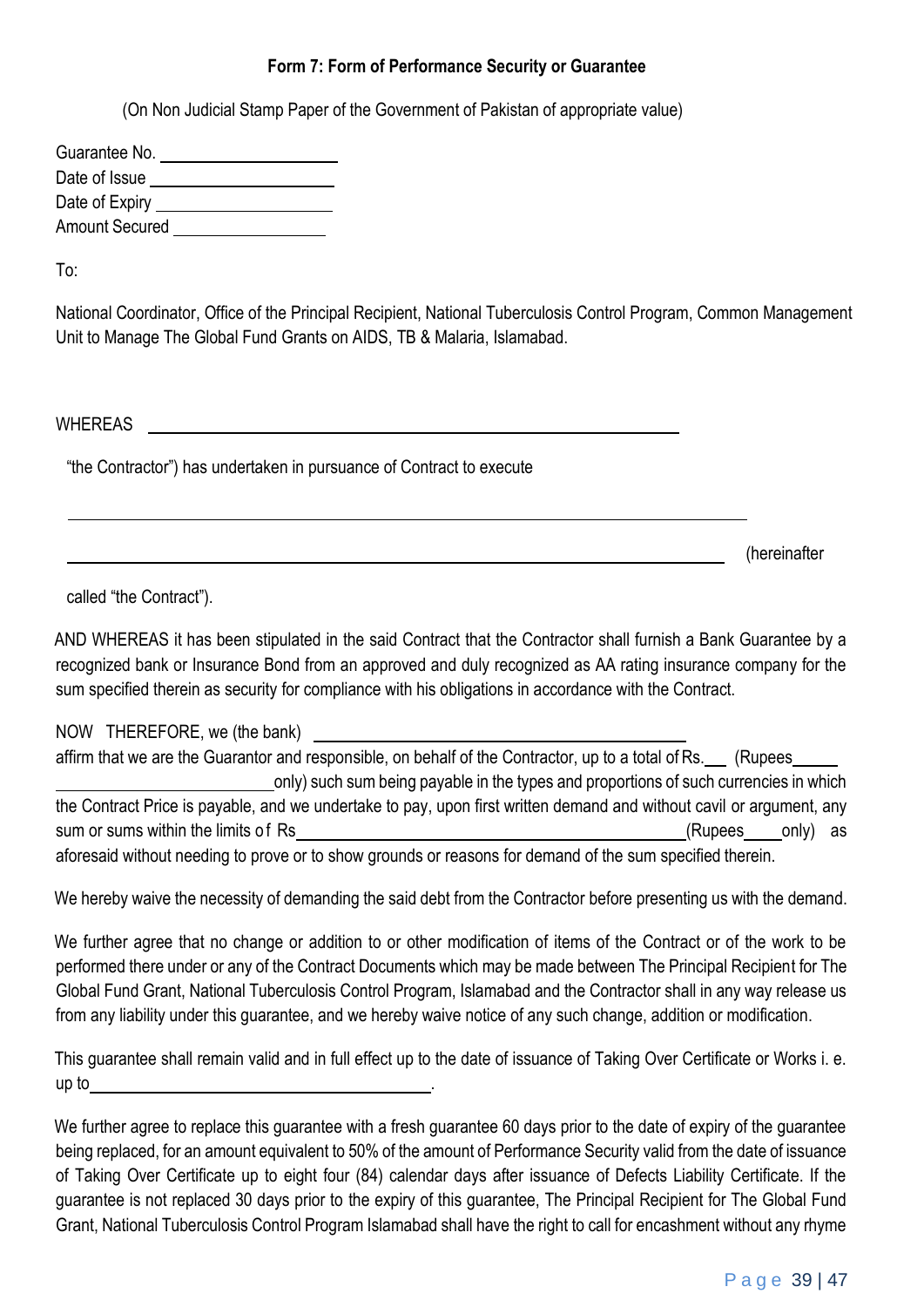orreason.

## SIGNATURE AND SEAL OF THE GUARANTOR

Date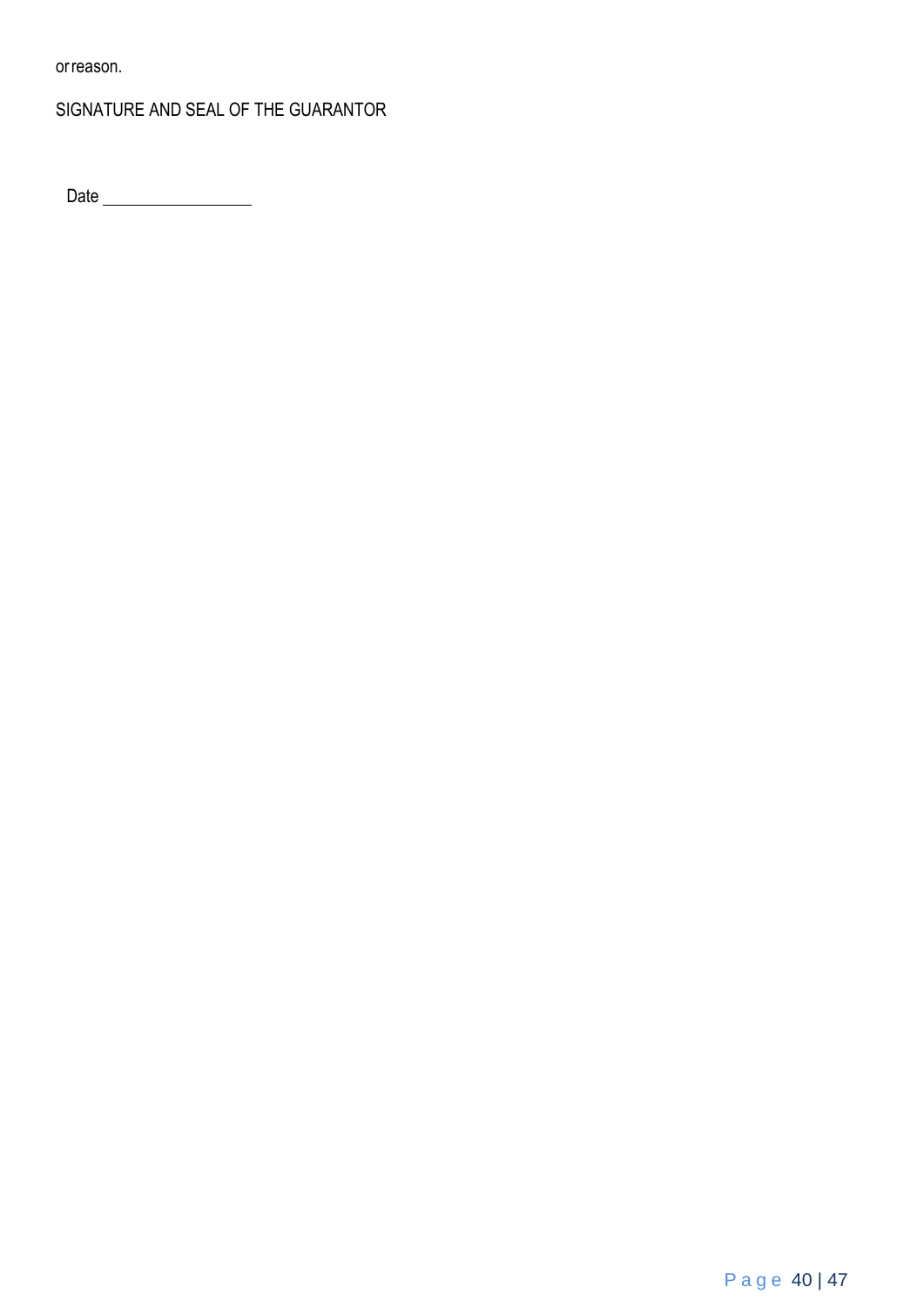#### **Form 8: Undertaking**

| I have read the terms and conditions thoroughly regarding "Tender dated | , I hereby |
|-------------------------------------------------------------------------|------------|
| undertake to abide by these terms & conditions in letter and spirit.    |            |

Signature:

Name of Authorize Person:

Name of Firm & Full Address with Stamp:

Dated: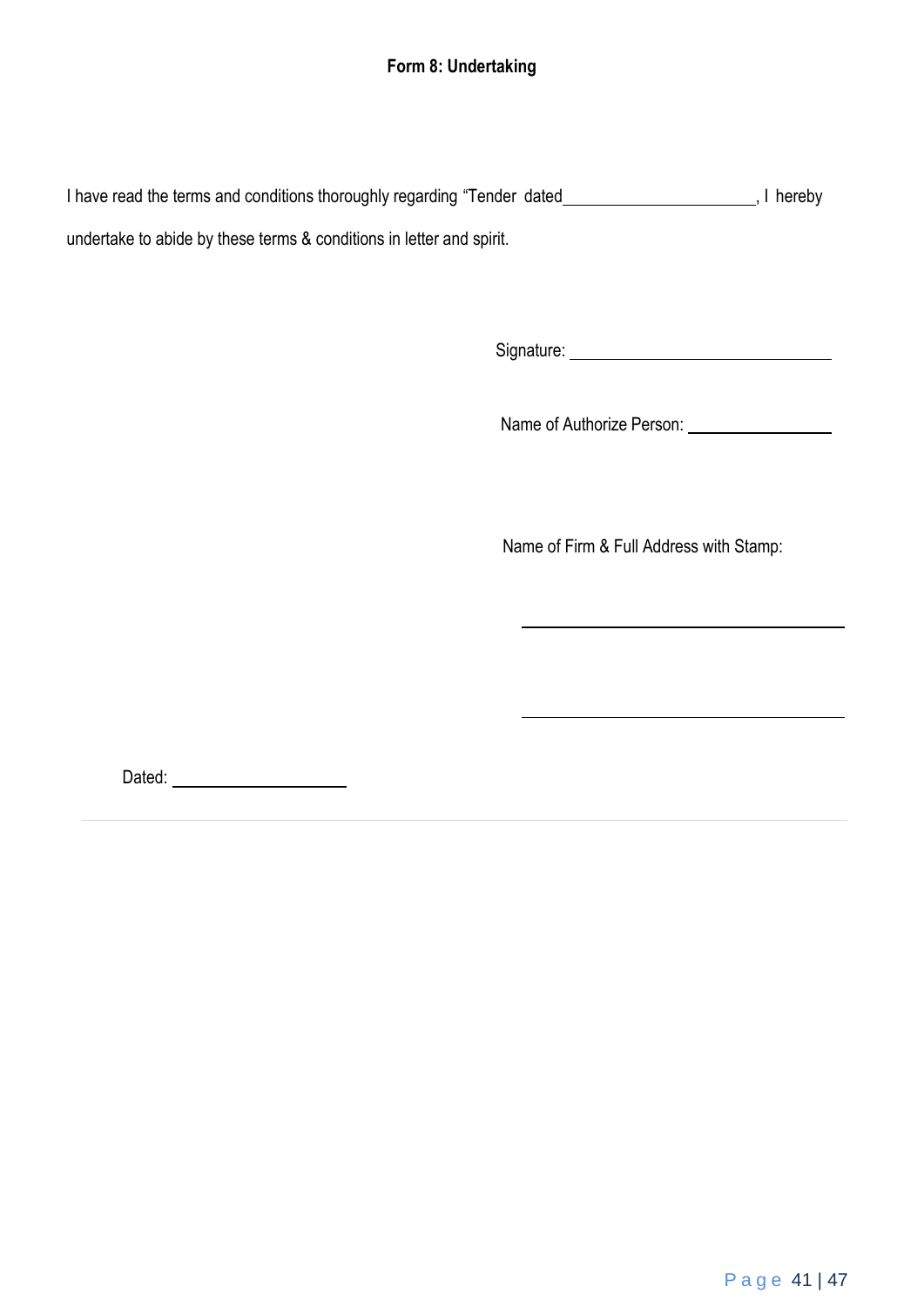#### **Part Three: Section. I**

# **General Conditions of Contract (GCC)**

| 1. | <b>Definitions</b>              | 1.1 | In this Contract, the following terms shall be interpreted as                                                                                                                                                                                                                                                                                                                                                         |
|----|---------------------------------|-----|-----------------------------------------------------------------------------------------------------------------------------------------------------------------------------------------------------------------------------------------------------------------------------------------------------------------------------------------------------------------------------------------------------------------------|
|    |                                 |     | indicate:                                                                                                                                                                                                                                                                                                                                                                                                             |
|    |                                 |     | "The Contract" means the agreement entered into between the Purchaser and the<br>Supplier, as recorded in the Contract Form signed by the parties, including all<br>attachments and appendices thereto and all documents incorporated by reference<br>therein. "The Contract Price" means the price payable to the Supplier under the<br>Contract for the full and proper performance of its contractual obligations. |
|    |                                 |     | "The Goods" means all of the equipment, machinery, and/or other materials which<br>the Supplier is required to supply to the Purchaser under the Contract.                                                                                                                                                                                                                                                            |
|    |                                 |     | "The Services" means those services ancillary to the supply of the Goods, such as<br>transportation and insurance, and any other incidental services, such as installation,<br>commissioning, provision of technical assistance, training, and other such obligations<br>of the Supplier covered under the Contract.                                                                                                  |
|    |                                 |     | "GCC" means the General Conditions of Contract. "SCC" means the<br>Special Conditions of Contract. "The Purchaser" means Office of the<br>Principal Recipient-The Global Fund Grant-National Tuberculosis<br>Control Program-CMU-Islamabad of Islamabad.                                                                                                                                                              |
|    |                                 |     | "The Supplier" means the individual or firm supplying the Goods and Services under<br>this Contract.                                                                                                                                                                                                                                                                                                                  |
|    |                                 |     | "Day" means calendar day.                                                                                                                                                                                                                                                                                                                                                                                             |
| 2. | <b>Application</b>              | 2.1 | These General Conditions shall apply to the extent that they are not superseded by<br>provisions of other parts of the Contract.                                                                                                                                                                                                                                                                                      |
| 3. | <b>Standards</b>                | 3.1 | The Goods supplied under this Contract shall conform to the standards mentioned in<br>the Technical Specifications, and, when no applicable standard is mentioned, to the<br>authoritative standards appropriate to the Goods' country of origin. Such standards<br>shall be the latest issued by the concerned institution.                                                                                          |
| 4. | Inspections and<br><b>Tests</b> | 4.1 | The inspections and tests may be conducted on the premises of the Supplier or its<br>subcontractor(s), at point of delivery, and/or at the Goods' final destination. If<br>conducted on the premises of the Supplier or its subcontractor(s), all reasonable<br>facilities and assistance, including access to allied documentary evidence and<br>production data,                                                    |
|    |                                 |     | shall be furnished to the inspectors at no charge to the Purchaser.                                                                                                                                                                                                                                                                                                                                                   |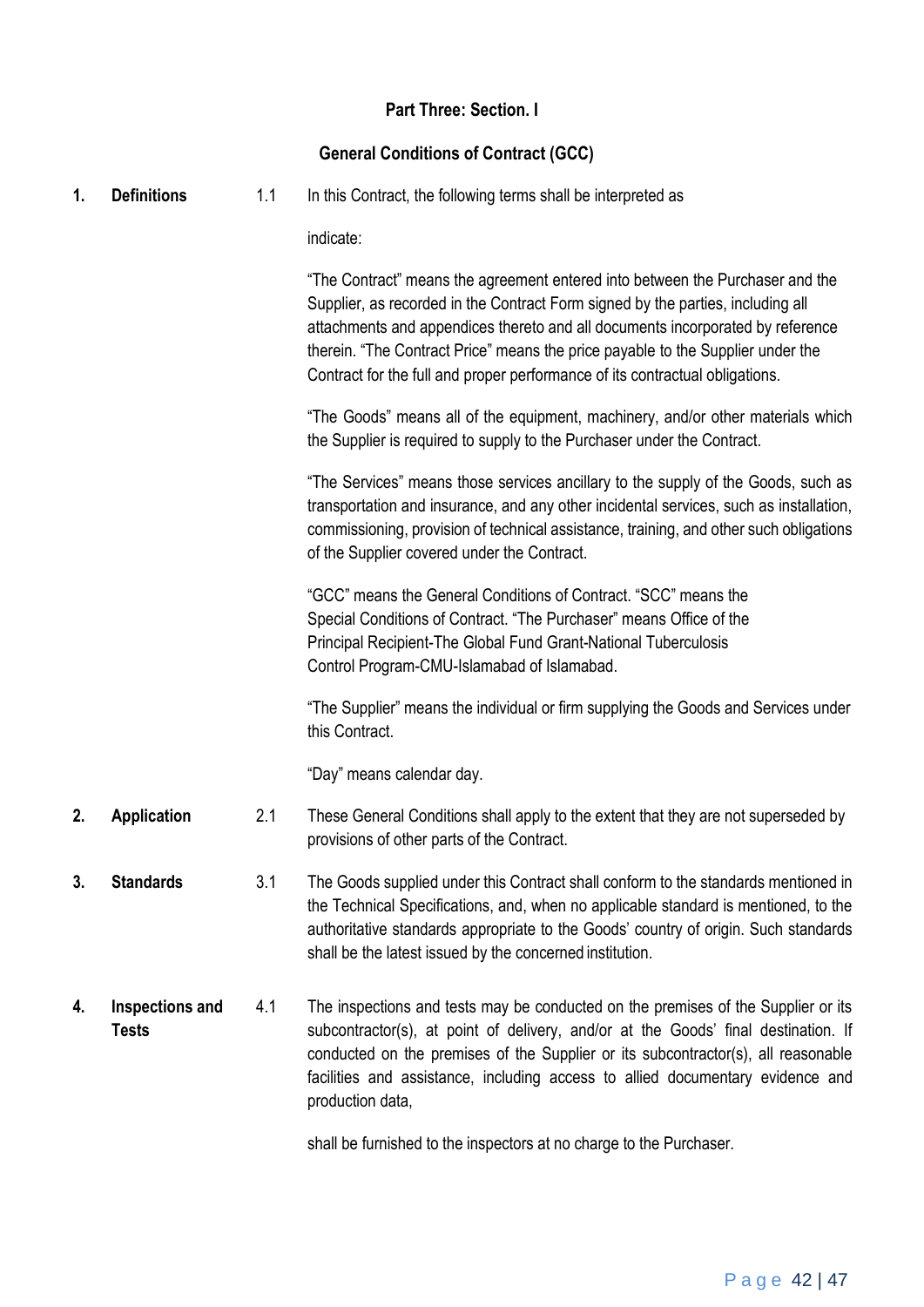4.2 Should any inspected or tested Goods fail to conform to the

Specifications, the Purchaser may reject the Goods, and the Supplier shall either replace the rejected Goods or make alterations necessary to meet specification requirements free of cost to the Purchaser.

4.3 The Purchaser's right to inspect, test and, where necessary, reject the Goods after the Goods' arrival at the Purchaser's delivery point shall in no way be limited or waived by reason of the Goods

having previously been inspected, tested, and passed by the Purchaser or its representative prior to the Goods' shipment from

the factory/warehouse.

- 4.4 Nothing in GCC Clause 4 shall in any way release the Supplier from any warranty or other obligations under this Contract.
- **5. Packing** 5.1 The Supplier shall provide such packing of the Goods as is required to prevent their damage or deterioration during transit to their final destination, as indicated in the Contract. The packing shall be sufficient to withstand, without limitation, rough handling during transit and exposure to extreme temperatures, salt and precipitation during transit, and open storage. Packing case size and weights shall take into consideration, where appropriate, the remoteness of the Goods' final destination and the absence of heavy handling facilities at all points in transit.
	- 5.2 The packing, marking, and documentation within and outside the packages shall comply strictly with such special requirements as shall be expressly provided for in the Contract, including additional requirements, if any, specified in SCC, and in any subsequent instructions ordered by the Purchaser.
- **6. Delivery and Documents** 6.1 Delivery of the Goods shall be made by the Supplier in accordance with the terms specified in the Schedule or Requirements.
- **7. Transportation** 7.1 The Supplier is required under the Contact to transport the Goods to a specified place of destination i.e. Central warehouse of CMU, Islamabad.
- **8. Warranty** 8.1 The Supplier warrants that the Goods supplied under the Contract are new, unused, of the most recent or current models, and that they incorporate all recent improvements in design and materials unless provided otherwise in the Contract. The Supplier further warrants that all Goods supplied under this Contract shall have no defect, arising from design, materials, or workmanship (except when the design and/or material is required by the Purchaser's specifications) or from any act or omission or the Supplier, that may develop under normal use of the supplied Goods in the conditions prevailing in the country of final destination.
	- 8.2 The earnest money submitted by the supplier shall be retained during the warranty period as mentioned in technical specification and will be released after expiry of warranty period.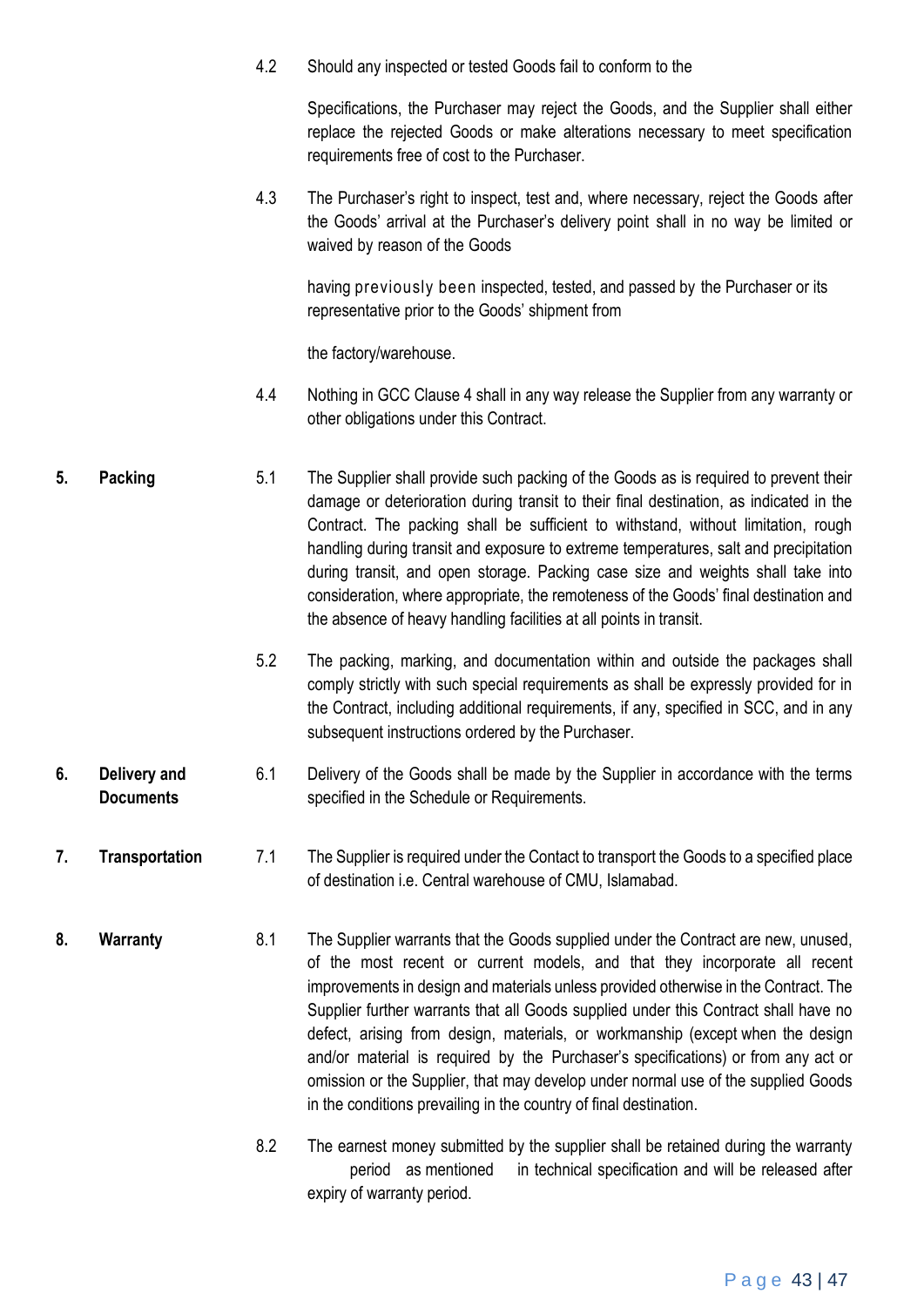**9. Payment** 9.1 The method and conditions of payment to be made to the Supplier under this Contract shall be specified in SCC. 9.2 The Supplier's request(s) for payment shall be made to the Purchaser in writing, accompanied by a sales tax invoice describing, as appropriate, the Goods delivered and Services performed and upon fulfillment of other obligations stipulated in the Contract. 9.3 Payments shall be made promptly by the Purchaser, but in no case later than forty five (45) days after submission of an invoice or claim by the Supplier. 9.4 The currency of payment is Pakistan Rupees. **10. Prices** 10.1 Prices charged by the Supplier for Goods delivered and Services performed under the Contract shall not vary from the prices quoted by the Supplier in its bid, with the exception of any price adjustments authorized in SCC or on the Purchaser's request for bid validity extension, as the case may be. **11. Charge Orders** 11.1 The Purchaser may at any time, by a written order given to the Supplier pursuant to GCC Clause 21, make changes within the general scope of the Contract. 11.2 If any such change causes an increase or decrease in the cost of, or the time required for, the Supplier's performance of any provisions under the Contract, and equitable adjustment shall be made in the Contract Price or delivery schedule, or both, and the Contract shall accordingly be amended. Any claims by the Supplier for adjustment under this clause must be asserted within fifteen (15) days from the date of the Supplier's receipt of the Purchaser's change order. **12. Contract Amendments** 12.1 No variation in or modification of the terms of the Contract shall be made except by written amendment signed by the parties. **13. Assignment** 13.1 The Supplier shall not assign, in whole or in part, its obligations to perform under this Contract. **14. Delays in the Supplier's Performance** 14.1 Delivery of the Goods and performance of Services shall be made by Supplier in accordance with the time schedule prescribed by Purchaser in the Schedule of Requirements. 14.2 If at any time during performance of the Contract, the Supplier or its Subcontractor(s) should encounter conditions impeding timely delivery of the Goods and performance of services, the supplier shall promptly notify the Purchaser in writing of the fact of the delay, its likely duration and its cause (s).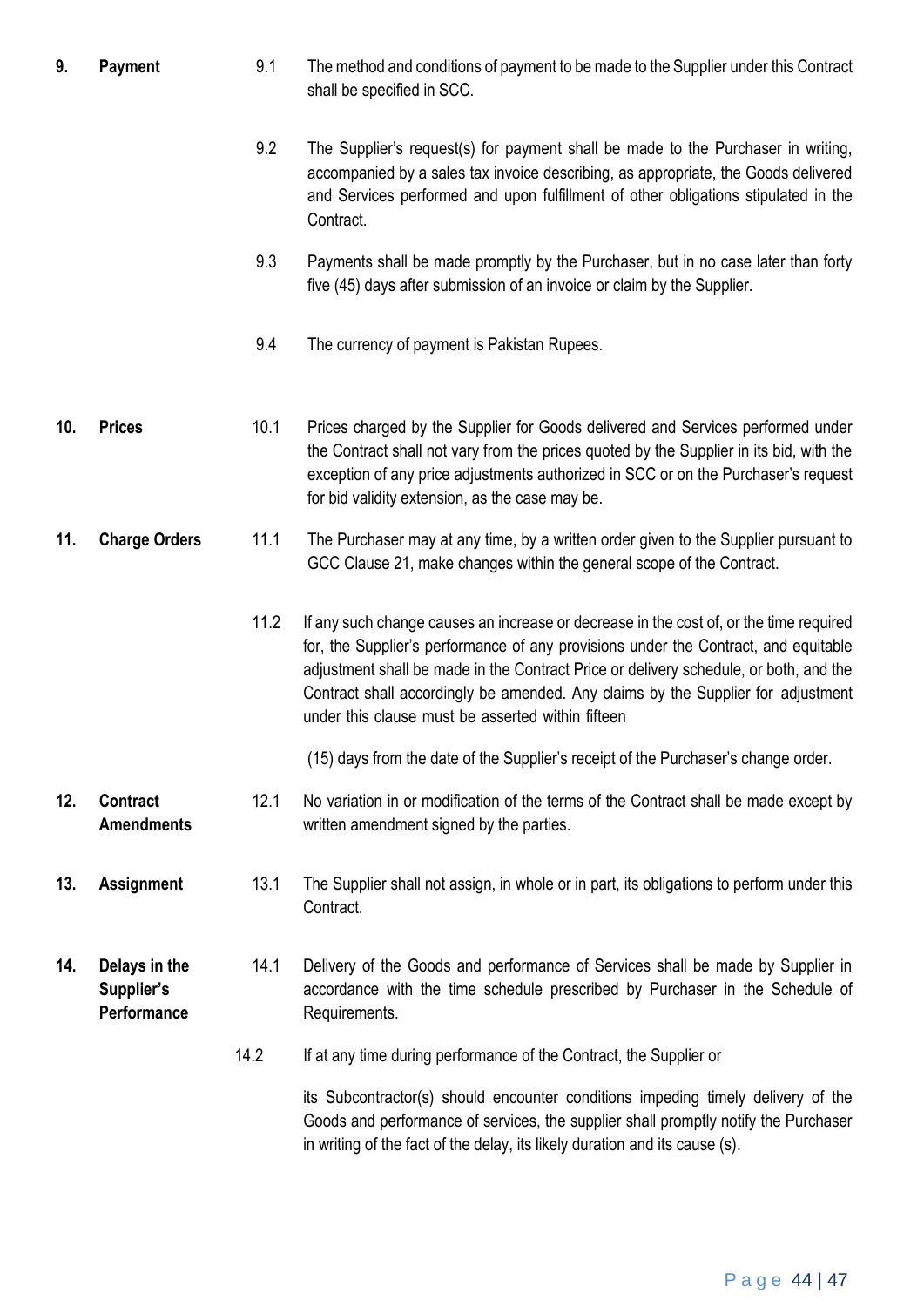- 14.3 Except as provided under GCC Clause 17, a delay by the Supplier in the performance of its delivery obligations shall render the Supplier liable to the imposition of liquidated damages pursuant to GCC Clause 15, unless an extension of time is agreed upon pursuant to GCC Clause 14.2 without the application of liquidated damages.
- 15. **Liquidated Damages** 15.1 Subject to GCC Clause 17, if the supplier fails to deliver any or all of the Goods or to perform the Services within the period(s) specified in the Contract, the Purchaser shall, without prejudice to its other remedies under the Contract, deduct from the Contract Price, as liquidated damages, a sum equivalent to the percentage specified in SCC of the delivered price of the delayed Goods or

Un-performed Services -. If not delivered within the specified period, penalty @1% per week or any part thereof up to initial maximum delay of 5 weeks; then 2% per each subsequent week of delay, thereafter, procuring agency may terminate order after total "10" weeks of delay and procure order on account of supplier.

16. **Termination for Default** 16.1 The Purchaser, without prejudice to any other remedy for breach of Contract, by written notice of default sent to the Supplier, may terminate this Contract in whole or in part:

> If the Supplier fails to deliver any or all of the Goods within the period(s) specified in the Contract, or within any extension thereof granted by the Purchaser pursuant to GCC Clause 14.2; or

If the Supplier fails to perform any other obligation(s) under the Contract.

If the Supplier, in the judgment of the Purchaser has engaged in corrupt and fraudulent practices in competing for or in executing the Contract.

For the purpose of this clause:

"corrupt and fraudulent practices" includes the offering, giving, receiving, or soliciting of anything of value to influence the action of a public official or the supplier or contractor in the procurement process or in contract execution to the detriment of the procuring agencies; or misrepresentation of facts in order to influence a procurement process or the execution of a contract, collusive practices among bidders (prior to or after bid submission) designed to establish bid prices at artificial, non- competitive levels and to deprive the procuring agencies of the benefits of free and open competition and any request for, or solicitation of anything of value by any public official in the course of the exercise of his duty.

- 16.2 In the event the Purchaser terminates the Contract in whole or in part, pursuant to GCC Clause 16.1, the Purchaser may procure, upon such terms and in such manner as it deems appropriate, Goods or Services similar to those undelivered, and the Supplier shall be liable to the Purchaser for any excess costs for such similar Goods or Services. However, the Supplier shall continue performance of the Contract to the extent not terminated.
- 17 **Force Majeure** 17.1 For purposes of this clause, "Force Majeure" means an event beyond the control of the Supplier and not involving the Supplier's fault or negligence and not foreseeable. Such events may include, but are not restricted to, acts of the Purchaser in its sovereign capacity, wars or revolutions, fires, floods, epidemics, quarantine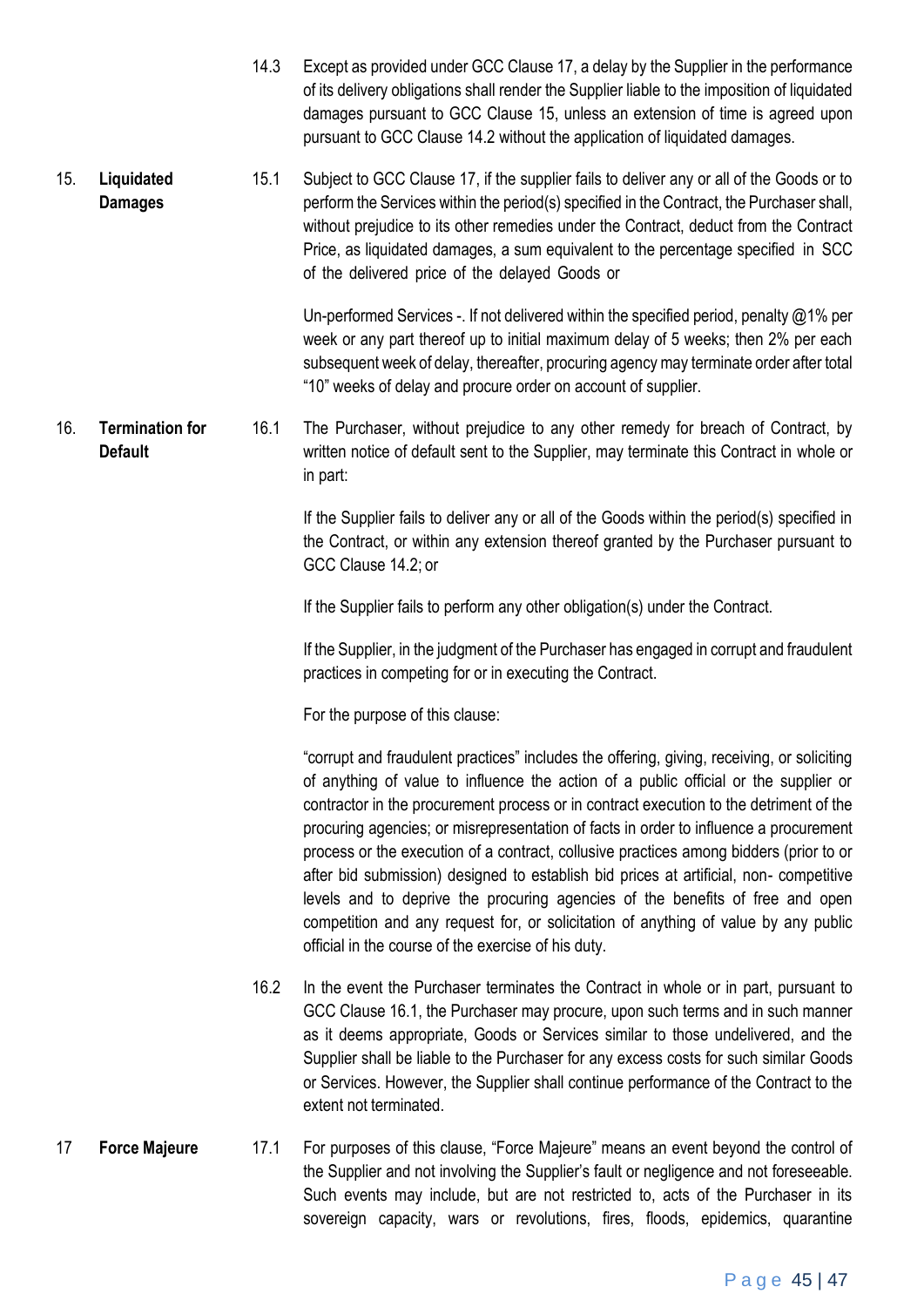17.3 If a Force Majeure situation arises, the Supplier shall promptly notify the Purchaser in writing of such condition and the cause

thereof. Unless otherwise directed by the Purchaser in writing, the Supplier shall continue to perform its obligations under the Contract as far as is reasonably practical, and shall seek all reasonable alternative means for performance not prevented by the Force Majeure event.

- 18. **Resolution of Disputes** 18.1 The Purchaser and the Supplier shall make every effort to resolve amicably by direct informal negotiation any disagreement or dispute arising between them under or in connection with the Contract.
	- 18.2 If, after thirty (30) days from the commencement of such informal negotiations, the Purchaser and the Supplier have been unable to resolve amicably a Contract dispute, either party may require that the dispute be referred for resolution to the formal mechanisms specified in SCC. These mechanisms may include, but are not restricted to, conciliation mediated by a third party, adjudication in an agreed manner and/or arbitration.
- 19. **Governing Language** 19.1 The Contract shall be written in the language specified in SCC. Subject to GCC Clause 20, the version of the Contract written in the specified language shall govern its interpretation. All correspondence and other documents pertaining to the Contract which are exchanged by the parties shall be written in the same language.
- 20. **Applicable Law** 20.1 The Contract shall be interpreted in accordance with PPRA Ordinance 2002, Public Procurement Rules 2004 and other laws of Islamic Republic of Pakistan. If there is any discrepancy between the laws and these bidding documents, the provisions of the laws and rules will prevail.
- 21. **Notices** 21.1 Any notice given by one party to the other pursuant to this Contract shall be sent to the other party in writing or by cable, telex, or facsimile and confirmed in writing to the other party's address specified in SCC.
	- 21.2 A notice shall be effective when delivered or on the notice's effective date, whichever is later.

22 **Taxes and Duties** 22.1 Supplier shall be entirely responsible for all taxes, duties, license fees, etc., incurred until delivery of the contracted Goods to the Purchaser.

#### **Part Three: Section II.**

#### **Special Conditions of Contract (SCC)**

The following Special Conditions of Contract shall supplement the General Conditions of Contract. Whenever there is a conflict, the provision herein shall prevail over those in the General Conditions of Contract. The Corresponding clause number of the GCC is indicated in parentheses.

#### **1. Inspection and Tests (GCC Clause 4)**